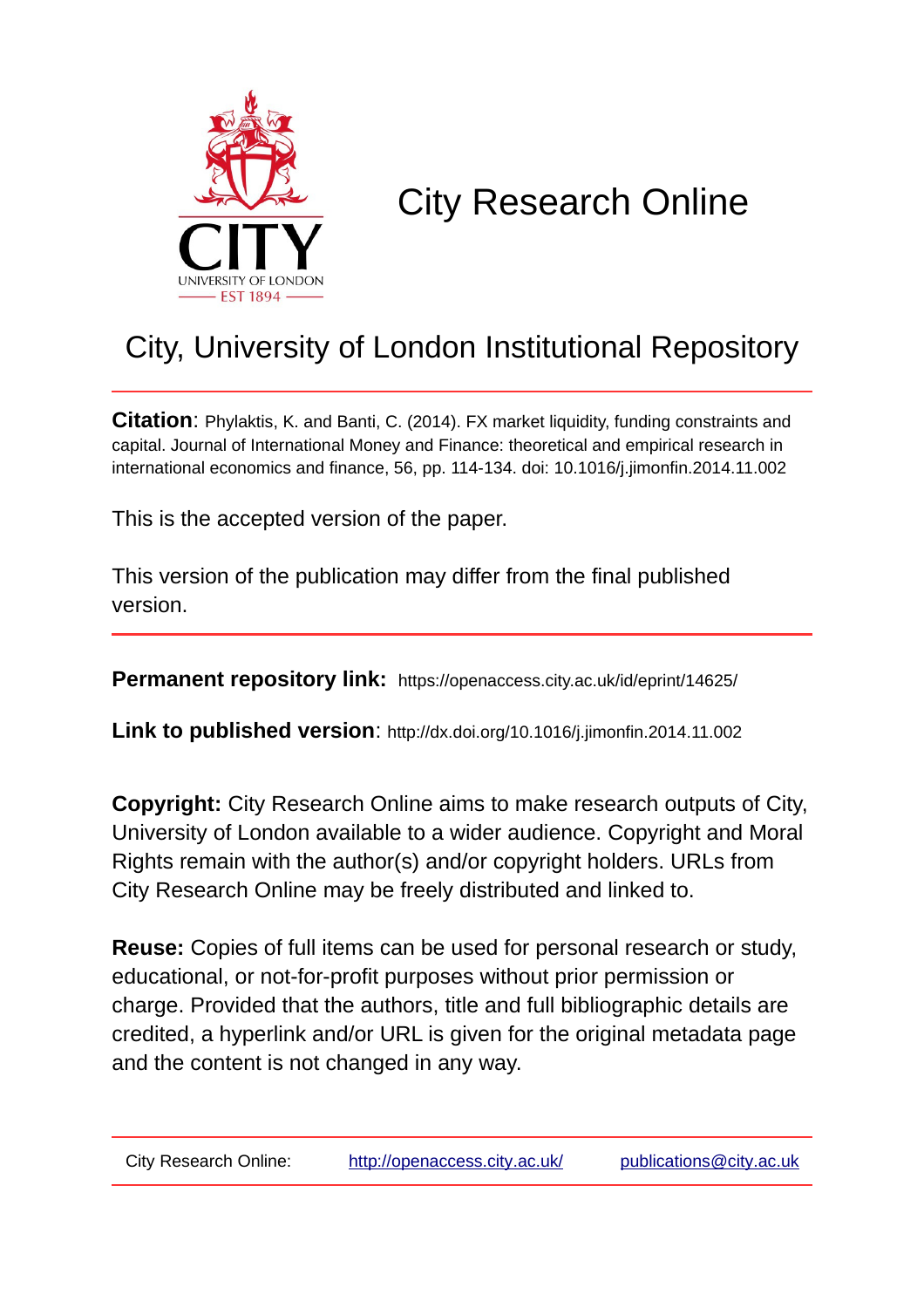## FX market liquidity, funding constraints and capital flows

Chiara Banti and Kate Phylaktis<sup>∗</sup>

## Abstract

We investigate the determinants of the time variation of the common component of FX market liquidity across developed and emerging market currencies. We study the impact of funding liquidity constraints, which proxy for supply considerations, and capital flows, which proxy for demand considerations of liquidity on transaction costs. Our results show that (i) funding liquidity constraints measured by the availability of outstanding repos reduce FX market liquidity, and their impact is stronger when they are associated with an increase in the costs of funding and a shortening of their maturity; (ii) increasing capital flows at the global level increase liquidity; (iii) both of these effects were stronger during the recent financial crisis, when liquidity dry-ups were severe; and (iv) the analysis of individual currencies with diverse riskiness confirms that a shock to speculator capital would lead to a reduction in market liquidity through a spiral effect that is stronger for more volatile currencies. Furthermore, we find a similar effect related to capital flows.

Keywords: foreign exchange; liquidity; funding liquidity constraints; capital flows; microstructure.

JEL Classification: F31; G15.

## 1 Introduction

Trading volume in the foreign exchange (FX) market is particularly high compared to other financial markets. Whether the large trading volume corresponds to a highly liquid FX market depends on

<sup>∗</sup>Chiara Banti, cbanti@essex.ac.uk, Essex Business School, University of Essex, Wivenhoe Park, Colchester CO4 3SQ, UK; Corresponding author Professor Kate Phylaktis, K.Phylaktis@city.ac.uk, Faculty of Finance, Cass Business School, City University, 106 Bunhill Row, London, EC1Y 8TZ, UK, +44 (0)20 7040 8735.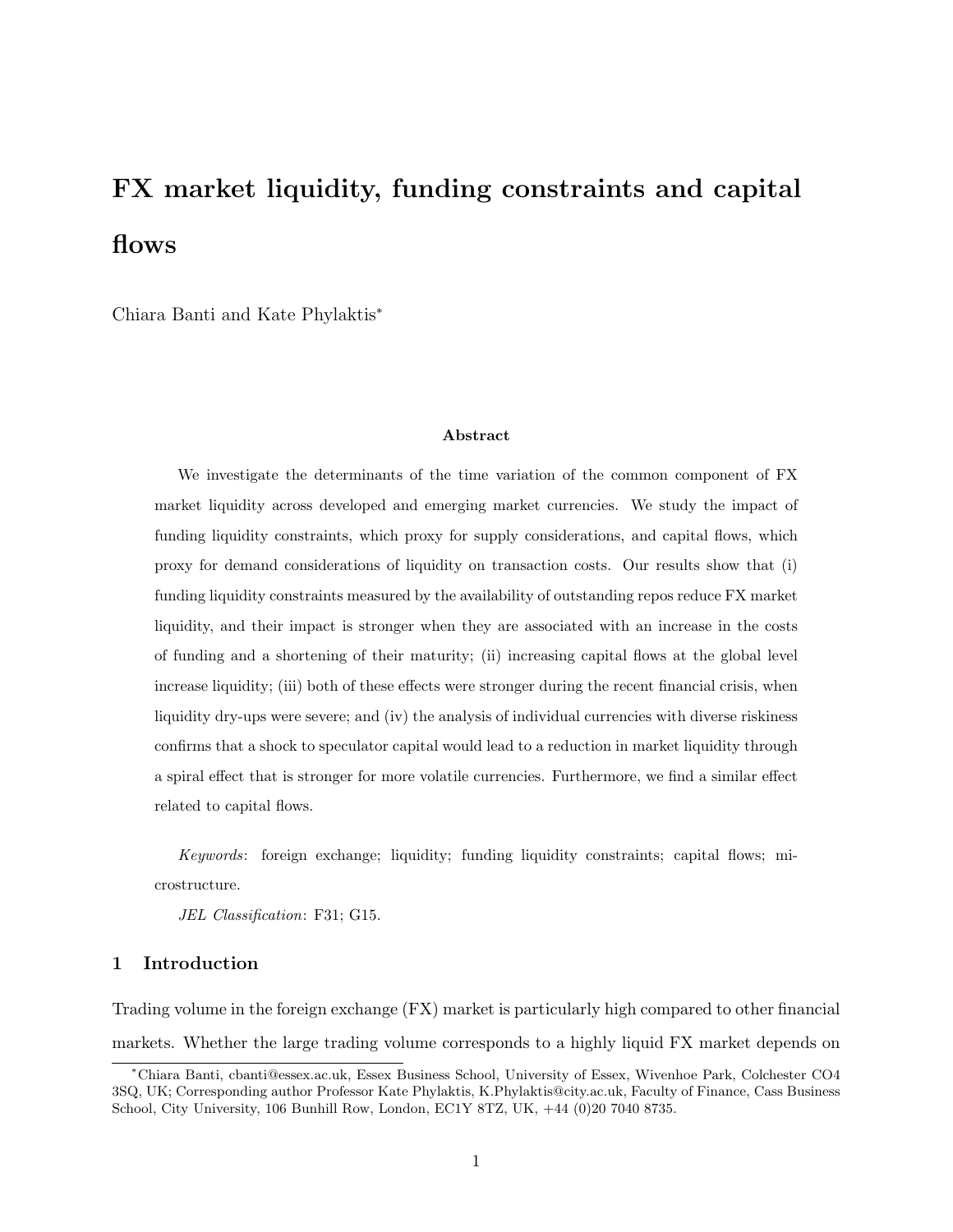the definition of liquidity adopted and the proxy employed to measure it. With respect to trading volume and the bid-ask spread, there are significant differences across currencies and through time. There is also evidence of a strong systematic component. In fact, in their account of the events of the 2007/9 financial crisis, Melvin and Taylor (2009) document strong liquidity drops across currencies. Albeit a systemically important global market, the liquidity of the FX market has begun to attract the attention of researchers only relatively recently. For instance, measuring liquidity as the temporary price impact of transactions, recent studies have documented the presence of a common component in FX market liquidity across currencies (Banti, Phylaktis, and Sarno, 2012; Mancini, Ranaldo, and Wrampelmeyer, 2013). In this paper, we investigate the determinants of the time-variation in this common component. In particular, we study the impact of funding liquidity constraints, which proxy for supply considerations, and capital flows, which proxy for demand considerations of liquidity on transaction costs.

Recently, a literature on the interaction of market liquidity and funding liquidity has emerged in order to provide an explanation to the severity of the liquidity drop observed during the recent financial crisis (Brunnermeier and Pedersen, 2009; Hameed, Kang, and Viswanathan, 2010; Acharya and Skeie, 2011; Acharya and Viswanathan, 2011). That is, traders' financial constraints influence the liquidity of financial markets (Shleifer and Vishny, 1997; Gromb and Vayanos, 2002). It is important to underline the systematic nature of such an effect: funding liquidity constraints affect all the operations of traders, creating a systematic source of variation in liquidity across financial assets. Furthermore, recent studies have proposed an effect of institutional investors' behavior and correlated trading as a source of commonality across assets and markets (Kamara, Lou, and Sadka, 2008; Koch, Ruenzi, and Starks, 2012). Moreover, Karolyi, Lee, and van Dijk (2012) show that these demand-side factors are more relevant as determinants of liquidity commonality across stocks than the supply-side factors related to the funding constraints story.

Building on the recent theoretical literature on the interaction of funding liquidity and market liquidity, we examine whether the time-variation in FX market liquidity is due to changes in the funding liquidity of the principal traders in FX, namely the financial intermediaries. Indeed, bearing in mind that the ease with which financial intermediaries are able to finance their operations has an impact on traders' operations in the cross-section of the financial assets they trade, we expect to find a positive relationship between changes in funding constraints and market illiquidity.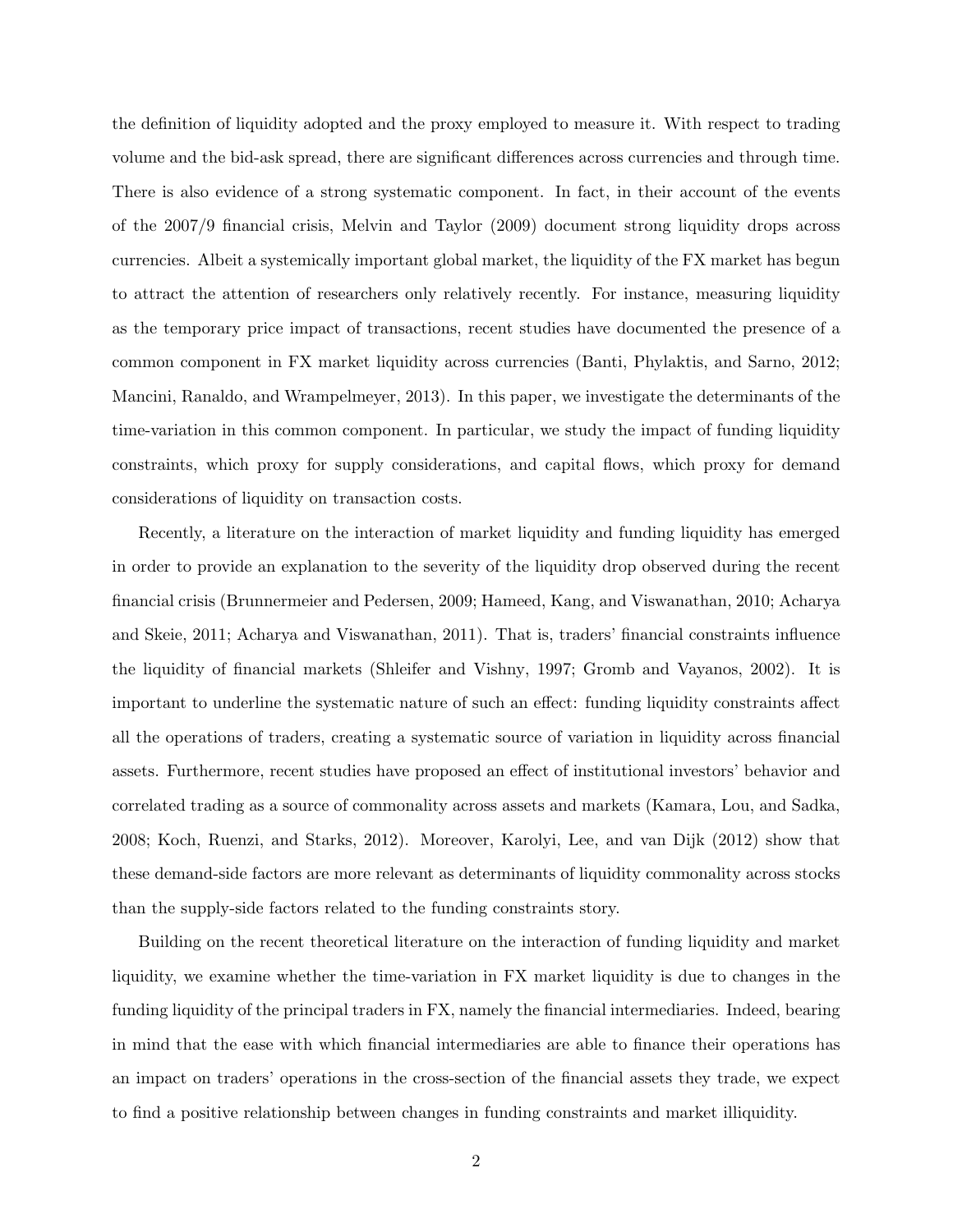In line with the literature on the role of the demand for liquidity, we extend our analysis to the investigation of the impact of capital flows between the US and foreign countries on the FX market illiquidity. Investigating the effect of the pressure on currency markets of cross-border investment flows, it is important to note that this proxy of liquidity demand comprises different investors. In fact, international capital flows in stocks and bonds may arise from investments in these assets that require currency trades as a by-product, or may be the by-product for investments in currencies. From the perspective of the FX market, these flows include both liquidity traders that enter the market via dealers and sophisticated informed traders, such as hedge funds and large banks, that are active on the interdealer market themselves (Osler, 2008; Rime and Schrimpf, 2013). The distinction is important, the latter provide liquidity to the overall market, whereas the former demand liquidity on the customer-dealer segment of the FX market. However, the high concentration of FX dealers allows them to match a large part of trades directly among their customer base, thus reducing the need to build inventory positions (Menkhoff, Sarno, Schmeling, and Schrimpf, 2013). As a result, we expect larger capital flows to improve market liquidity because sophisticated investors are more active on the interdealer FX market and dealers reduce their spreads due to lower inventory risk as their customer base trades increase. Furthermore, in our investigation of the determinants of market liquidity in the FX market we take into account a variable related to market uncertainty, namely global FX implied volatility (Copeland and Galai, 1983). Our approach is empirical in line with Chordia, Roll, and Subrahmanyam (2001).

Our paper is related to a recent paper by Mancini et al. (2013) which identifies a negative relationship between the VIX, a proxy for financial uncertainty, and the TED spread, an indicator of funding liquidity constraints, and FX market liquidity for the most traded currencies during the recent financial crisis. However, our paper investigates the impact of not only supply but also demand side factors of FX market illiquidity. Our broad data set of 20 currencies from both developed and emerging markets over 14 years allows us to explore various aspects of the impact of funding liquidity constraints and capital flows, a proxy for demand considerations of liquidity. These include (i) whether funding liquidity dry-ups are worse during the recent financial crisis when funding became a serious issue as stressed by Brunnermeier and Pedersen (2009); (ii) whether when extending the analysis to individual currencies the impact of funding liquidity constraints is stronger for illiquid currencies as a shock to speculator capital would lead to a reduction in market liquidity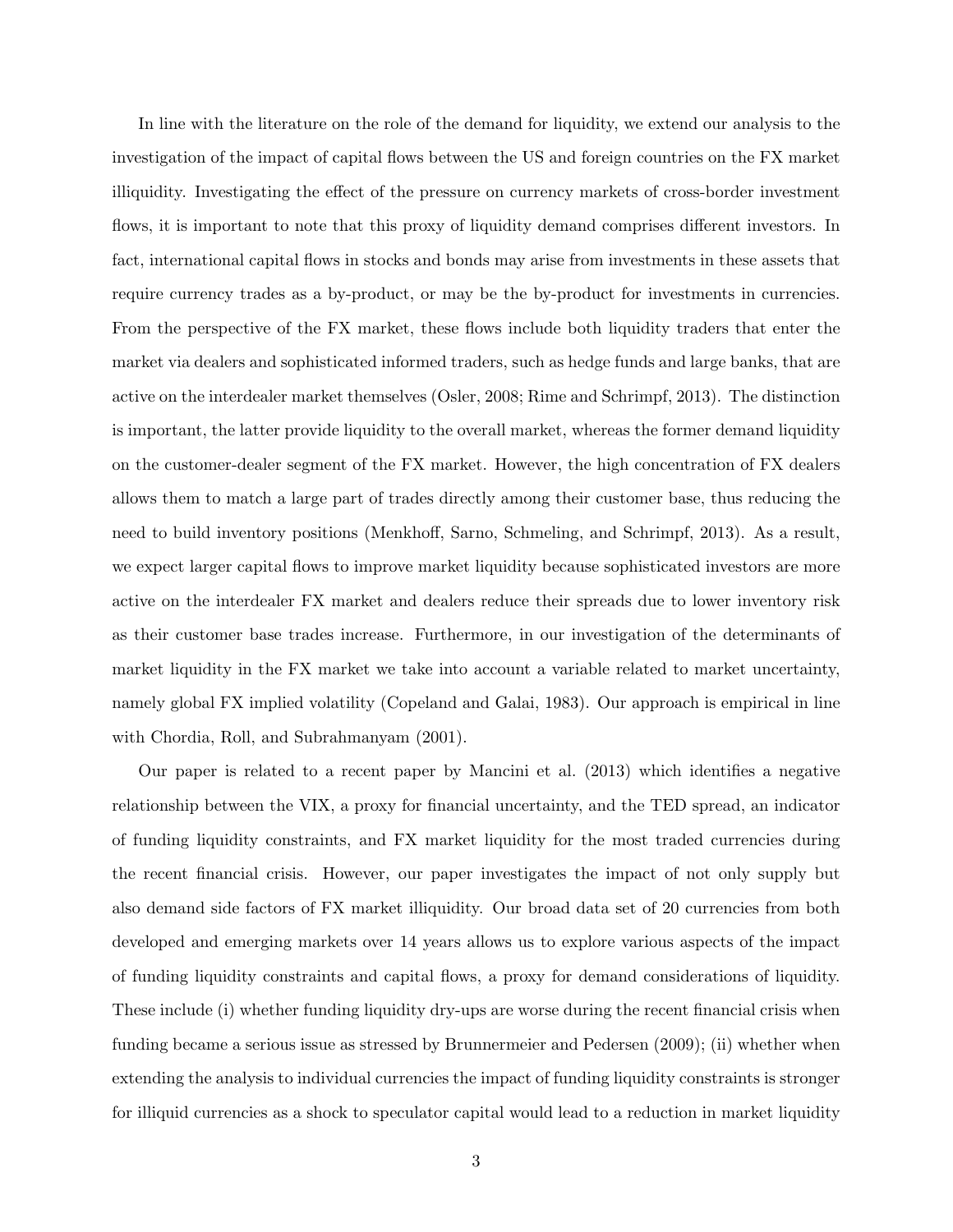through a spiral effect that is stronger for more volatile, less liquid currencies, as again proposed by Brunnermeier and Pedersen (2009); and (iii) whether capital flows in the FX market affect the time variation of FX market liquidity as it affects liquidity commonality for the stock market in Karolyi et al. (2012).

Using a broad data set for 20 daily exchange rates of both developed and emerging markets' currencies over 14 years, we employ the daily percentage bid-ask spreads as our measure of individual currency illiquidity. Averaging across individual currencies, we construct a measure of illiquidity in the FX market. Thus, our main proxy for FX market illiquidity measures the level of transaction costs.

In order to proxy for funding liquidity, we consider the conditions on the secured interbank market in New York and London, which host over 75% of global FX turnover (BIS, 2013). We show that a lowering in the availability of repurchase agreements for financial intermediaries is associated with an increase in transaction costs, that is an increase in the illiquidity of the FX market. We also consider the impact of increasing the cost of funding and shortening of repos maturities on this relationship. Furthermore, we take into account the conditions of the liquidity demand and show that as investors buy or sell the currencies vs USD to enter or exit the foreign markets, they contribute to the liquidity of the currency markets. Overall, our explanatory variables capture an appreciable fraction of the monthly time series variation in market wide liquidity of around 20%.

The length of our sample period allows us to explore whether liquidity dry-ups were worse during the recent financial crisis, when funding liquidity became a serious issue and capital flows experienced a severe drop. We show that both factors of demand and supply of liquidity have a stronger impact on market illiquidity during the crisis.

Our findings are robust to controlling for global FX volatility. Global FX volatility is found to increase transactions costs, consistent with previous studies at the individual currency level. However, while global FX volatility is able to explain a share of the changes in market liquidity, it does not drive out the effect of our explanatory variables on market liquidity. Even though our supply and demand side proxies and volatility are intertwined, their effect on market liquidity can be individually measured. Extending the market level analysis and building on the role of volatility to determine the commonality in liquidity across currencies, we investigate the impact of funding liquidity and capital flows in the analysis of individual currencies. In our sample we have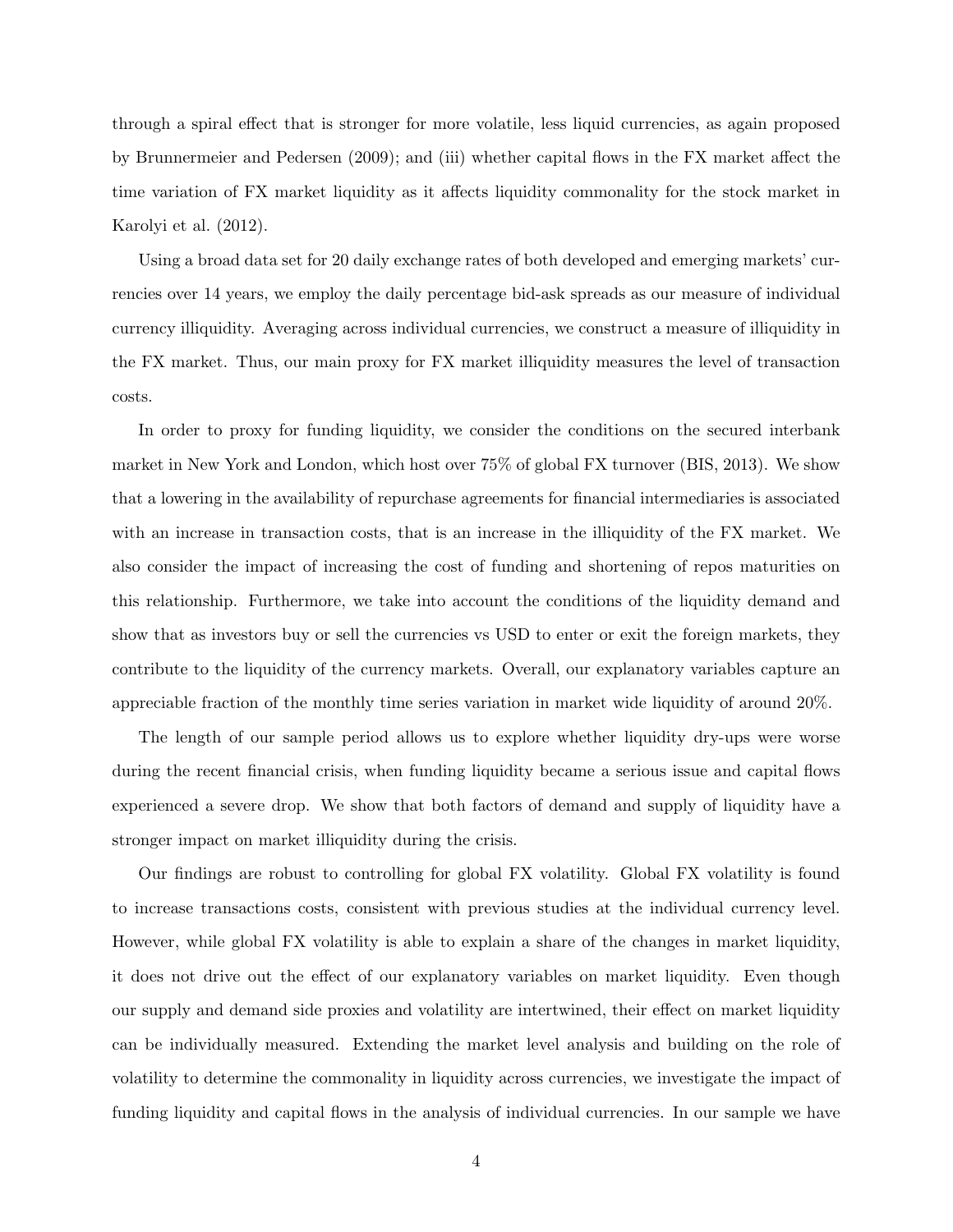currencies with diverse riskiness. We take that into account in our panel estimation and confirm that currencies experience stronger drops in liquidity when higher volatility is associated to shocks to speculator capital through a spiral effect that is stronger during crisis periods (Brunnermeier and Pedersen, 2009). Furthermore, we document a stronger illiquidity effect of changes in capital flows for more volatile currencies, which is larger in magnitude during the crisis.

In summary, our study shows that financial intermediaries have a strong impact on the liquidity of the FX market, via their supply and demand for liquidity. In fact, market liquidity drops when their capital availability drops and when their cross-border trading in stocks and bonds reduces. As expected, the impact is stronger when the market is under distress and funding constraints are likely to be stronger and flows are likely to sharply drop amid increased uncertainty.

Our results are robust to measuring liquidity at another time of the day when its level is lower, to the exclusion of the Turkish lira that experienced an extreme behavior during the 2000/1 crisis, to seasonality, to unexpected changes in liquidity, and to another measure of liquidity that has recently received significant attention, namely the temporary return reversal inspired by Pastor and Stambaugh (2003), which relates to the depth of the market.

The paper is structured as follows. In the next section the methodology for the construction of our liquidity measures and proposed determinants is presented. Section 3 reports some preliminary analysis of the data and the results of the regression analysis. Robustness tests are conducted in section 4. Finally, section 5 concludes.

## 2 Methodology and data

## 2.1 Estimation of FX market liquidity

No unique definition of liquidity exists. According to Kyle (1985), liquidity is a "slippery and elusive concept" because of its broadness. In fact, the concept of market liquidity encompasses the properties of "tightness", "depth", and "resiliency". These attributes describe the characteristics of transactions and their price impact. In particular, a market is liquid if the cost of quickly turning around a position is small, the price impact of a transaction is small, and the speed at which prices recover from a random, uninformative shock is high. In our analysis, we are employing the percentage bid-ask spreads as a proxy for transaction costs. The bid-ask spread is the most widely used measure of liquidity in the FX market e.g. Bessembinder (1994), Bollerslev and Melvin (1994),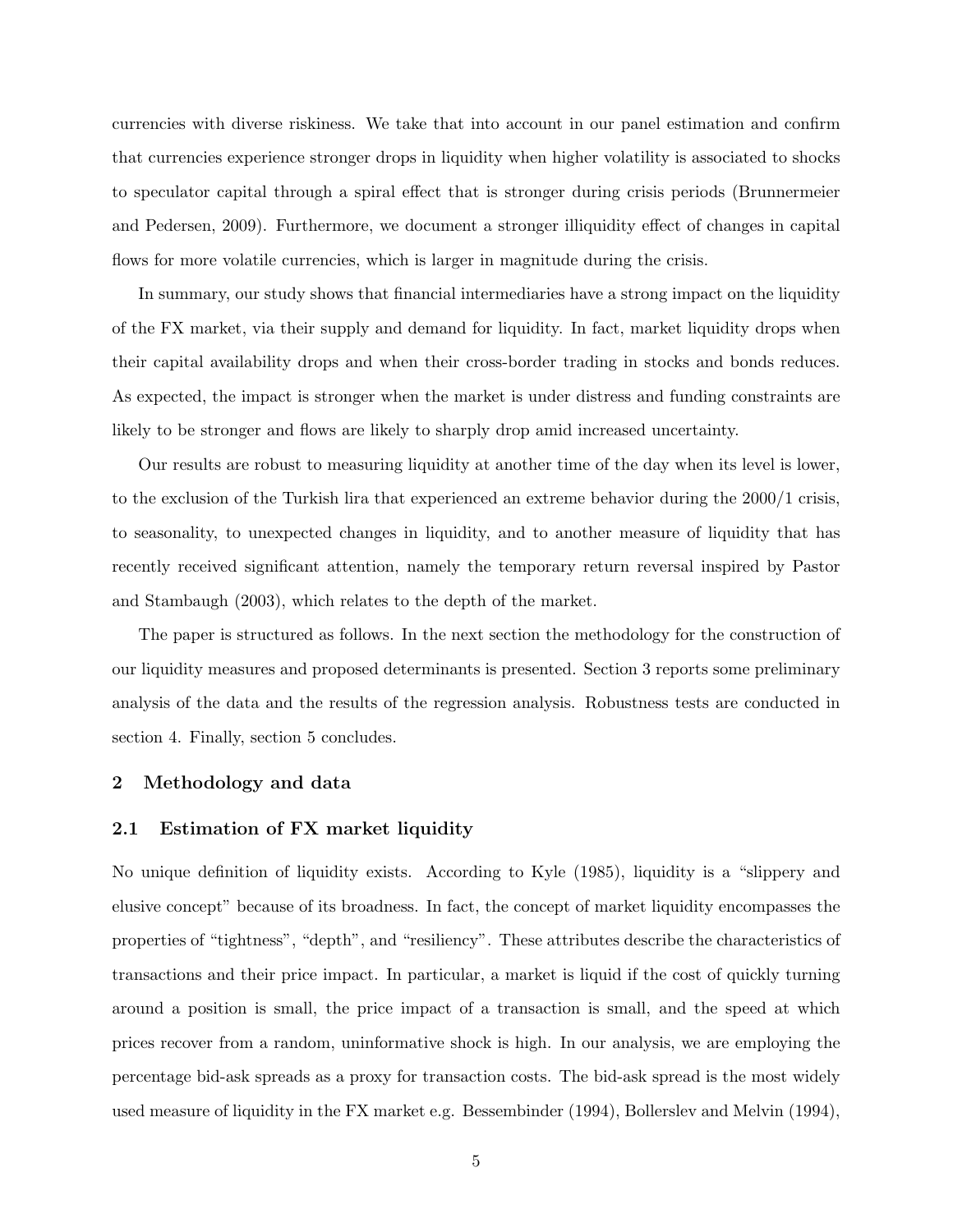Lee (1994), and Hsieh and Kleidon (1996). However, bearing in mind possible limitations of the bid-ask spread as a measure for liquidity,<sup>1</sup> we test the robustness of our analysis to another liquidity measure, which proxies for the price impact to obtain a more complete picture, a modified version of Pastor and Stambaugh (2003) measure in section 4.4.<sup>2</sup>

We build the daily series of percentage bid-ask spreads of the USD against other currencies following the American system and we employ the percentage spread to increase comparability across currencies as  $PSPR_{i,d} = (ask_{i,d} - bid_{i,d})/mid_{i,d}$ , where  $ask_{i,d}$ ,  $bid_{i,d}$  and  $mid_{i,d}$  are the daily series of the ask, bid and mid prices of the USD against currency i. We obtain the monthly series by taking the end of the month observations of the daily series. The percentage bid-ask spread measures transaction costs. Hence, the larger the spread, the larger transaction costs and the lower the liquidity level. It is important to note that the percentage spread measure is thus a measure of illiquidity.

In order to build these illiquidity measures, we employ daily data for 20 bid, ask and mid exchange rates of the USD versus 20 currencies for a time period of 14 years, from January 01, 1999 to December 31, 2012. Of the 20 currencies in the data set, 10 are of developed economies (Australian dollar, Canadian dollar, Danish krone, euro, Great Britain pound, Japanese yen, New Zealand dollar, Norwegian kroner, Swedish krona, and Swiss franc) and 10 are of emerging markets (Brazilian real, Chilean peso, Czech koruna, Hungarian forint, Korean won, Mexican peso, Polish zloty, Singaporean dollar, South African rand, and Turkish lira).<sup>3</sup> The selection of the currencies reflected the importance of the currencies in FX trading according to BIS (2010) and the availability of data.<sup>4</sup>

We obtained the daily series from Datastream (WM/REUTERS), which collects transaction data from the main interdealer electronic trading platforms. The quotes provided by WM/Reuters

<sup>&</sup>lt;sup>1</sup>For example, Grossman and Miller (1988) highlight that the bid-ask spread gives the cost of providing immediacy of the market maker in the case of a contemporaneous presence of buy and sell trans- actions. Furthermore, because the spread is valid only for transactions up to a certain size, it provides no information on the prices at which larger transactions might take place, or how the market might respond to a long sequence of transactions in the same direction, which could be generated when a trader breaks a large trade into many smaller ones, that could span several days.

<sup>&</sup>lt;sup>2</sup> According to Vayanos and Wang (2013), measures such as those proxying for price impact do not suffer from those limitations related to the bid-ask spread.

<sup>&</sup>lt;sup>3</sup>The classification in developed and emerging countries above does not correspond to the IMF classification, but follows instead common practice in the FX market.

<sup>&</sup>lt;sup>4</sup>The Turkish lira experienced substantial distress during the crisis of  $2000/1$ . For robustness, in section 4.2 we run the main analysis excluding this currency from the sample to confirm that our results are not driven by its extreme behavior during those years.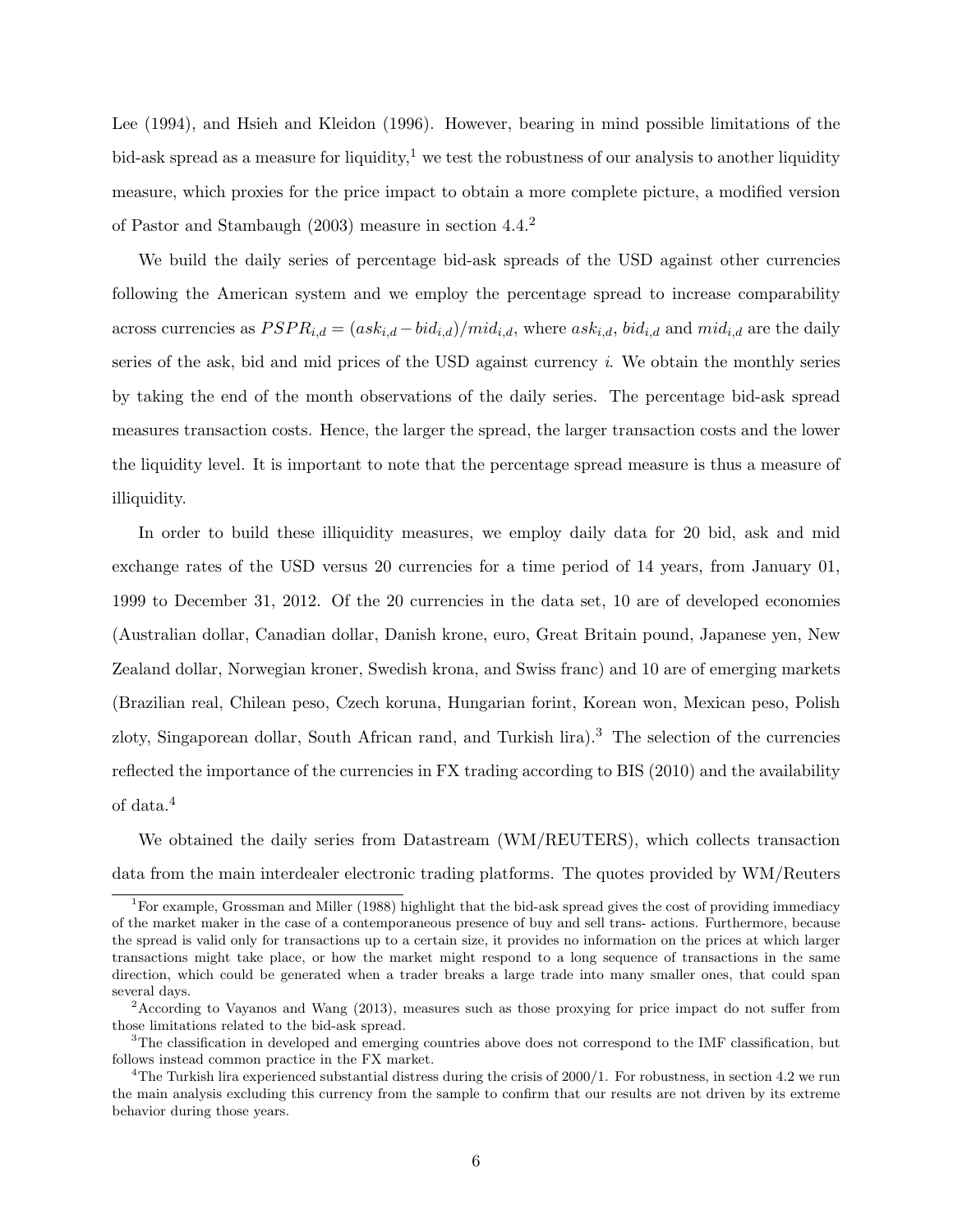are collected at 16 GMT, which is the time of highest liquidity in the FX market.<sup>5</sup> For a large sample of the currencies in our data set (AUD, CAD, CHF, CZK, DKK, EUR, GBP, HUF, JPY, MXN, NOK, NZD, PLN, SGD, SEK, TRY, ZAR)<sup>6</sup> the ask and bid rates are from actual trades and they are calculated independently as the median of actual trades during a fixing period (one minute). If actual trade rates are not available, quoted rates are reported. For the other currencies (BRL, CLP, KRW), the bid and ask rates are quotes from Reuters.<sup>7</sup>

Next, we calculate market illiquidity by averaging across currencies the individual percentage spread series (e.g. Chordia, Roll, and Subrahmanyam (2000a); Pastor and Stambaugh (2003)). Since we are interested in the changes of market illiquidity and we are not able to reject the hypothesis that the series is non-stationary, we take the first difference of the logs of the market illiquidity measure.

Running a regression of individual currency illiquidity on market illiquidity, we find that market illiquidity can explain a substantial proportion of the movements in individual currency illiquidity.<sup>8</sup> Furthermore, in accord with Mancini et al. (2013), we find that more liquid FX rates, such as the EUR/USD and GBP/USD tend to have lower liquidity sensitivity to market wide FX liquidity. The opposite is true for less liquid FX rates, such as the BRL/USD, the KRW/USD, TRY/USD and the HUF/USD.

## 2.2 Funding liquidity constraints

## 2.2.1 The repo market

Building on the recent theoretical literature on the interaction of funding and market liquidity, we examine whether changes in the availability of funding to traders determine the time-variation in FX market liquidity.

While the unsecured interbank market is generally more volatile, costlier and restricted to higher

 $5$ As a robustness, we employ an alternative measures of illiquidity in section 4.1 by taking the observations of the bid, ask and mid quotes at 21.50 GMT, which is a time of lower liquidity in the FX market but that is relevant as it corresponds to the closing of the main US stock exchanges. These data is provided by Thomson Reuters.

 ${}^{6}$ The currencies are against the USD and the abbreviation used are the following: AUD: Australian dollar, BRL: Brazilian real, CAD: Canadian dollar, CHF: Swiss franc, CLP: Chilean peso, CZK: Czech koruna, DKK: Danish krone, EUR: euro, GBP: Great British pound, HUF: Hungarian forint, JPY: Japanese yen, KRW: Korean won, MXN: Mexican peso, NOK: Norwegian kroner, NZD: New Zealand dollar, PLN: Polish zloty, SEK: Swedish krona, SGD: Singapore dollar, TRY: Turkish lira, ZAR: South African rand.

<sup>&</sup>lt;sup>7</sup>It should be noted that Phylaktis and Chen (2009) find using various information measures that the matched tick by tick indicative data bear no qualitative difference from the transaction data and have higher information content. <sup>8</sup>Results are reported in Table 1A of the online Appendix on SSRN.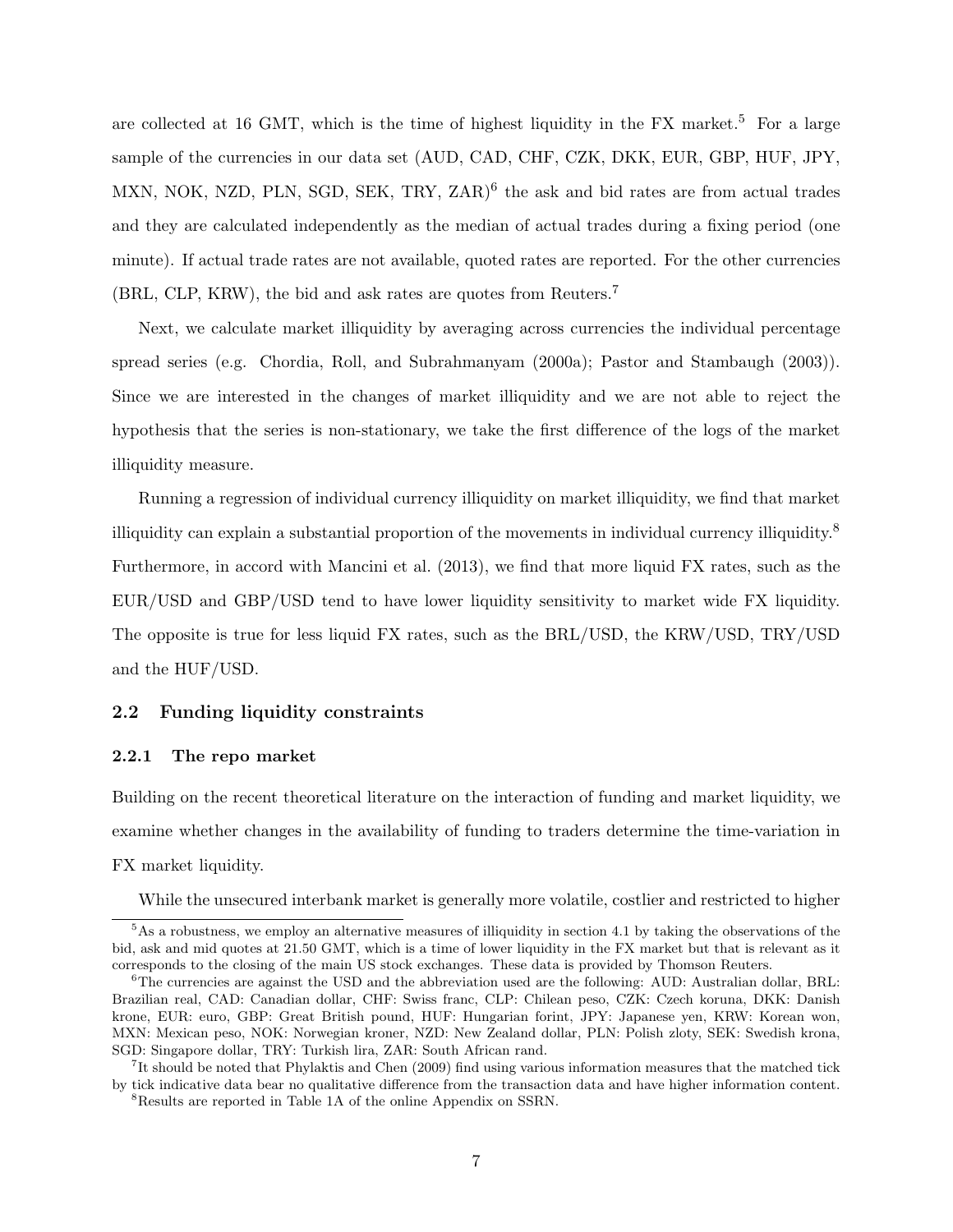quality counterparties, short-term secured funding is the preferred source of wholesale financing for financial institutions (Adrian and Shin, 2010; Afonso, Kovner, and Schoar, 2011; Gorton and Metrick, 2012). Financial institutions generally enter repo contracts to finance their purchases of securities. The most common collateral in the US and UK markets are sovereign securities, either Treasuries or Gilts, which enjoy relatively low credit risk and high liquidity. Repos are relevant in the FX market. For example, looking at exchange rates and funding conditions, Adrian, Etula, and Shin (2010) analyze the exchange rate impact of funding constraints of US financial intermediaries by considering the amount outstanding of commercial papers and repos and find that changes in funding liquidity affect exchange rate variation of some currencies against the US dollar. Moreover, Coffey and Hrung (2009) and Mancini Griffoli and Ranaldo (2011) investigate the impact of funding conditions on deviations from the covered interest parity conditions using repo rates on MBS collateral.

Thus, we investigate the implications of funding conditions on FX market liquidity by employing the amount outstanding of repos as a measure of funding availability. We consider the repo markets in the US and UK because New York and London are the two main financial centers for FX trading.<sup>9</sup>

The data of the outstanding amount of US repos is collected by the Federal Reserve Bank of New York on a weekly basis. It comprises the opened positions of primary dealers, serving as trading counterparties of the New York Fed in its implementation of monetary policy. We construct the monthly series of the overnight amount outstanding by taking the last observation of the month available. The data of outstanding amount of UK repos is collected by the Bank of England at the end of the month and it includes the amount outstanding of all sterling repos of monetary financial institutions versus the private sector. Since we are interested in the tightening of funding liquidity and we cannot reject the null of non-stationarity, we take the first difference of the logs of the amount outstanding of US and UK repos. We expect to find a negative relationship between changes in funding liquidity and changes in FX market illiquidity. In fact, a decrease in repos amount outstanding is associated with a decrease in the volume of funding available to traders. As a result, traders are expected to decrease their operations leading to an increase in FX market illiquidity.

Funding liquidity constraints may materialize also as an increase in the cost of funding or a

<sup>9</sup>According to BIS (2013), London and New York together account for 75% of the overall trading volume in FX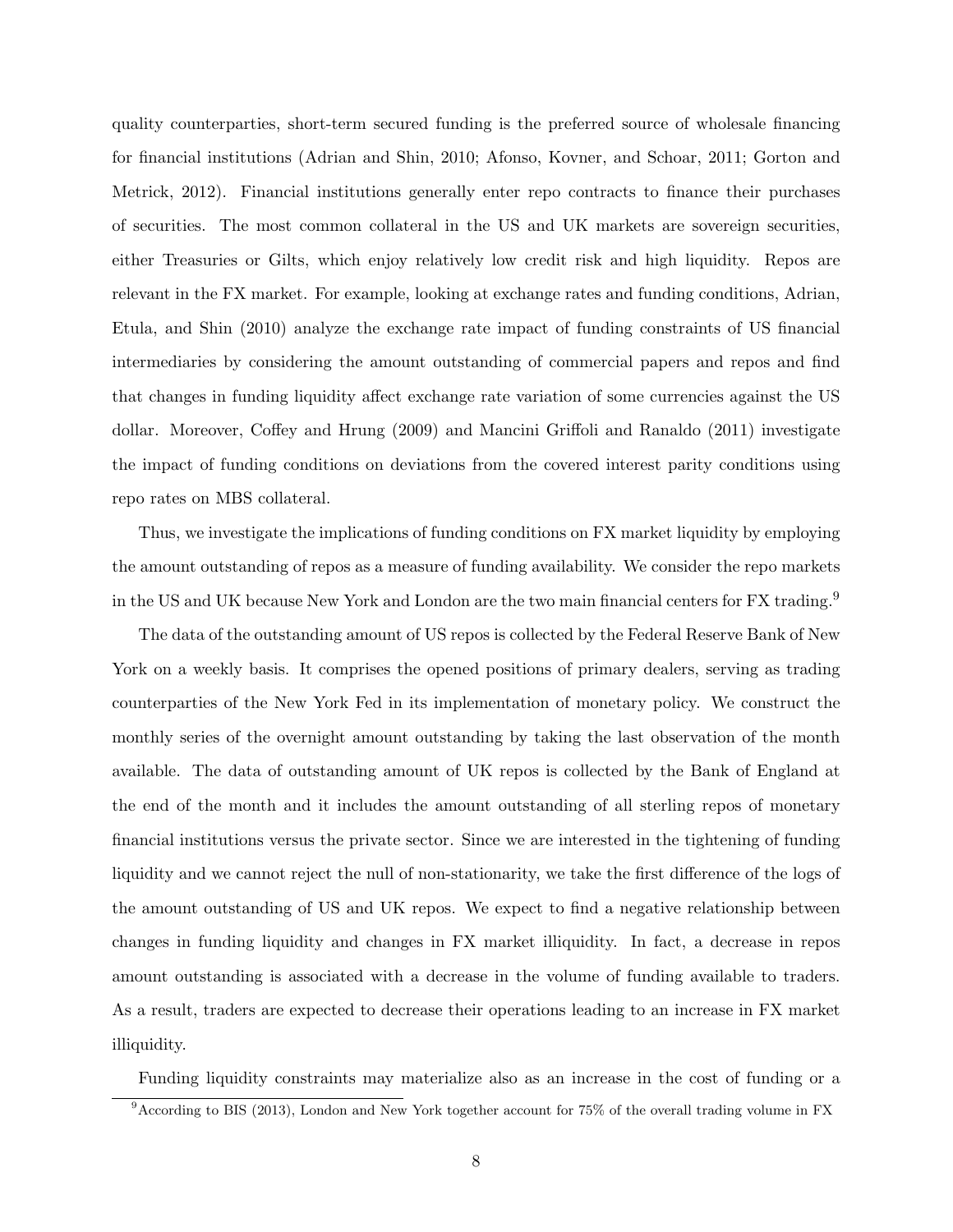decrease in the maturity of the contracts.<sup>10</sup> To account for these considerations, we build proxies for the cost of funding and the shortening of the maturities in the repo market. We proxy for the cost of funding in the US repo market with the 3-month US LIBOR-OIS spread that has been found to be highly correlated with the repo rate with Treasuries as collateral in the US (Gorton and Metrick, 2012). The data is available from Bloomberg starting in the 2001. For the UK repo market, we obtain the series of the end of month 3-month Gilt repo rates from the Bank of England. We take the first difference of the two variables because they exhibit non-stationarity. Finally, we construct a measure of the maturity structure of repos outstanding. We build the measure only for the US repo market because the breakdown of repo maturity, overnight vs term, is not available for the UK. We build a ratio of the overnight amount outstanding over the total amount outstanding that we interpret as an indicator of the shortening of the maturity of the funding available.

#### 2.2.2 Financial firms stock returns

We include in our analysis another indicator of tightness of capital in the market, which relates to the quality of institutions. Financial constraints are likely to be binding when the quality of financial institutions declines. In fact, an increase in counterparty risk may lead suppliers of funds to ration credit. Moreover, funding conditions may be related to the quality of financial institutions that provide funds. In fact, less funding may be available due to the inability of funding suppliers to lend as they experience distress (Acharya, Gale, and Yorulmazer, 2011). Hence, we include the stock returns of financial institutions in the US as a proxy for their overall credit quality.

Following Hameed et al. (2010), we obtain daily data on the stock returns of investment banks and securities brokers and dealers listed in the NYSE from the CRSP database.<sup>11</sup> We begin by calculating excess returns by regressing individual stock returns on the value-weighted NYSE market return provided by CRSP:

$$
ret_{i,d} = \alpha_i + \beta_i mkt_d + \epsilon_{i,d} \tag{1}
$$

We take  $\epsilon_i$  as the daily series of returns for each stock i in excess of the market return mkt.

 $10$ It is necessary to note that repo rates may be low but funding may be generally rationed and only available to more creditworthy parties. Also, low rates may accompany stricter collateral requirements and higher haircuts. Similarly, to reduce risk and lower the cost of borrowing, short maturities are largely preferred as maturity of contracts.

 $11$ We include the stocks identified by the SIC code 6211.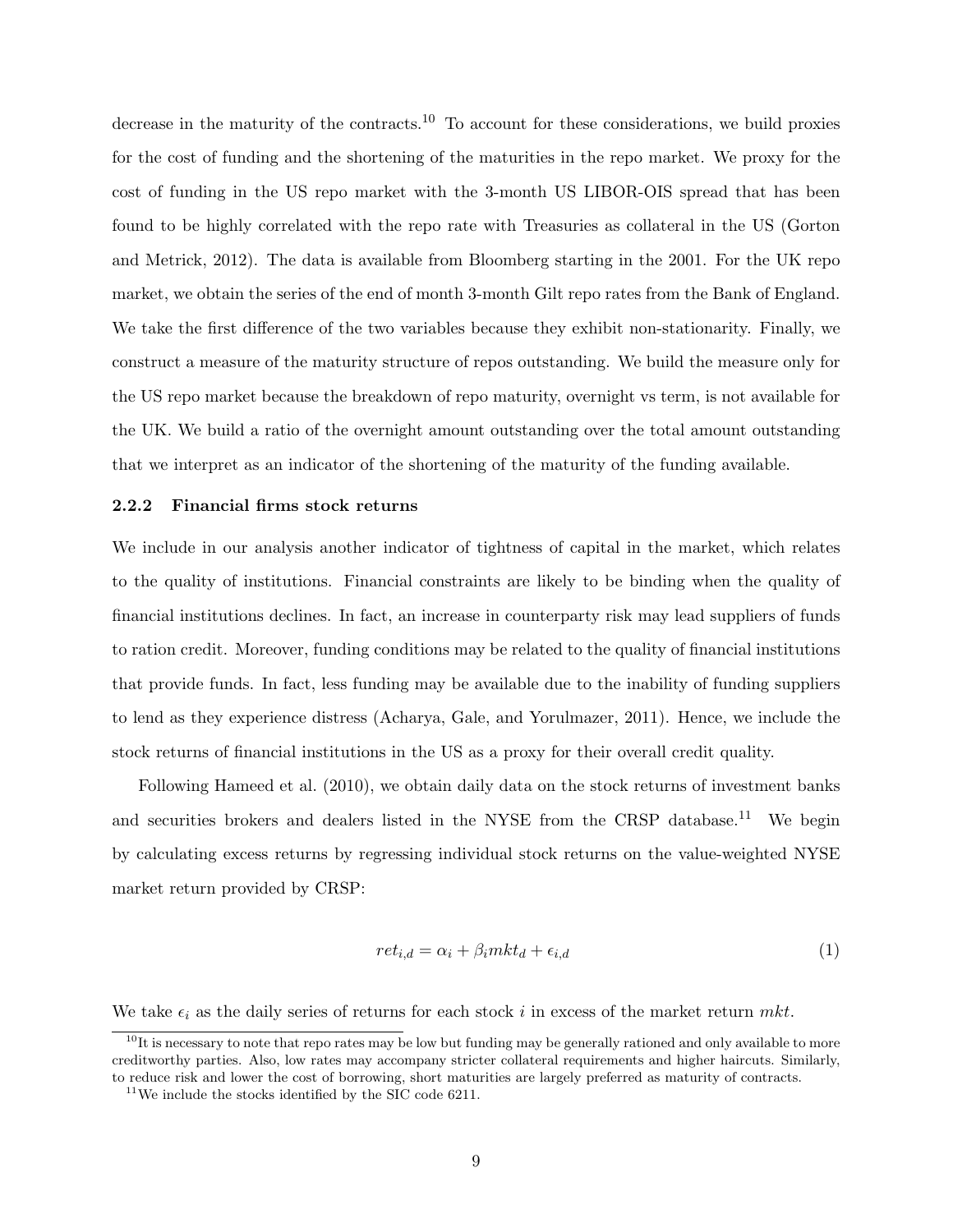The common component across the stocks is then obtained by taking the cross-sectional weightedaverage of the individual series, where the weights are the market capitalization of the stocks at the end of the previous year over the total market capitalization of the stocks in the sample. Finally, we obtain the monthly series by taking the last observation of the series in the month.

We expect the quality of the financial institutions to be negatively related to FX market illiquidity. However, stock returns of financial institutions are affected by several other factors unrelated to funding conditions. As such, we expect to find the linkage to be stronger when the financial system is under distress (Chordia, Subrahmanyam, and Anshuman, 2000b; Hameed et al., 2010).

## 2.3 Aggregated capital flows

In addition to funding considerations, we extend the analysis to the implications of changes in the demand for liquidity.

Most recently, Karolyi et al. (2012) find that conditions on the demand side affect the commonality in liquidity across stocks. They measure demand-side determinants with a series of proxies derived for the stock markets of a variety of countries. Following their insights and focusing on the FX market, we investigate whether international capital flows exert pressure on the FX market and affect its liquidity over time, as investors require liquidity on the currency markets to enter/exit foreign stock and bond markets.

We measure capital flows as the aggregated flow of international capital between the US and foreign countries. The monthly data on bilateral flows is from the U.S. Department of Treasury. We take the inflows and outflows of equity and bond investments between the US and the 20 countries whose currencies are included in our sample. We aggregate the capital flows across countries and we measure the investment pressure on the FX market as the sum of absolute inflows and outflows. Indeed, we are interested in the demand of the currency pair. So, irrespective of whether investors purchase or sell the foreign currency for the US dollar, their demand of the currency pair is still positive. Hence, we build the common measure across currencies as follows:

$$
flows_{i,t} = equity_{i,t}^{in} + equity_{i,t}^{out} + bond_{i,t}^{in} + bond_{i,t}^{out},
$$

$$
flow_{t} = \sum_{i=1}^{20} flows_{i,t} \quad for \quad t = 1,..,T
$$
 (2)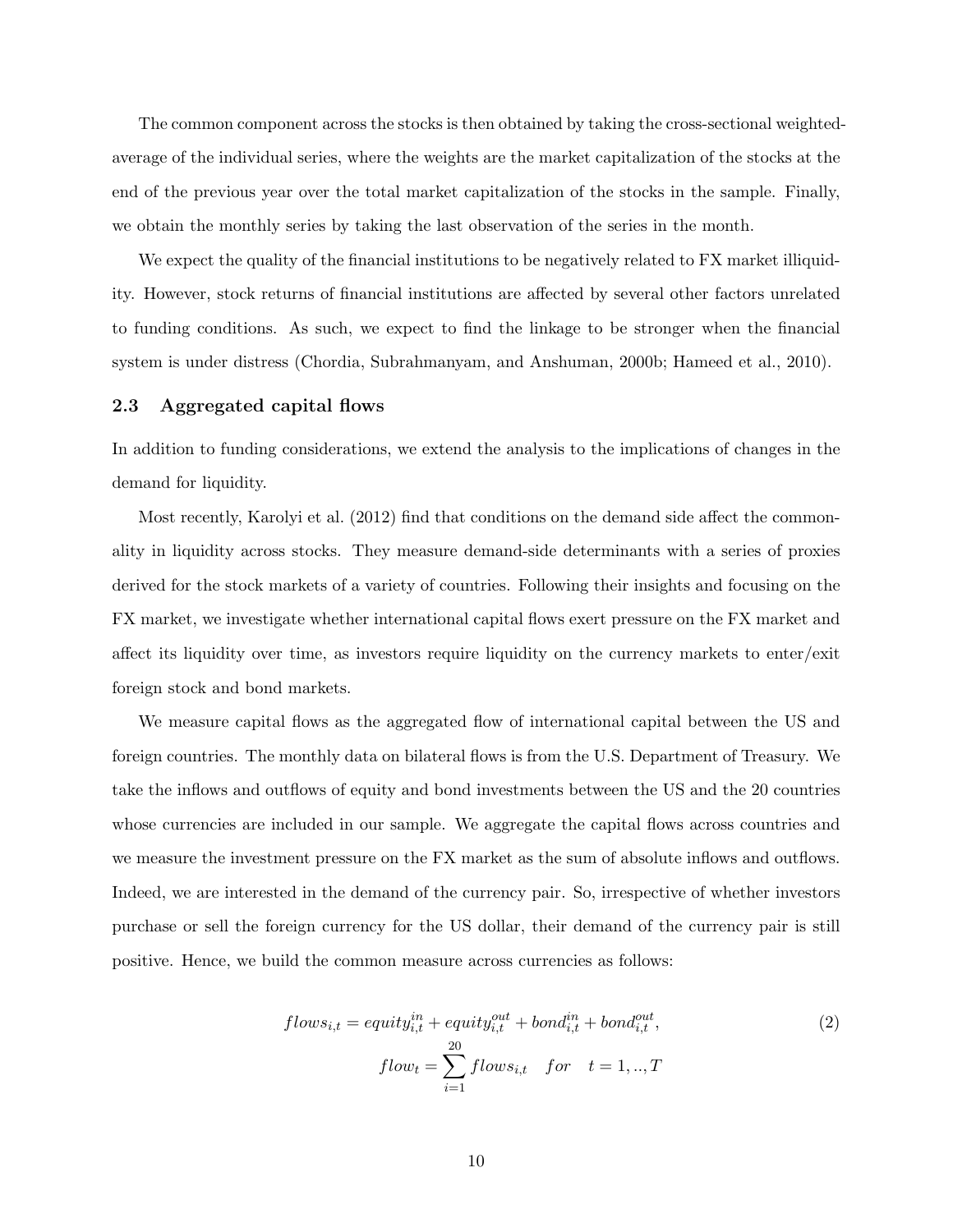where *equity* and *bond* are the equity and bond investment series between the US and country i, and the superscripts  $^{in}$  and  $^{out}$  indicate inflows and outflows in absolute values. Finally, we log-difference the series because it exhibits non-stationarity in levels.

We explore the impact of capital flows on FX market liquidity by drawing from the microstructure literature of the FX market. In fact, we identify which segment of the market capital flows are more likely to affect and investigate the final impact on the interdealer segment, which is the one whose liquidity we are studying. We note that this proxy of liquidity demand comprises different investors. In fact, international capital flows in stocks and bonds may arise from investments in these assets that require currency trades as a by-product, or may be the by-product for investments in currencies. From the perspective of the FX market, these flows include both liquidity traders that enter the market via dealers and sophisticated informed traders, such as hedge funds and large banks, which are active on the interdealer market themselves (Osler, 2008; Rime and Schrimpf, 2013). While the latter provide liquidity to the overall market, the former investors largely disregard the currency component of their strategies and rely on custodian banks or dealers for FX trades (Osler, 2008; Rime and Schrimpf, 2013). With respect to the FX market, these investors are thus uninformed liquidity traders that demand liquidity at the customer-dealer level. Since the high concentration of FX dealers allows them to match a large part of trades directly among their customer base, larger customer orders (associated with larger capital flows) reduce the need to build inventory positions (Menkhoff et al., 2013). As a result, we expect larger capital flows to improve market liquidity because sophisticated investors are more active on the interdealer FX market and because dealers reduce their spreads due to lower inventory risk as their customer base trades increase.

## 2.4 Global FX volatility

We include global FX volatility in our analysis to control for the level of uncertainty in the FX market (Menkhoff, Sarno, Schmeling, and Schrimpf, 2012). Following the inventory control theoretical models, an increase in the volatility affects the riskiness associated with holding inventory in the currencies involved. The increase in the uncertainty will thus result in a decrease in liquidity. While this relationship is found for individual currency liquidity (Bollerslev and Melvin, 1994; Bessembinder, 1994; Ding, 1999), it should also be in place once market-wide liquidity is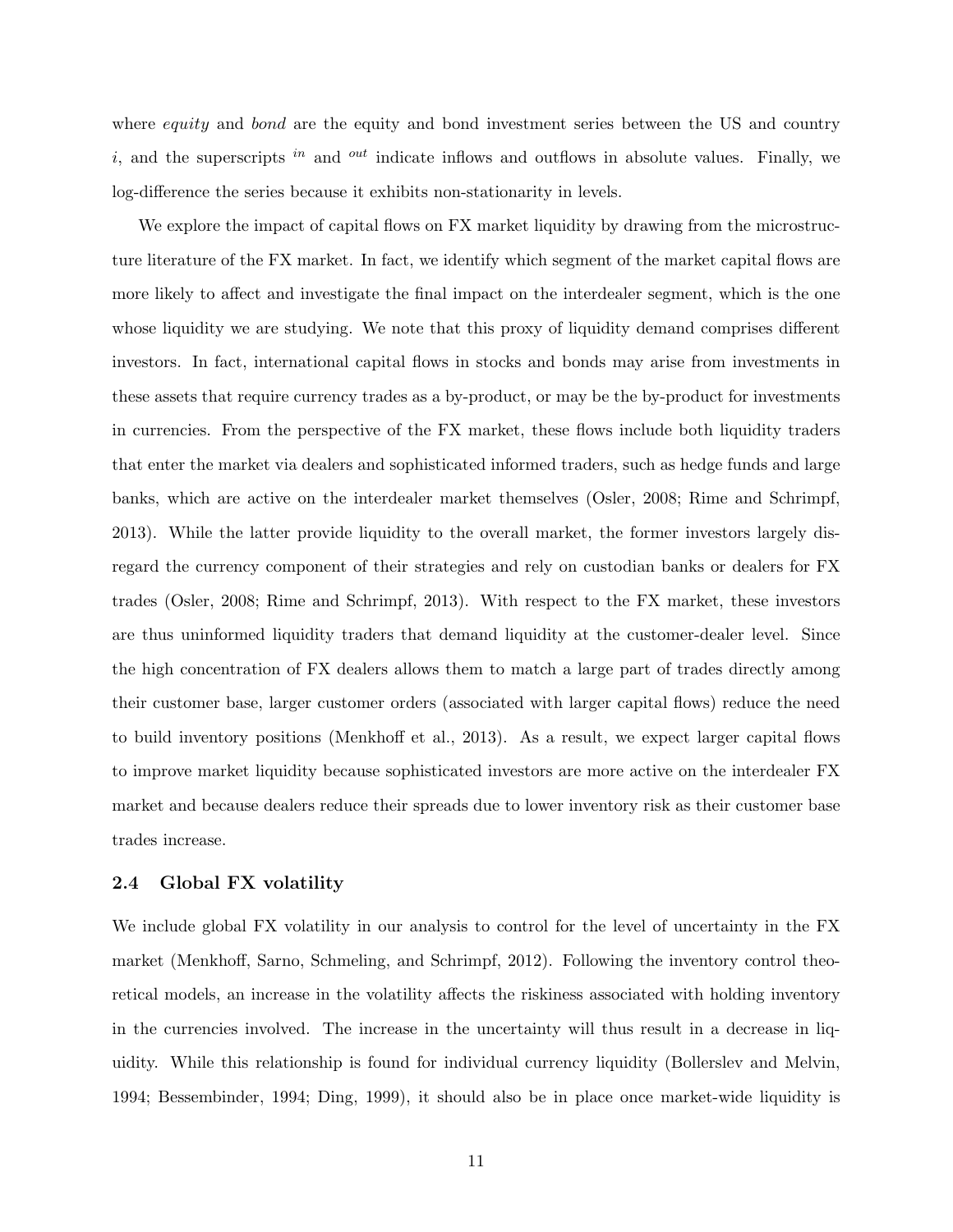considered. An observed increase in FX market volatility will impact the riskiness of holding any inventories in FX, thus leading to a decrease in the liquidity of the FX market as a whole.

We employ the JP Morgan VXY volatility index that captures the implied volatility from currency options of G7 countries and we take the last observation in the month to build our monthly series. Since the series exhibits non stationarity, we take the first difference of the logs of the measure.

#### 3 Empirical analysis

## 3.1 Description of the data

Table 1 reports the descriptive statistics of the variables in levels (panel A) and differences (panel B). The average percentage bid-ask spread in the FX market in our period is 0.09% with a relatively small standard deviation of 0.03%. In contrast, the proxy of changes in FX market illiquidity exhibits a strong variability, with a relatively high standard deviation over the mean. Turning to the amount outstanding of repos, the US market is the largest, with an average monthly amount of over USD 1.5 trillion as opposed to GBP 65 billions in the UK repo market. Moreover, the aggregated flows have averaged USD 3 trillions during our sample period with some degree of variation, reaching the peak of over USD 8 trillion in August 2007. Overall, all our measures, except financial firms' excess returns, present a high serial correlation. Generally, the serial correlation are lower for the differenced variables. Furthermore, the differenced variables have a significantly higher variability as opposed to the levels.

Figure 1 presents the level and change of FX market illiquidity. The series exhibit strong variation through time. Indeed, both the level and changes in transaction costs exhibit a high variation during the first part of the sample period. In particular, there are spikes in illiquidity during 2000, when Turkish lira were hit by a severe financial crisis.<sup>12</sup> The impact of the Turkish lira distress on the analysis is evaluated in section 4.2, where the Turkish lira is excluded by the sample of currencies and the results of the main analysis are confirmed.

The graphical analysis of the main supply-side explanatory variable presents common patterns of sharp increases in funding constraints during the recent financial crisis (Figure 2). As an exception,

 $12$ Figure 1C in the online Appendix on SSRN shows the pattern of the common component in liquidity across currencies when the TRY is removed from the sample.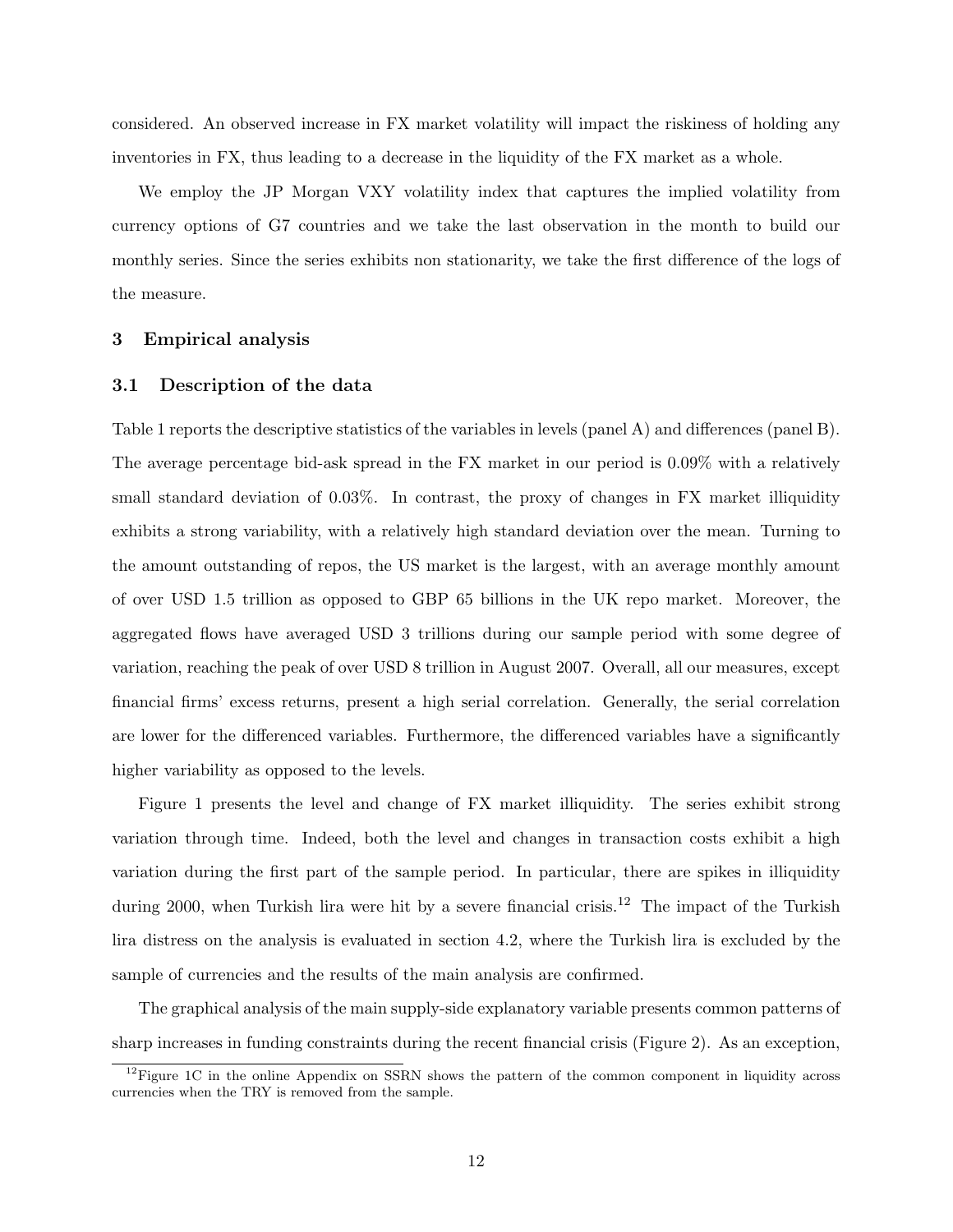the level of UK repo amount outstanding were rather unaffected by the financial crisis and their drop is registered later, with the start of the European sovereign debt crisis. In Figure 3, aggregated capital flows share a common pattern with the US repo amount outstanding, as they increased steadily during the sample period to drop sharply during the crisis. They however quickly recovered and started rising again.<sup>13</sup>

The correlation matrix is reported in Table 2. While the correlation coefficients between the levels need to be interpreted with caution due to the presence of a time trend in the variables, it is possible to note some relationships. There is a strong negative correlation between FX market illiquidity and the amount outstanding of repos, at around -50%. Moreover, the two measures of repos are highly correlated, with a coefficient of 56%. Turning the attention to the rates, UK repo rates are positively correlated with FX market illiquidity, with a coefficient of 51%. In contrast, the proxy for US repo rates has a relatively low and negative correlation with illiquidity. There is no evidence of correlation between the two proxies for repo rates. The last variable for funding conditions is positively correlated with FX market illiquidity, even if the coefficient is smaller at 14%. The demand-side variable, aggregated flows, has a strong negative correlation with FX market illiquidity, at around -56%. Overall, the coefficients decline when the changes in the variables are considered, suggesting that indeed the time trend is an important component of the large coefficients between the levels of the variables. Nonetheless, the direction of the relationship is largely unchanged. We account for this in the analysis and focus on the differenced variables.

## 3.2 Regression analysis

#### 3.2.1 Market illiquidity, funding constraints and capital flows

We conduct a regression analysis to test whether movements in the proposed variables explain a sizable share of variation in FX market illiquidity.<sup>14</sup>

Hence, we run the following regression of the changes in market illiquidity on the proposed

 $13$ The graphs of repo rates, financial firms excess returns and global FX volatility are presented in Figures 2C-4C in the online Appendix on SSRN.

 $14$ In an attempt to investigate the dynamics between market illiquidity and its determinants, we estimated a VAR with the main variables. The results provide little evidence of dynamics, with weak causality from UK repos to market illiquidity and no significant reactions in the IRFs.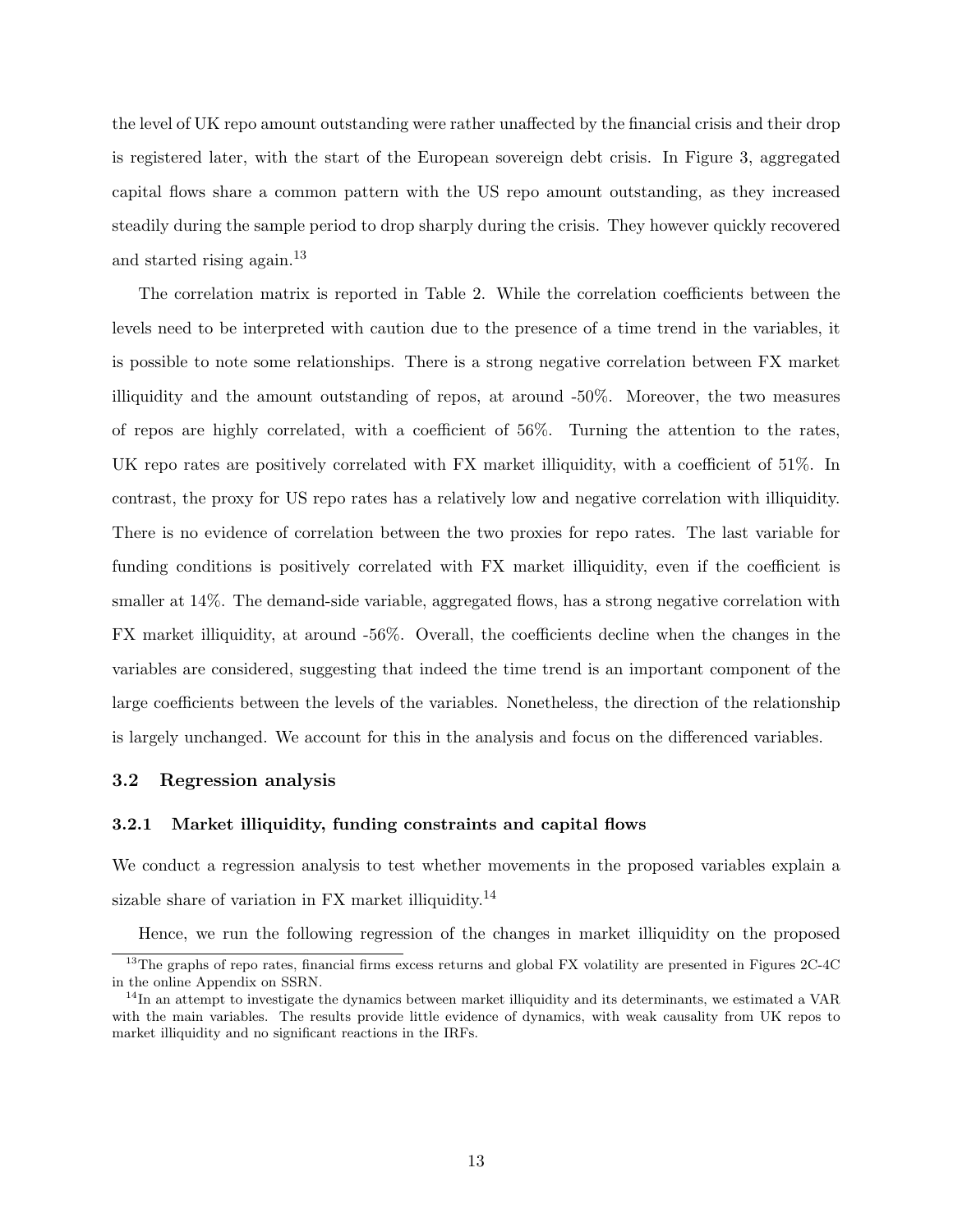determinants:

$$
\Delta illiq_t = \alpha + \beta \Delta X_t + \sigma vol_t + \varphi \Delta illiq_{t-1} + \varepsilon_t,\tag{3}
$$

where  $\Delta X_t = [\Delta repos_t^{US}, \Delta repos_t^{UK}, \Delta rate_s^{US}, \Delta rate_s^{UK}, except \Delta flow_t].$   $\Delta repos_t^{US}$  and  $\Delta repos^{UK}$  are the log-differenced repos amount outstanding in the US and UK,  $\Delta rates^{US}$  and  $\Delta \text{rates}^{UK}$  are the differenced repo rates in the US and UK, excret are the financial firms' excess returns,  $\Delta flow$  are the aggregated capital flows between the US and foreign countries. We include the global FX implied volatility, vol, as a control variable for market uncertainty. Finally, one lag of the dependent variable accounts for the serial correlation in the residuals.

Table 3 reports the results. Looking at funding liquidity constraints, changes in the amount outstanding of repos in both markets are significant in explaining changes in the transaction costs. In detail, the negative coefficients tell us that tightening funding liquidity constraints result in an increase in transaction costs. Proxies of repo rates are not significant, confirming their inferior ability to capture the conditions of funding markets in comparison to volume-related measures. Financial firms' excess returns are also insignificant in this analysis. Turning to the demand-side factor, given the negative coefficient, increases in capital flows are associated with improvements in FX market liquidity. The key to interpret the results lies in the structure of the FX market. In fact, larger capital flows may be associated with lower inventory risk for dealers given the higher trading activity of their customer base and the consequent larger risk-sharing among them, and with more active trading on the interdealer market. Both these factors contribute to reduce spreads.<sup>15</sup> Finally, global FX volatility is significant in explaining the movements in FX market illiquidity, consistent with previous studies at the individual currency level (Bollerslev and Melvin, 1994; Bessembinder, 1994; Ding, 1999). The coefficient is positive as expected, since an increase in uncertainty is associated with an increase in transaction costs.

The regressions have a relatively high explanatory power, with adjusted R-squared around 20%. As expected given the negative serial correlation of our illiquidity measure, the lagged dependent

 $15$ Capital flows may thus be related not only to liquidity demand, but also to its supply. Nonetheless they carry different information than funding liquidity. Estimating regression (3) with the funding variables together with capital flow, both set of variables stay significant and correctly signed. Results are not reported for brevity but are available upon request by the authors.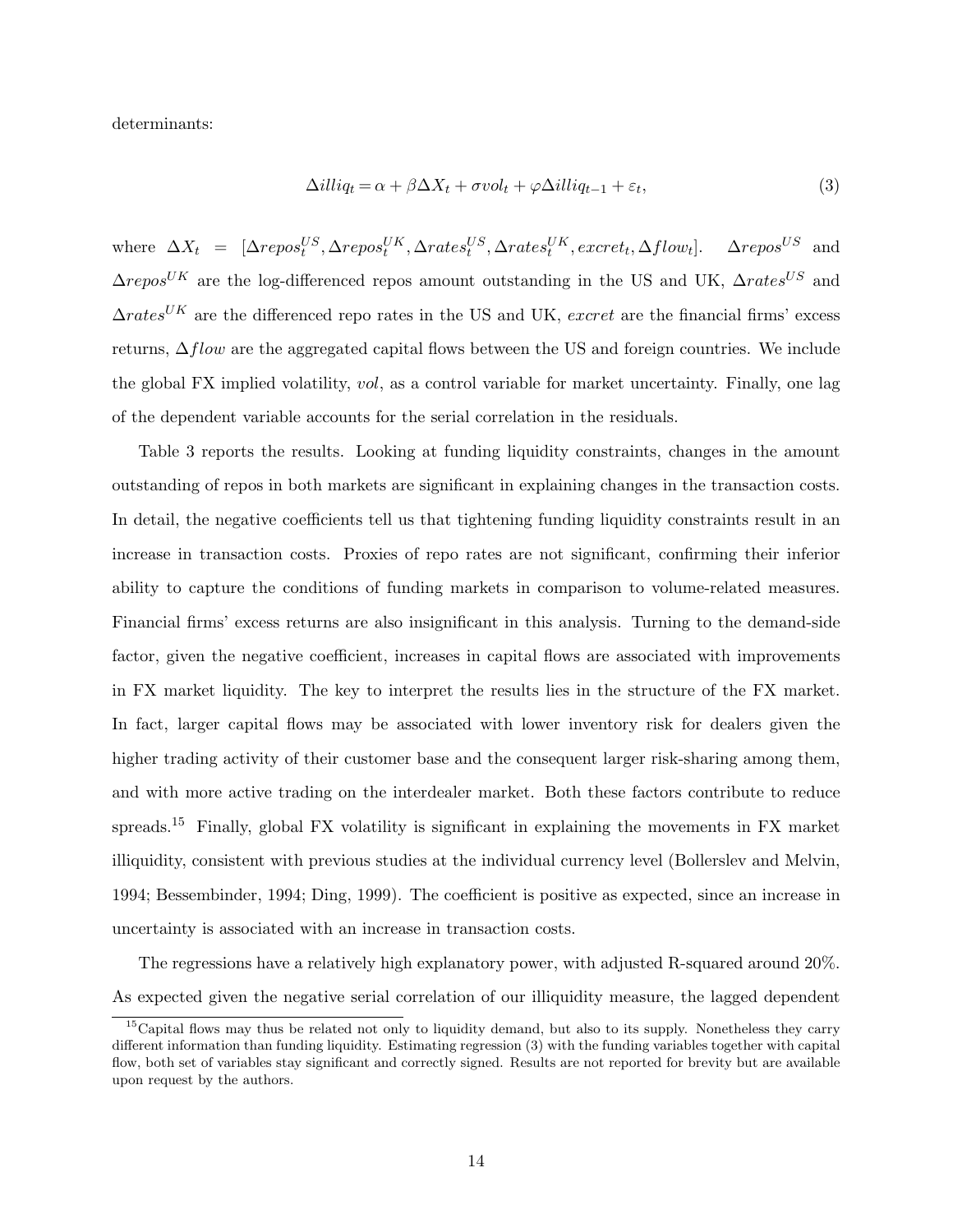variable is statistically significant.<sup>16</sup>

The impact of funding constraints and capital flows on illiquidity is not only statistically significant, but also economically meaningful. Estimating the impact of one standard deviation change in the independent variables on the percentage change of the spread measure, we find that spreads drop by 0.27 and 0.34 basis points with a standard deviation increase in US and UK repos respectively. The same change in both repos is associated with a reduction of 0.60 basis points in spreads during the crisis (see section 3.2.3). A standard deviation increase in capital flows reduces the spreads by 0.23 basis points overall, and by 0.60 during the crisis. These values are relevant for a rather tight market, where the average percentage spread is 9 basis points (Table 1).

To summarize, we find that FX market illiquidity is affected by both conditions of the supply and demand. Indeed, as funding liquidity increase, FX market liquidity improves. Moreover, we find evidence that international investment flows do not subtract liquidity in the currency markets, but rather contribute to make those markets.

## 3.2.2 The effect of funding cost and maturity

Funding constraints are not only binding when funds available decline, but also when their cost increases and their maturity shortens. Having documented a significant impact of changes in funding aggregates on FX market illiquidity, in this section we consider the implications of funding costs and shortening of the maturity on this liquidity effect.

While repo rates do not affect FX market illiquidity directly, they may have an impact when the costs are associated with changes in volume. To capture these indirect effects, we interact our proxies of amount outstanding of repos with dummies for decreases and increases in the repo rates. Moreover, we investigate the maturity effect and we interact the amount outstanding in repos with dummies for shortening and lengthening of the maturities of repos.<sup>17</sup>

In more detail, we run the following regression:

$$
\Delta illiq_t = \alpha + \beta^{US,+}(dummy^+ * \Delta repos_t^{US}) + \beta^{US,-}(dummy^- * \Delta repos_t^{US})
$$
\n
$$
\tag{4}
$$

<sup>&</sup>lt;sup>16</sup>We test the robustness of the results to the exclusion of the lagged dependent variable. We find that its inclusion improves the estimation but does not affect the significance of the explanatory variables of interest. Results are not reported for brevity but are available upon request by the authors.

<sup>&</sup>lt;sup>17</sup>As noted in section 2.2.1, we restrict the analysis of the maturity effect to the US repo market due to limitations in availability of UK data.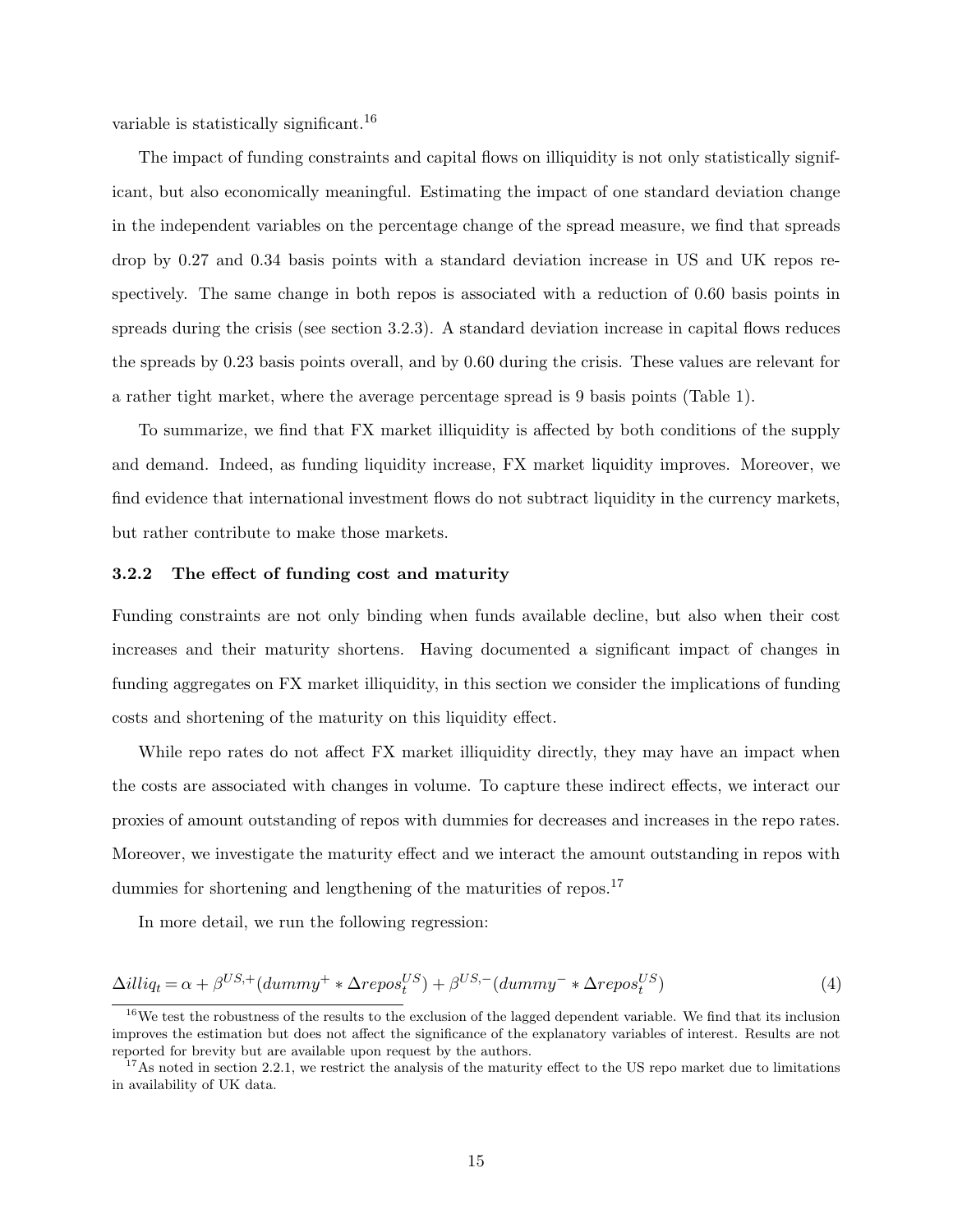$$
+\beta^{UK,+}(dummy^+ * \Delta repos_t^{UK}) + \beta^{UK,-}(dummy^- * \Delta repos_t^{UK}) + \sigma vol_t + \varphi \Delta illiq_{t-1} + \varepsilon_t,
$$

where  $dummy^+$  and  $dummy^-$  are dummies for increases and decreases in repo rates  $(dummy^+_{rates})$ and  $dumm y_{rates}^-$  or maturities  $(dumm y_{mat}^+$  and  $dumm y_{mat}^-$ .

Table 4 reports the results. For the UK repo market, the cost effect is significant. In fact, the interaction term of increases in repo rates with the amount outstanding of repos is negative and statistically significant. Hence, in the UK repo markets the liquidity effect of tightening funding conditions is also related to increases in the cost of funding. The same effect is not found in the US repo market.<sup>18</sup> However, the interaction of funding conditions with the maturity of repo contracts shows that maturity plays a role in the impact of funding constraints on FX market illiquidity. In particular, the liquidity effect is stronger when the change in the amount outstanding of repos is associated with a shortening of their maturity.

To summarize, this section documents a significant interaction of the impact of funding on FX market illiquidity with the cost and maturity of the funding available. Hence, we can conclude that changes to the volume of funding available have a stronger impact on liquidity when they are associated with an increase in the cost and a decline in the maturity of the funding available.

## 3.2.3 The recent financial crisis

Given that market declines are indicative of funding liquidity constraints, we explore whether funding liquidity dry-ups are worse during the recent financial crisis (Brunnermeier and Pedersen, 2009).<sup>19</sup> Furthermore, capital flows declined sharply during the crisis, reducing the demand for liquidity in the currency markets.

We use a dummy, which takes the value of 1 during the period from Lehman Brothers collapse on September 2008 to July 2009, when the US recession ended, and 0 otherwise. We interact this indicator of the recent crisis with our measures of changes in funding conditions and aggregated flows. We control for the non-crisis period with an interactive term of the variables with a dummy that takes the value of 0 for the crisis episode, and 1 otherwise. In detail, we run the following

<sup>&</sup>lt;sup>18</sup>The lack of significance for the US repo market may depend on the less precise US measure that is a proxy for repo rates, while the UK measure is the actual repo rates for gilts.

<sup>&</sup>lt;sup>19</sup>Our data set enables us to study several important crisis episodes. However, we restrict the analysis to the latest crisis when funding liquidity became a real constraint for financial intermediaries.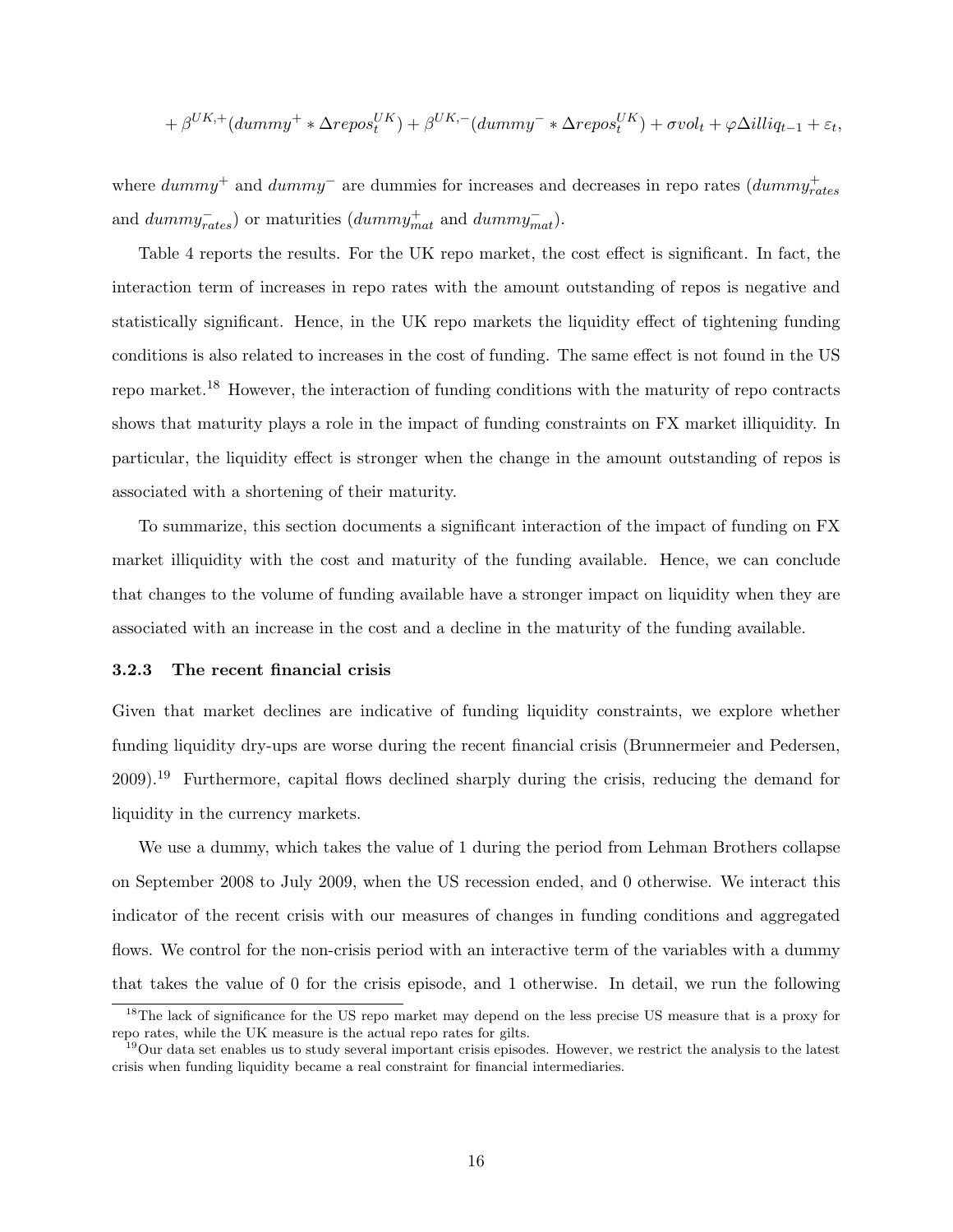regression:

$$
\Delta illiq_t = \alpha + \beta (dummy_t^{crisis} * \Delta X_t) + \gamma (dummy_t^{nocisis} * \Delta X_t) + \delta vol_t + \varphi \Delta illiq_{t-1} + \varepsilon_t
$$
 (5)

where  $\Delta X_t = [\Delta repos_t^{US}, \Delta repos_t^{UK}, \Delta rate_s^{US}, \Delta rate_s^{UK}, except, \Delta flow_t].$   $\Delta repos_t^{US}$  and  $\Delta repos^{UK}$  are the log-differenced repo amount outstanding in the US and UK,  $\Delta rates^{US}$  and  $\Delta \text{rates}^{UK}$  are the differenced repo rates in the US and UK, excret are the financial firms' excess returns,  $\Delta flow$  are the aggregated capital flows between foreign countries and the US, and vol is the global FX implied volatility. Finally, one lag of the dependent variable accounts for the serial correlation in the residuals.

Table 5 shows the results of the analysis and present a rather clear effect. As expected, during the crisis the effects of funding constraints and aggregated flows are stronger. In fact, the coefficients associated with the crisis dummy are generally double the non-crisis ones.

#### 3.2.4 The impact of funding liquidity and capital flows across currencies

To complete the analysis of the impact of demand and supply factors on illiquidity, we turn our attention to the level of the individual currencies. In this section, we investigate whether currencies which exhibit higher volatility also present the largest impact of changes in funding liquidity constraints on illiquidity, in accord with proposition  $6(iv)$  of Brunnermeier and Pedersen (2009). Furthermore, as previously we extend the investigation to the demand-side of liquidity and analyze the interaction between the liquidity impact of aggregated capital flows and volatility.

We employ measures of changes in illiquidity of individual currencies, by taking the first difference of the logs of all series and build a matrix of changes in monthly transaction cost over time for each currency. Next, we include the measures in a panel regression with fixed effects and we estimate the impact on the changes in individual currency illiquidity,  $\Delta$ *illiq<sub>i,t</sub>*, of changes in the explanatory variables interacted with individual currency volatility: $^{20}$ 

$$
\Delta illiq_{i,t} = \alpha + \beta(\Delta X_t * V_{i,t}) + \zeta \Delta X_t + \delta V_{i,t} + \varphi illiq_{i,t-1} + \varepsilon_t
$$
\n(6)

where  $\Delta X_t = [\Delta repos_t^{US}, \Delta repos_t^{UK}, \Delta rate s_t^{US}, \Delta rate s_t^{UK}, except, \Delta flow_t]$  and  $V_i$  are the series

 $^{20}$ We measure the volatility for each currency as the monthly standard deviation of daily currency returns.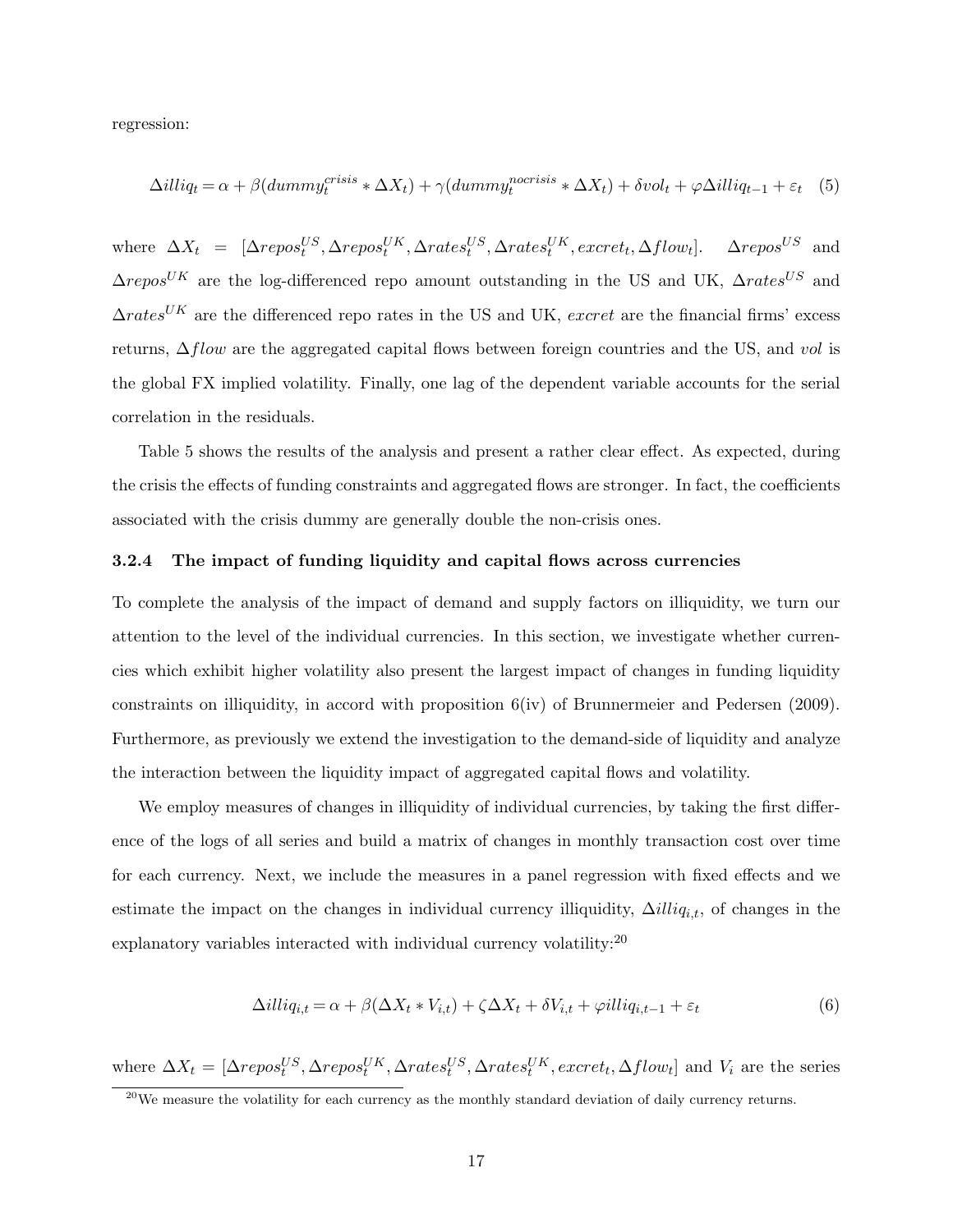of each currency realized volatility.  $\Delta repos^{US}$  and  $\Delta repos^{UK}$  are the log-differenced repo amount outstanding in the US and UK,  $\Delta rates^{US}$  and  $\Delta rates^{UK}$  are the differenced repo rates in the US and UK, excret are the financial firms' excess returns, and  $\Delta flow$  are the aggregated capital flow between foreign countries and the US. Finally, we include in the regression one lag of the dependent variable to account for the serial correlation in the residuals.

Table 6 presents the results of the regression. Confirmation of the relationship between currency illiquidity and volatility is reported in model (1), as more volatile currencies are associated with higher illiquidity. Furthermore, we confirm our main finding that an increase in funding reduces currency illiquidity. Moreover, we show that volatility interacts significantly with UK funding conditions, which implies that an increase in funding constraints will increase illiquidity more for more volatile currencies. This volatility effect is present also with respect to the demand-side factor. In fact, more volatile currencies are more strongly affected by changes in capital flows.<sup>21</sup>

Finally, we investigate whether the volatility effect is related to the crisis episode. Using the crisis and no-crisis dummies described above in equation (5), we interact them with our explanatory variables in this context, as follows:

$$
\Delta illiq_{i,t} = \alpha + \beta(\Delta X_t * V_{i,t} * dummy_t^{crisis}) + \gamma(\Delta X_t * V_{i,t} * dummy_t^{norisis}) +
$$
  
+  $\zeta \Delta X_t + \delta V_{i,t} + \varphi illiq_{i,t-1} + \varepsilon_t.$  (7)

Table 7 confirms the presence of an asymmetric effect of volatility depending on the conditions of the market. As expected from the theoretical predictions of Brunnermeier and Pedersen (2009), we find repos in the UK to have a significant marginal impact on more volatile currencies during the crisis, when funding constraints were generally tighter. Moreover, we also find a marginal effect of capital flows on more volatile currencies during the crisis. This confirms the evidence found in our main analysis in relation to the crisis.

In summary, we find that demand and supply factors' impact on market illiquidity is related to the volatility of the currencies. Indeed, funding liquidity conditions are mostly relevant for volatile currencies during the crisis. Also, aggregated flows are more strongly associated with volatile currencies in crisis times.

 $21$ We do not have a prior with respect to this effect.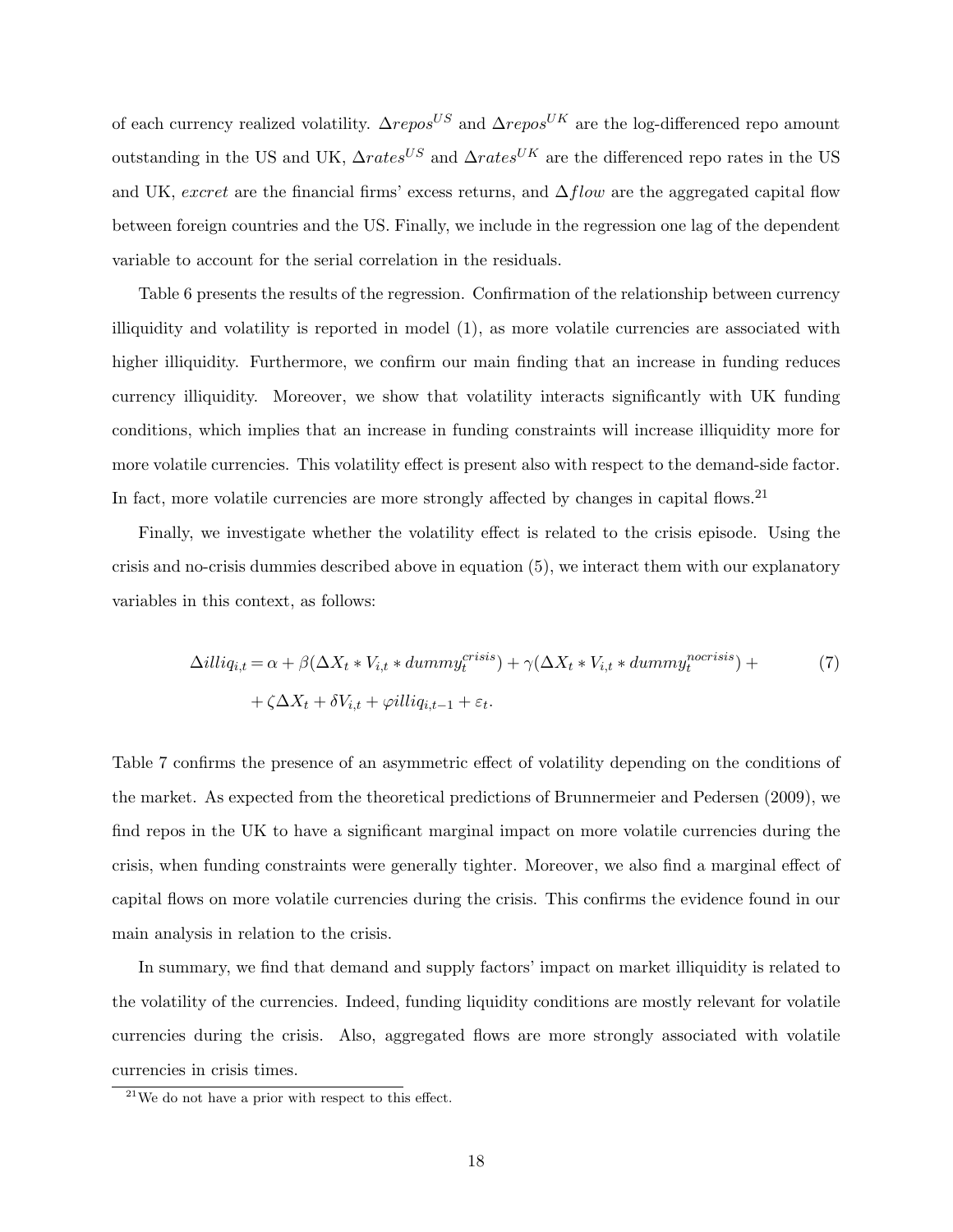## 4 Robustness tests

#### 4.1 FX market liquidity at New York markets close

In this section, we conduct the main analysis with an alternative measure of liquidity estimated at a different time during the day, when the FX market liquidity is generally lower. This time corresponds to the close of New York stock exchanges. In more detail, we take the bid, ask and mid prices collected at 21.50 GMT, or 16.50 EST, by Thomson Reuters and available from Datastream. We employ the data to build a new measure of FX market illiquidity following the procedure described in section (2.1). We then run the main regression analysis (3) with this new measure.

The results confirm the main findings.<sup>22</sup> Tightening funding liquidity constraints in the US and UK repo markets have strong positive effects on FX market illiquidity. In addition, the illiquidity effect of aggregated flows is still significant. Interestingly, the coefficients associated with the explanatory variables are higher than in the main analysis, as it is the explanatory power of the regressions. Hence, the liquidity demand and supply factors are stronger when the level of liquidity in the FX market is scarce.

#### 4.2 Filtering the FX market liquidity measure

The graphical analysis in Figure 1 shows a sharp rise in the level and variation of market illiquidity during the Turkish crisis in 2000-2001. To exclude that our main results are driven by the extreme behavior of the Turkish lira, we remove the TRY from the sample of the currencies and estimate the common component in illiquidity across the remaining 19 currencies.<sup>23</sup> Next, we estimate the main regression analysis (3) with this new measure. The results confirm the robustness of the main analysis to the behavior of the Turkish lira.<sup>24</sup>

Moreover, we evaluate whether the results of the main analysis are robust to the filtering for seasonality of our illiquidity variable. This is to account for the effects documented in Bessembinder (1994) and Ding (1999) of increases in FX spreads before weekends. We filter the daily measures

<sup>22</sup>Results are available in Table 1B in the online Appendix on SSRN.

 $^{23}$ The systemic effect of the crisis on the illiquidity of other currencies is still present, even after excluding the TRY. The figure of the illiquidity measure calculated excluding the TRY is shown in Figure 1C in the online Appendix on SSRN.

 $^{24}$ Results are available in Table 2B in the online Appendix on SSRN.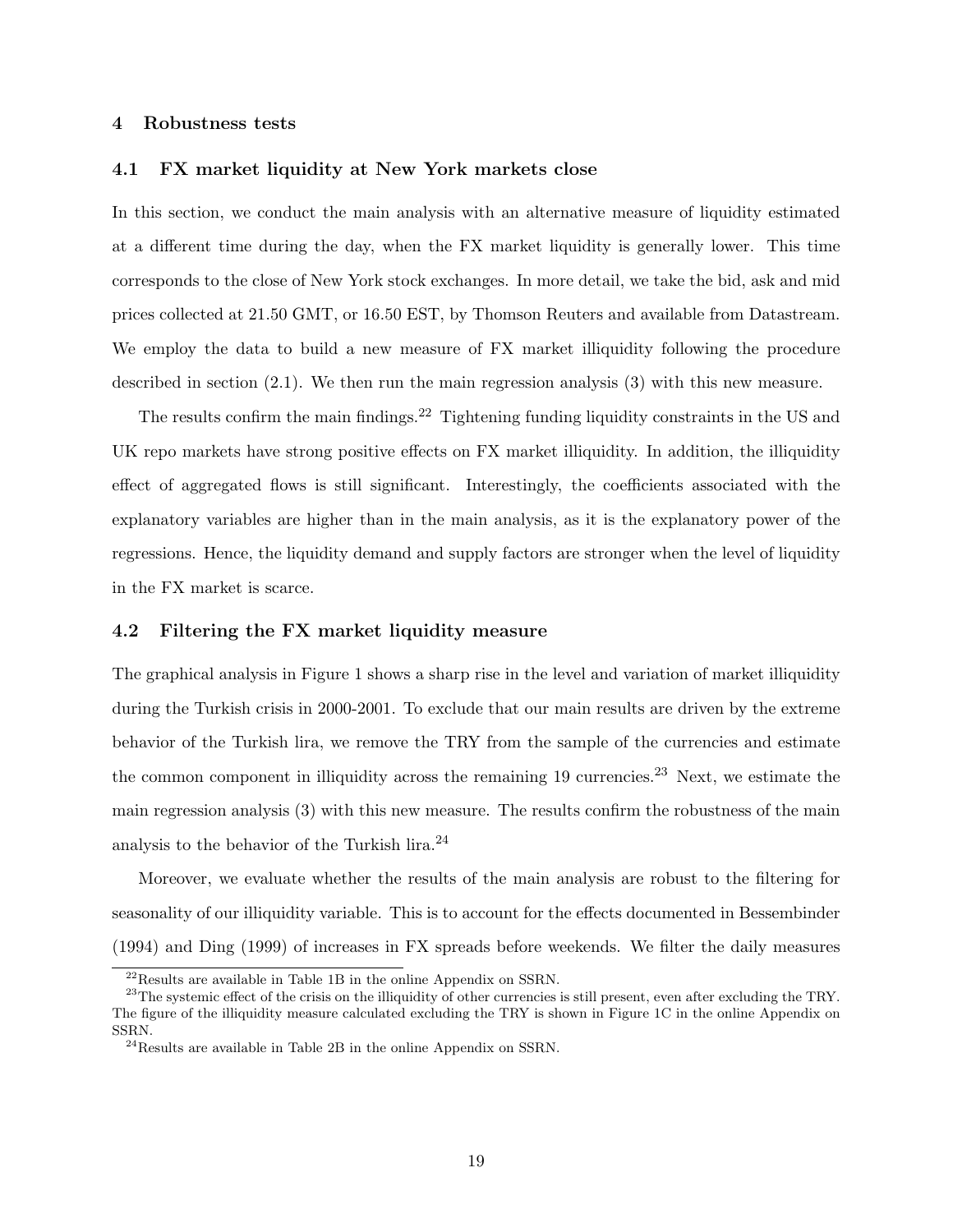of transaction costs for each currency for the day-of-the-week effect.<sup>25</sup> We run the main regression analysis (3) with this new measure. The results confirm the robustness of the main results to seasonality.<sup>26</sup>

## 4.3 Unexpected changes in FX market illiquidity

In the analysis of the determinants of the time-variation in FX market illiquidity, we looked at changes in common illiquidity. As a robustness check, we now investigate whether unexpected changes, or shocks, to FX market illiquidity have the same determinants identified so far.

In order to identify the unexpected component of changes in FX market illiquidity, we take the residuals of an  $AR(1)$  model of the common illiquidity measure as our proxy.<sup>27</sup> Next, we run the main regression analysis (3) (excluding the lagged dependent variable) with this measure of shocks in FX market as the dependent variable. The results confirm the determinants found to be significant in explaining changes in FX market illiquidity.<sup>28</sup>

## 4.4 FX market depth

In our main analysis above we analyzed changes in transaction costs as a measure of changes in the illiquidity of the FX market. Here, we extend our analysis to a different proxy. We employ the Pastor and Stambaugh (2003)'s measure and estimate liquidity as the expected temporary return reversal accompanying order flow. The Pastor-Stambaugh measure of liquidity captures the return reversal due to the behavior of risk-averse market makers, thus identifying market depth. Indeed, a market is deep if large trades are executed without a substantial price impact. We employ the measure of FX market liquidity developed in Banti et al. (2012). This measure is available from January 1999 to July 2008.<sup>29</sup>

 $25$ The filtering is done by estimating:

$$
PSPR_{i,d} = \alpha + \beta Dummy_d + \varepsilon_d
$$

where PSPR are the daily spreads and  $Dummy = [dummy^{Mon}, dummy^{Tue}, dummy^{Wed}, dummy^{Thu}]$ . The dummies take the value of 1 for the days of the week, and 0 otherwise, and the Friday effect is captured by the constant. The residuals are the filtered illiquidity measures. We take the last observation of each month from the daily series. The market measure is obtained as the cross-sectional equally-weighted average.

 $^{26}$ Results are available in Table 2B in the online Appendix on SSRN.

 $27$ We take an AR(1) model because it allows us to eliminate serial correlation from the residuals.

<sup>28</sup>Results are available in Table 3B in the online Appendix on SSRN.

<sup>&</sup>lt;sup>29</sup>The FX transaction data is obtained from State Street Corporation, one of the major custodian institutions. The data represent daily order flow for the 20 currencies, defined as the overall buying pressure on the currency in millions of transactions. The transaction data provided is the net flow filtered through a 'normalization' to increase comparability and ensure confidentiality (Banti et al., 2012).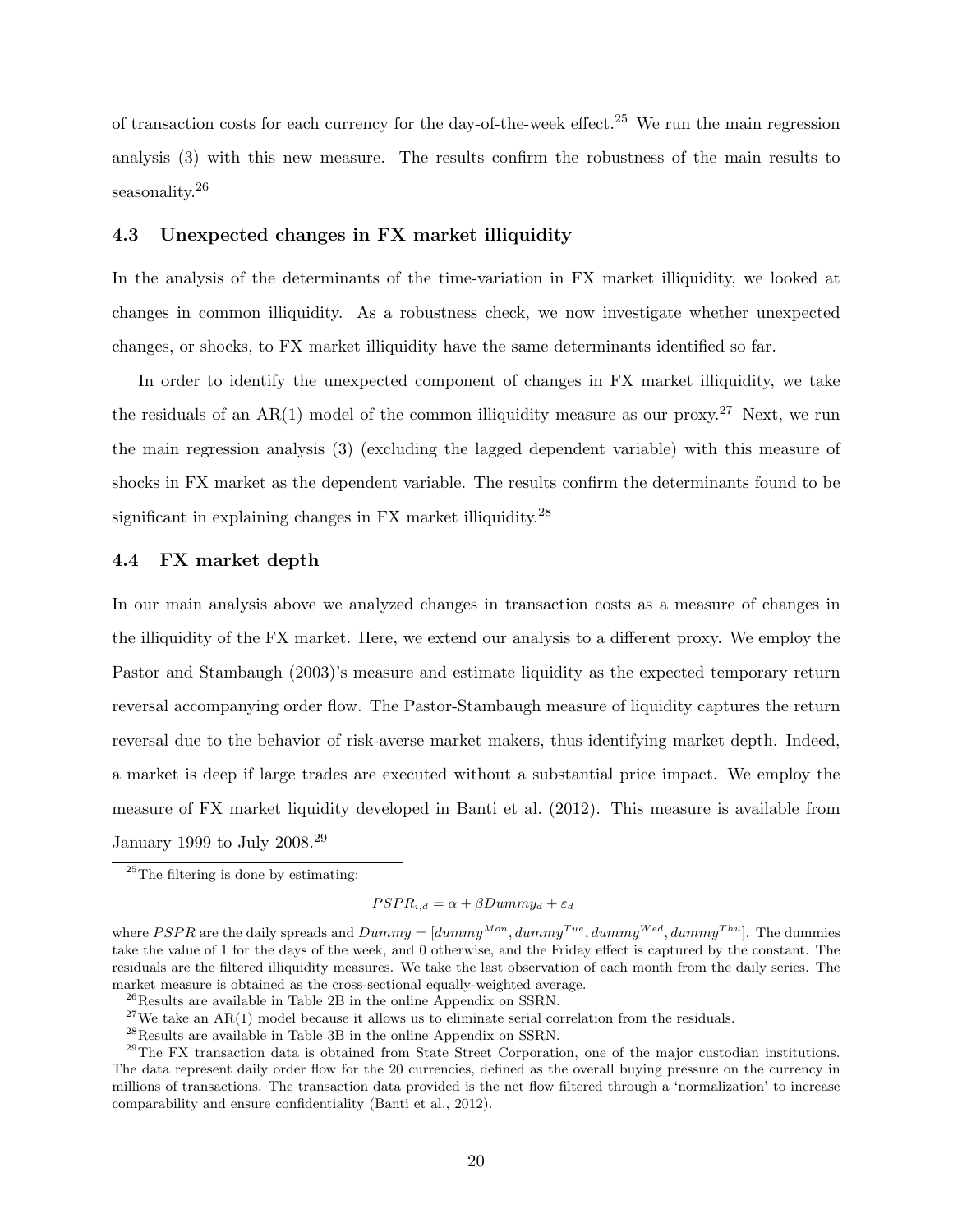We run the main regression analysis (3) with this alternative liquidity measure. We find the availability of funding liquidity to traders to be still an important determinant of FX market liquidity. In more detail, only the variable for the US repo market is significant and this is reasonable since this measure of market liquidity captures the trading activity of financial institutions based in the US. However, the demand factor is not significant in this context.<sup>30</sup>

#### 5 Conclusions

The recent financial crisis has drawn attention to the liquidity of financial markets. In this paper, we investigate the determinants of the time variation of the common component of liquidity in the FX market. Our broad data set of 20 currencies from both developed and emerging markets over 14 years allows us to explore various aspects of the impact of both supply and demand determinants of FX market liquidity, measured by the bid-ask spread. We study the impact of funding liquidity constraints which proxy for supply considerations of liquidity, drawing from the recent literature on the interaction of market liquidity and funding liquidity, which has emerged in order to provide an explanation to the severity of the liquidity drop observed during the recent financial crisis (Brunnermeier and Pedersen, 2009; Hameed et al., 2010; Acharya and Skeie, 2011; Acharya and Viswanathan, 2011). Our results confirm the prediction of Brunnermeier and Pedersen (2009) that funding liquidity is a driving state variable of commonality in liquidity, as well as of individual currencies.

We proxy demand considerations by international capital flows between the US and the foreign countries inspired by studies, which highlight the importance of institutional investors behaviour as a source of commonality in liquidity across stocks (Karolyi et al., 2012). Extending that analysis to the FX market, we identify liquidity demand on the FX market by the buying and selling pressure triggered by capital flows between the US and a set of countries. We find changes in these flows to determine the time-variation in FX market illiquidity. Interestingly, these flows do not seem to use liquidity, but rather to have an aggregate effect, which reduces the bid-ask spreads.

Our empirical investigation also documents a strong relationship between market illiquidity and FX market uncertainty, measured as the implied volatility in currency options. In addition to the market level effect, currency volatility affects the illiquidity impact of funding and capital flows.

 $30$ Results are available in Table 4B in the online Appendix on SSRN.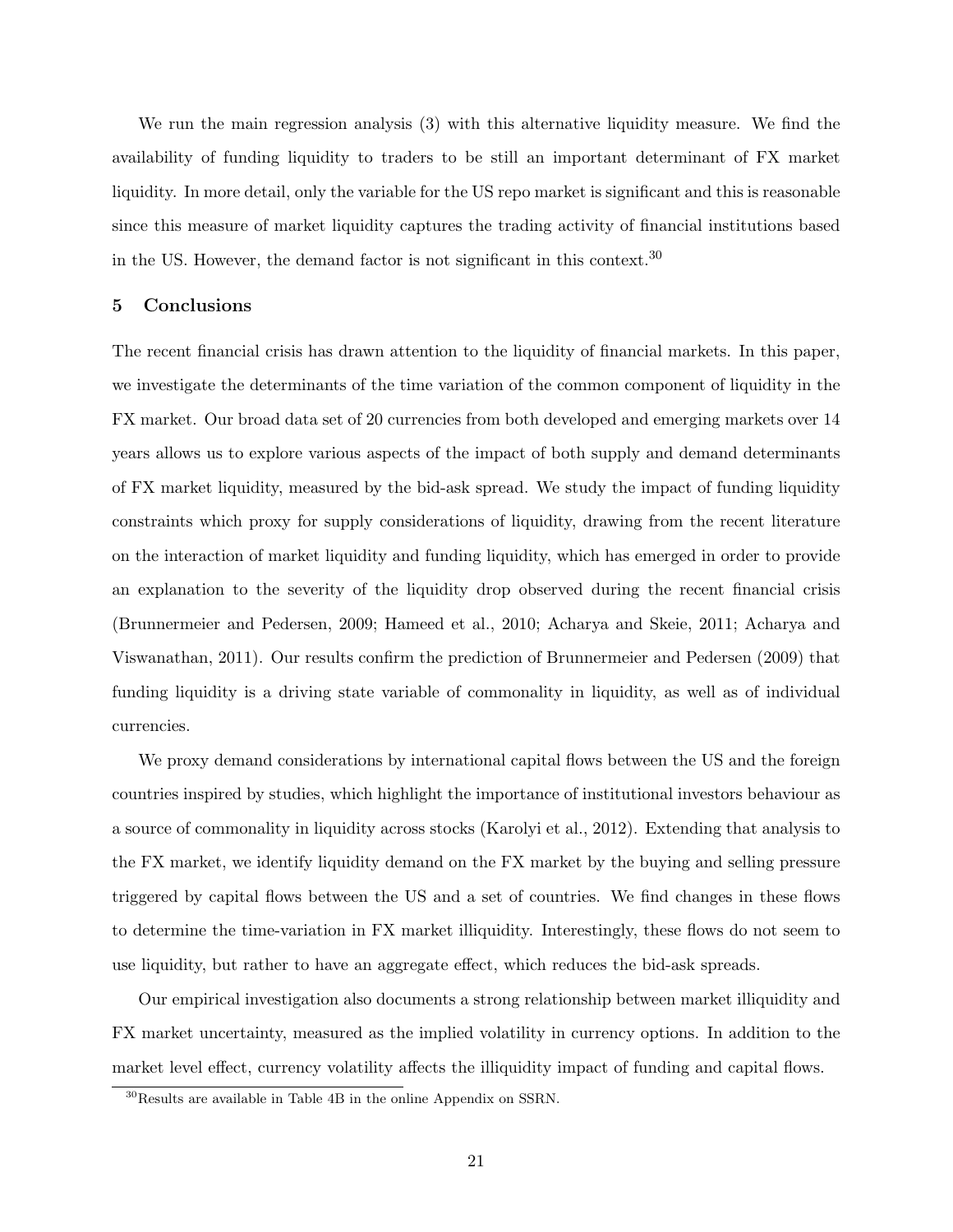Our explanatory variables capture an appreciable fraction of the monthly time series variation in market wide liquidity, of around 20%. The results are robust to controlling for measurement of liquidity at another time of the day, filtering for seasonality and the extreme behaviour of the Turkish lira during the 2000/1 crisis. Also, the explanatory variables are determinants of the unexpected changes in FX market illiquidity as well. Our results with respect to funding constraints are robust to an alternative liquidity measure, such as the Pastor-Stambaugh.

In conclusion, our study shows that financial intermediaries have a strong impact on the liquidity of the FX market, via their supply and demand for liquidity. Indeed, declines in capital availability and capital flows lead to lower FX market liquidity, especially during crisis episodes.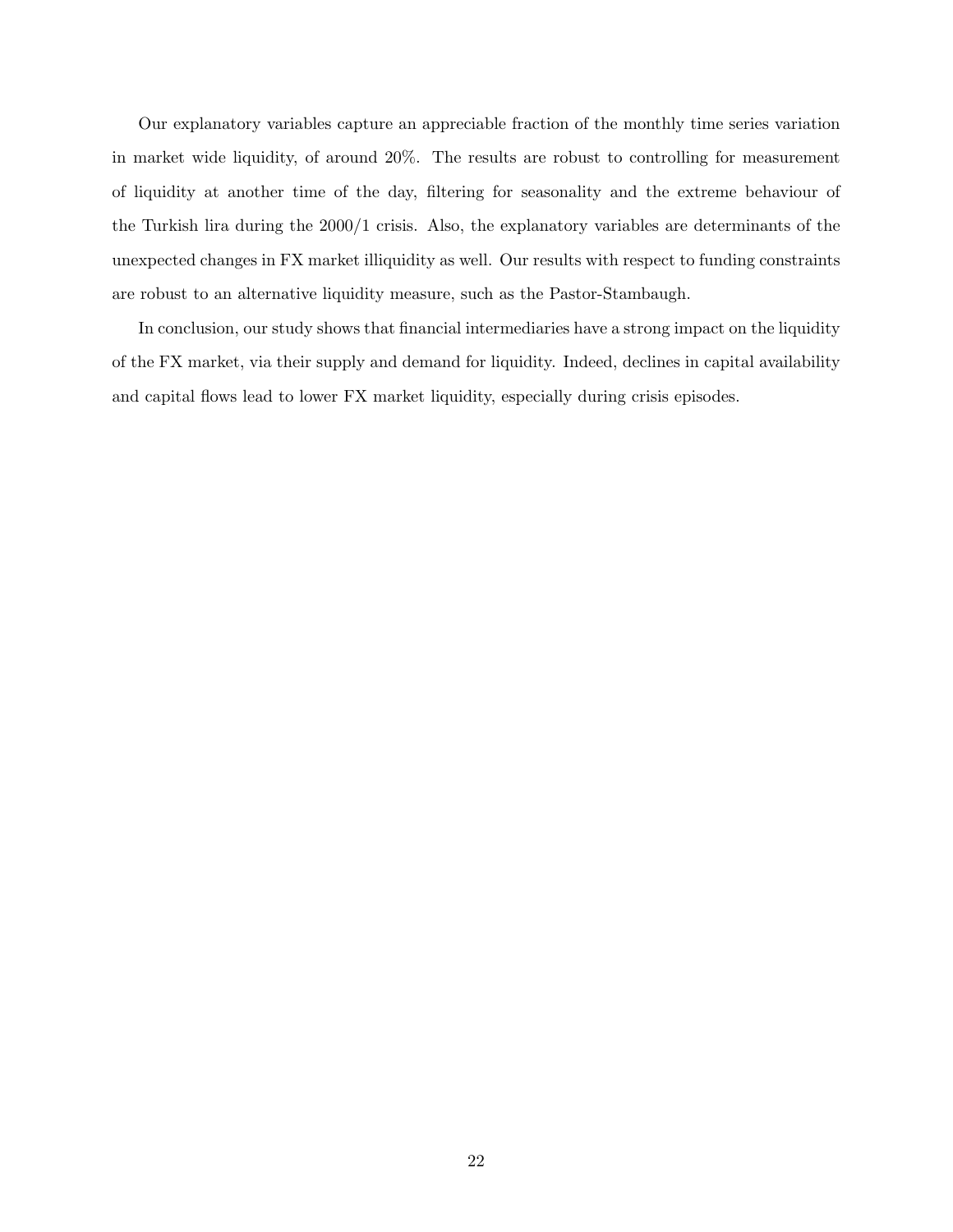## Appendix A. Regression of currencies' illiquidity on market illiquidity

|                  | AUD          | BRL        | <b>CAD</b> | <b>CHF</b> | <b>CLP</b> | CZK        | DKK        | EUR.      | GBP       | <b>HUF</b> |
|------------------|--------------|------------|------------|------------|------------|------------|------------|-----------|-----------|------------|
| Constant         | $-0.0050$    | $-0.0167$  | $-0.0025$  | $-0.0005$  | 0.0048     | 0.0014     | 0.0000     | $-0.0031$ | $-0.0073$ | 0.0079     |
|                  | $-0.1685$    | $-0.4311$  | $-0.0748$  | $-0.0229$  | 0.1529     | 0.0547     | 0.0016     | $-0.1161$ | $-0.2326$ | 0.3266     |
| $\Delta illiq_t$ | $-0.1070$    | 0.6363     | 0.0920     | 0.3751     | 0.6309     | 0.3820     | 0.2795     | 0.2753    | 0.0933    | 0.7943     |
|                  | $-0.6377$    | 2.8801     | 0.4893     | 3.1784     | 3.5065     | 2.6392     | 1.8413     | 1.7965    | 0.5198    | 5.7590     |
| $R_{bar}$        | $-0.00$      | 0.04       | $-0.01$    | 0.05       | 0.06       | 0.04       | 0.01       | 0.01      | $-0.00$   | 0.16       |
|                  | $_{\rm JPY}$ | <b>KRW</b> | <b>MXN</b> | <b>NOK</b> | <b>NZD</b> | <b>PLN</b> | <b>SEK</b> | SGD       | TRY       | ZAR.       |
| Constant         | $-0.0053$    | $-0.0073$  | $-0.0137$  | $-0.0010$  | $-0.0029$  | 0.0044     | $-0.0048$  | $-0.0018$ | 0.0057    | 0.0002     |
|                  | $-0.1925$    | $-0.0882$  | $-0.3217$  | $-0.0354$  | $-0.0900$  | 0.1648     | $-0.2291$  | $-0.0614$ | 0.1500    | 0.0059     |
| $\Delta illiq_t$ | 0.2132       | 1.2333     | 0.9239     | 0.5632     | 0.6061     | 0.5891     | 0.2805     | 0.3037    | 2.0278    | 0.7581     |
|                  | 1.3555       | 2.6211     | 3.7912     | 3.4346     | 3.3464     | 3.9076     | 2.3518     | 1.8168    | 9.36.84   | 4.1489     |
| $R_{bar}$        | 0.01         | 0.03       | 0.07       | 0.06       | 0.06       | 0.08       | 0.03       | 0.01      | 0.34      | 0.09       |

Table 1A: Regression of currencies' illiquidity on market illiquidity

Notes: The table reports the results of the regression of changes in each individual currencies' illiquidity on changes in common market illiquidity:

$$
\Delta illiq_{i,t} = \alpha_i + \beta_i \Delta illiq_t + \varepsilon_{i,t}.
$$

The coefficients are reported in bold when the variable is statistically significant at 5%. t-statistics are adjusted via Newey-West (1987) and reported under the coefficients. The sample period is from January 1999 to December 2012. The currencies are against the USD and the abbreviation used are the following: AUD: Australian dollar, BRL: Brazilian real, CAD: Canadian dollar, CHF: Swiss franc, CLP: Chilean peso, CZK: Czech koruna, DKK: Danish krone, EUR: euro, GBP: Great British pound, HUF: Hungarian forint, JPY: Japanese yen, KRW: Korean won, MXN: Mexican peso, NOK: Norwegian kroner, NZD: New Zealand dollar, PLN: Polish zloty, SEK: Swedish krona, SGD: Singapore dollar, TRY: Turkish lira, ZAR: South African rand.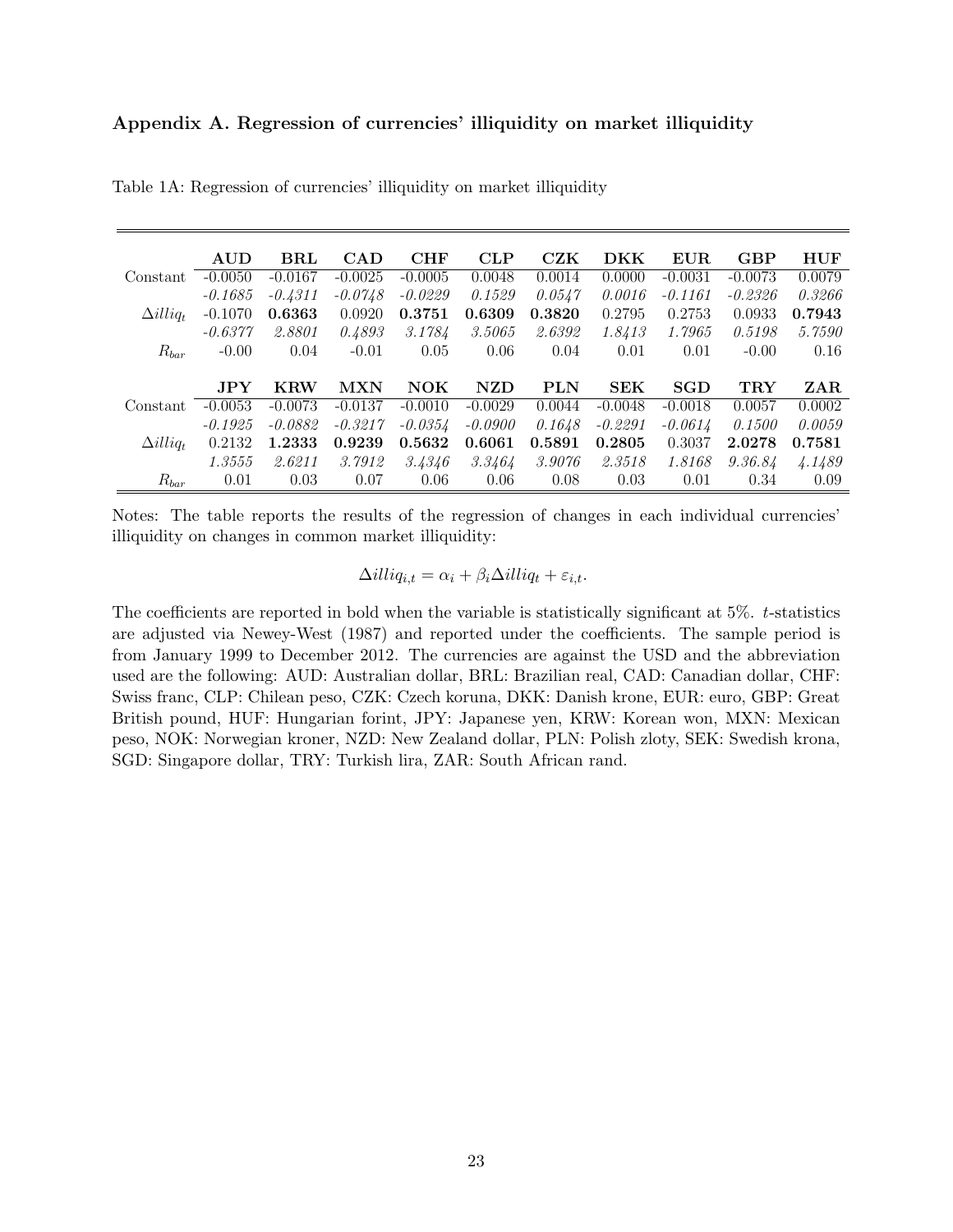## Appendix B. Robustness tests

|                      | 1                      | $\overline{2}$         | 3                      | $\overline{4}$         | $\overline{5}$         | 6                      |
|----------------------|------------------------|------------------------|------------------------|------------------------|------------------------|------------------------|
| $\Delta repos^{US}$  | $-1.0886$<br>$-2.8522$ |                        |                        |                        |                        |                        |
| $\Delta repos^{UK}$  |                        | $-0.5819$<br>$-3.1188$ |                        |                        |                        |                        |
| $\Delta rates^{US}$  |                        |                        | $-0.1064$<br>$-1.5973$ |                        |                        |                        |
| $\Delta rates^{UK}$  |                        |                        |                        | $-0.1263$<br>$-1.3119$ |                        |                        |
| $\emph{excret}$      |                        |                        |                        |                        | 0.0682<br>0.3176       |                        |
| $\Delta flow$        |                        |                        |                        |                        |                        | $-0.3546$<br>$-2.5647$ |
| vol                  | 0.6749                 | 0.6771                 | 0.7831                 | 0.6461                 | 0.6842                 | 0.7421                 |
|                      | 2.9684                 | 3.0937                 | 3.3262                 | 2.8204                 | 3.0699                 | 3.3965                 |
| $\Delta illiq_{t-1}$ | $-0.4044$              | $-0.4168$              | $-0.5079$              | $-0.4335$              | $-0.4269$              | $-0.4242$              |
| constant             | $-4.7329$<br>0.0059    | $-5.0295$<br>0.0049    | $-6.5651$<br>$-0.0009$ | $-5.1332$<br>$-0.0046$ | $-4.9805$<br>$-0.0007$ | $-5.0161$<br>0.0019    |
|                      | 0.2891                 | 0.2480                 | $-0.0476$              | $-0.2341$              | $-0.0361$              | $-0.0919$              |
| $R_{bar}$            | 0.25                   | 0.25                   | 0.32                   | 0.22                   | 0.21                   | 0.23                   |
| LMtest               | 0.09                   | 0.11                   | 0.01                   | 0.04                   | 0.05                   | 0.05                   |

Table 1B: Determinants of FX market illiquidity, at a less liquid time

Notes: The table reports the results of the different specifications of regression (3) estimated via OLS with an alternative dependent variable, constructed with data observed at the 21.50 GMT:

$$
\Delta illiq_t^{NYtime} = \alpha + \beta \Delta X_t + \sigma vol_t + \varphi \Delta illiq_{t-1}^{NYtime} + \varepsilon_t,
$$

where  $\Delta X_t = [\Delta repos_t^{US}, \Delta repos_t^{UK}, \Delta rate_s^{US}, \Delta rate_s^{UK}, except \Delta flow_t].$   $\Delta repos_t^{US}$  and  $\Delta repos^{UK}$  are the log-differenced repo amount outstanding in the US and UK,  $\Delta rate s^{US}$  and  $\Delta rates^{UK}$  are the differenced repo rates in the US and UK, excret are financial firms' excess returns,  $\Delta flow$  are the aggregated capital flows between foreign countries and the US. We include the global FX implied volatility,  $vol$ , as a control variable for uncertainty in the market.  $t$ -statistics are adjusted via Newey-West (1987) and reported under the coefficients. Adjusted  $R^2$  and LM test p-values for the null of first-order serial correlation in the residuals are reported in the last two rows. The sample period is from January 1999 to December 2012, except for the  $\Delta rates^{US}$  for which the sample period starts in 2001 due to data availability.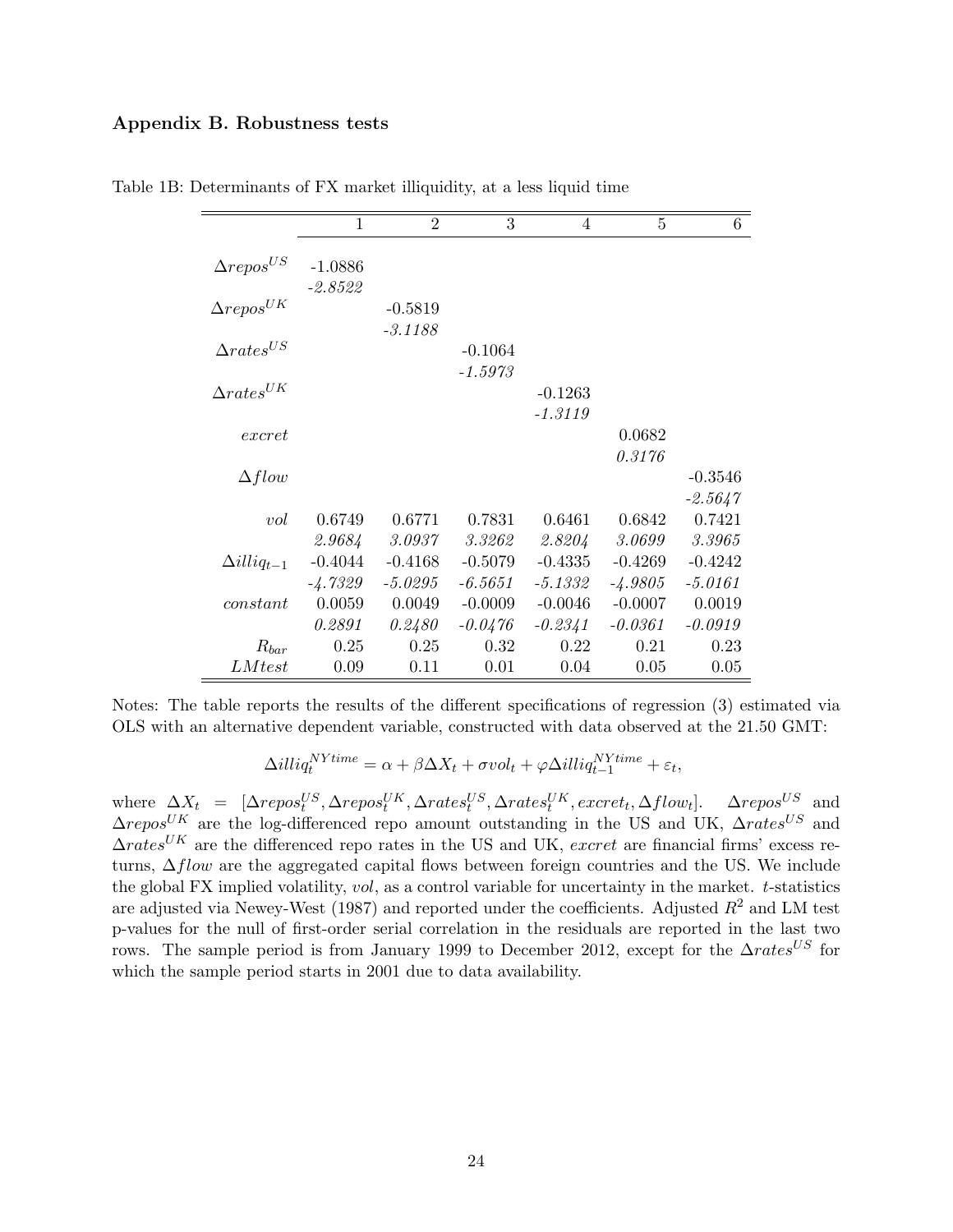| Excluding the TRY<br>$a_{\cdot}$     |           |              |                              |           |                |           |  |  |  |  |  |
|--------------------------------------|-----------|--------------|------------------------------|-----------|----------------|-----------|--|--|--|--|--|
|                                      | 1         | 2            | 3                            | $\,4\,$   | $\overline{5}$ | 6         |  |  |  |  |  |
| $\Delta repos^{US}$                  | $-0.3919$ |              |                              |           |                |           |  |  |  |  |  |
|                                      | $-2.2967$ |              |                              |           |                |           |  |  |  |  |  |
| $\Delta repos^{UK}$                  |           | $-0.3563$    |                              |           |                |           |  |  |  |  |  |
|                                      |           | $-3.4300$    |                              |           |                |           |  |  |  |  |  |
| $\Delta rates^{US}$                  |           |              | $-0.0498$                    |           |                |           |  |  |  |  |  |
|                                      |           |              | $-1.4698$                    |           |                |           |  |  |  |  |  |
| $\Delta rates^{UK}$                  |           |              |                              | $-0.0453$ |                |           |  |  |  |  |  |
|                                      |           |              |                              | $-1.1427$ |                |           |  |  |  |  |  |
| excret                               |           |              |                              |           | 0.0065         |           |  |  |  |  |  |
|                                      |           |              |                              |           | 0.0666         |           |  |  |  |  |  |
| $\Delta flow$                        |           |              |                              |           |                | $-0.1848$ |  |  |  |  |  |
|                                      |           |              |                              |           |                | $-2.8152$ |  |  |  |  |  |
| vol                                  | 0.3253    | 0.3256       | 0.3531                       | 0.3118    | 0.3242         | 0.3594    |  |  |  |  |  |
|                                      | 2.8420    | $\it 2.5515$ | 2.8338                       | 2.8820    | 2.8410         | 3.7150    |  |  |  |  |  |
| $\Delta$ <i>illiq</i> <sub>t-1</sub> | $-0.4441$ | $-0.4513$    | $-0.4661$                    | $-0.4815$ | $-0.4732$      | $-0.4536$ |  |  |  |  |  |
|                                      | $-6.3673$ | $-6.4968$    | $-5.7108$                    | $-6.8549$ | $-6.8138$      | $-6.8653$ |  |  |  |  |  |
| constant                             | $-0.0058$ | $-0.0048$    | $-0.0061$                    | $-0.0099$ | $-0.0084$      | $-0.0069$ |  |  |  |  |  |
|                                      | $-0.6188$ | $-0.5133$    | $-0.6098$                    | $-0.9882$ | $-0.8592$      | $-0.7303$ |  |  |  |  |  |
| $R_{bar}$                            | 0.28      | 0.32         | 0.28                         | 0.26      | 0.26           | 0.28      |  |  |  |  |  |
| LM test                              | 0.10      | 0.15         | 0.06                         | 0.14      | 0.14           | 0.04      |  |  |  |  |  |
|                                      |           |              | b. Filtering for seasonality |           |                |           |  |  |  |  |  |
| $\Delta repos^{US}$                  | $-0.0003$ |              |                              |           |                |           |  |  |  |  |  |
|                                      | $-2.1747$ |              |                              |           |                |           |  |  |  |  |  |
| $\Delta repos^{UK}$                  |           | $-0.0003$    |                              |           |                |           |  |  |  |  |  |
|                                      |           | $-3.5189$    |                              |           |                |           |  |  |  |  |  |
| $\Delta rates^{US}$                  |           |              | 0.0000                       |           |                |           |  |  |  |  |  |
|                                      |           |              | $-1.7682$                    |           |                |           |  |  |  |  |  |
| $\Delta rates^{UK}$                  |           |              |                              | 0.0000    |                |           |  |  |  |  |  |
|                                      |           |              |                              | $-0.7015$ |                |           |  |  |  |  |  |
| excret                               |           |              |                              |           | 0.0000         |           |  |  |  |  |  |
|                                      |           |              |                              |           | $-0.3199$      |           |  |  |  |  |  |
| $\Delta flow$                        |           |              |                              |           |                | $-0.0001$ |  |  |  |  |  |
|                                      |           |              |                              |           |                | $-2.2842$ |  |  |  |  |  |
| vol                                  | 0.0003    | 0.0003       | 0.0003                       | 0.0003    | 0.0003         | 0.0003    |  |  |  |  |  |
|                                      | 2.7099    | 2.5055       | 2.9009                       | 2.7411    | 2.7076         | 2.9729    |  |  |  |  |  |
| $\Delta$ <i>illiq</i> <sub>t-1</sub> | $-0.4487$ | $-0.4465$    | $-0.4808$                    | $-0.4812$ | $-0.4776$      | $-0.4587$ |  |  |  |  |  |
|                                      | -6.3273   | -6.2657      | $-5.6843$                    | $-6.7410$ | -6.8258        | -6.8590   |  |  |  |  |  |
| constant                             | 0.0000    | 0.0000       | 0.0000                       | 0.0000    | 0.0000         | 0.0000    |  |  |  |  |  |
|                                      | $-0.6586$ | $-0.5134$    | $-0.5531$                    | $-0.9607$ | $-0.8872$      | $-0.7732$ |  |  |  |  |  |
| $R_{bar}$                            | 0.28      | 0.33         | 0.30                         | 0.26      | 0.26           | 0.28      |  |  |  |  |  |
| LM test                              | 0.12      | 0.15         | 0.03                         | 0.15      | 0.15           | 0.06      |  |  |  |  |  |

Table 2B: Determinants of FX market illiquidity, filtering for seasonality and excluding the Turkish lira

Notes: The table reports the results of the different specifications of regression (3) estimated via OLS with two alternative dependent variables, excluding the TRY from the sample of currencies in panel A and filtering the transaction cost measures for seasonality in panel B:

$$
\Delta illiq_t = \alpha + \beta \Delta X_t + \sigma vol_t + \varphi \Delta illiq_{t-1} + \varepsilon_t,
$$

where  $\Delta X_t = [\Delta repos_t^{US}, \Delta repos_t^{UK}, \Delta rate_s^{US}, \Delta rate_s^{UK}, except \Delta flow_t$  $\triangle repos^{US}$  and  $\Delta repos^{UK}$  are the log-differenced repo amount outstanding in the US and UK,  $\Delta rates^{US}$  and  $\Delta \text{rates}^{UK}$  are the differenced repo rates in the US and UK, excret are financial firms' excess returns,  $\Delta flow$  are the aggregated capital flows between foreign countries and the US. We include the global FX implied volatility, vol, to account for uncertainty in the market. t-statistics are adjusted via Newey-West (1987) and reported under the coefficients. Adjusted  $R^2$  and LM test p-values for the null of first-order serial correlation in the residuals are reported in the last two rows. The sample period is from January 1999 to December 2012, except for the  $\Delta rates^{US}$  for which the sample period starts in 2001 due to data availability.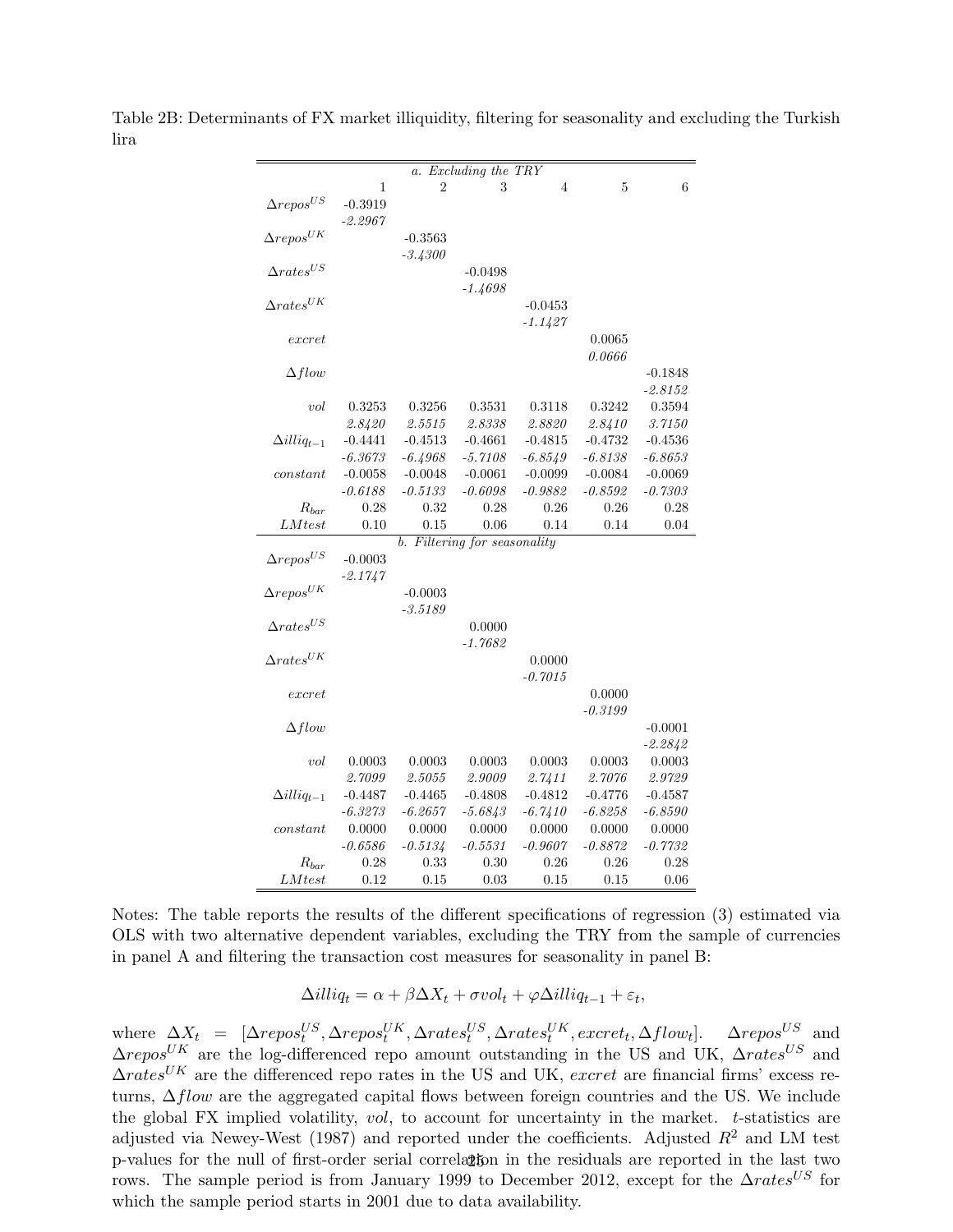|                        | $\mathbf{1}$           | $\overline{2}$ | 3                        | $\overline{4}$ | $\overline{5}$ | 6                      |
|------------------------|------------------------|----------------|--------------------------|----------------|----------------|------------------------|
| $\triangle repos^{US}$ | $-0.4562$<br>$-2.6147$ |                |                          |                |                |                        |
| $\Delta repos^{UK}$    |                        | $-0.3245$      |                          |                |                |                        |
|                        |                        | $-2.8283$      |                          |                |                |                        |
| $\Delta rates^{US}$    |                        |                | $-0.0.0553$<br>$-1.6474$ |                |                |                        |
| $\Delta rates^{UK}$    |                        |                |                          | 0.0002         |                |                        |
|                        |                        |                |                          | 0.0045         |                |                        |
| $\emph{excret}$        |                        |                |                          |                | 0.0018         |                        |
|                        |                        |                |                          |                | 0.0180         |                        |
| $\Delta flow$          |                        |                |                          |                |                | $-0.1849$<br>$-2.4504$ |
| vol                    | 0.2906                 | 0.2917         | 0.2806                   | 0.2918         | 0.2919         | 0.3258                 |
|                        | 2.2684                 | 2.3022         | 2.2522                   | 2.3616         | 2.3066         | 2.6970                 |
| constant               | $-0.0052$              | $-0.0048$      | $-0.0089$                | $-0.0080$      | $-0.0080$      | $-0.0066$              |
|                        | $-0.4392$              | 0.4163         | $-0.8870$                | $-0.6798$      | $-0.6654$      | $-0.6798$              |
| $R_{bar}$              | 0.05                   | 0.07           | 0.04                     | 0.02           | 0.02           | 0.04                   |
| <i>LMtest</i>          | 0.75                   | 0.92           | 0.09                     | 0.50           | 0.50           | 0.43                   |

Table 3B: Determinants of shocks to FX market illiquidity

Notes: The table reports the results of the different specifications of regression (3) (excluding the lagged dependent variable) estimated via OLS with the shocks in FX market illiquidity as the dependent variable:

$$
\Delta illiq_t^{UNEXP} = \alpha + \beta \Delta X_t + \sigma vol_t + \varepsilon_t,
$$

where  $\Delta X_t = [\Delta repos_t^{US}, \Delta repos_t^{UK}, \Delta rate_s^{US}, \Delta rate_s^{UK}, except, \Delta flow_t]$  and  $\Delta tilliq^{UNEXP}$  are the residuals from the regression of FX market illiquidity on its lag.  $\triangle$ repos<sup>US</sup> and  $\triangle$ repos<sup>UK</sup> are the log-differenced repo amount outstanding in the US and UK,  $\Delta$ rates<sup>US</sup> and  $\Delta$ rates<sup>UK</sup> are the differenced repo rates in the US and UK, excret are financial firms' excess returns,  $\Delta flow$  are the aggregated capital flows between foreign countries and the US. We include the global FX implied volatility, vol, to account for uncertainty in the market. t-statistics are adjusted via Newey-West (1987) and reported under the coefficients. Adjusted  $R^2$  and LM test p-values for the null of firstorder serial correlation in the residuals are reported in the last two rows. The sample period is from January 1999 to December 2012, except for the  $\Delta \text{rates}^{US}$  for which the sample period starts in 2001 due to data availability.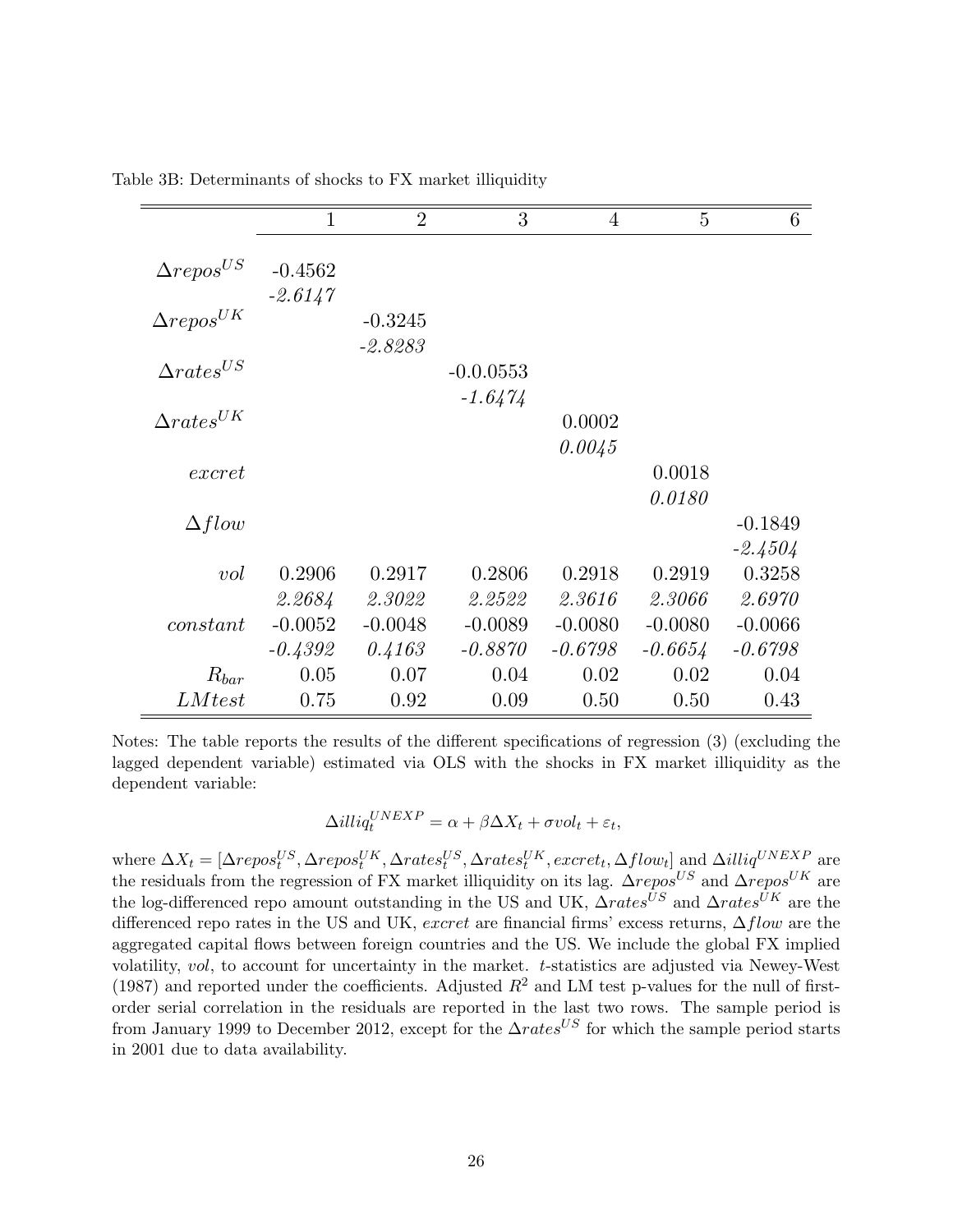|                        | 1                         | $\overline{2}$            | 3                         | $\overline{4}$            | $\overline{5}$            | 6                         |
|------------------------|---------------------------|---------------------------|---------------------------|---------------------------|---------------------------|---------------------------|
| $\triangle repos^{US}$ | 0.0043<br>2.0893          |                           |                           |                           |                           |                           |
| $\Delta repos^{UK}$    |                           | 0.0000<br>$-0.0206$       |                           |                           |                           |                           |
| $\Delta rates^{US}$    |                           |                           | 0.0004<br>0.6381          |                           |                           |                           |
| $\Delta rates^{UK}$    |                           |                           |                           | 0.0011<br>0.6893          |                           |                           |
| $\emph{excret}$        |                           |                           |                           |                           | $-0.0021$<br>$-0.9526$    |                           |
| $\Delta flow$          |                           |                           |                           |                           |                           | $-0.0009$<br>$-0.5028$    |
| vol                    | $-0.0046$<br>$-1.6190$    | $-0.0039$<br>$-1.3776$    | $-0.0049$<br>$-1.3936$    | $-0.0039$<br>$-1.3638$    | $0 - 0.0045$<br>$-1.5268$ | $-0.0037$<br>$-1.2397$    |
| $\Delta illiq_{t-1}$   | $-0.5177$<br>$-7.8736$    | $-0.4874$<br>$-7.3925$    | $-0.4585$<br>$-5.3605$    | $-0.4978$<br>$-7.1860$    | $-0.4952$<br>$-7.5886$    | $-0.4844$<br>$-7.6807$    |
| constant               | $-0.0001$                 | 0.0000                    | $-0.0001$                 | 0.0000                    | 0.0000                    | 0.0000                    |
| $R_{bar}$<br>LMtest    | $-0.3009$<br>0.28<br>0.06 | $-0.1588$<br>0.24<br>0.06 | $-0.4265$<br>0.22<br>0.20 | $-0.1520$<br>0.24<br>0.05 | $-0.1188$<br>0.24<br>0.05 | $-0.0966$<br>0.24<br>0.06 |

Table 4B: Determinants of FX market liquidity, measured as market depth

Notes: The table reports the results of the different specifications of regression (3) estimated via OLS with the Pastor-Stambaugh measure as the dependent variable:

$$
\Delta liq_t = \alpha + \beta \Delta X_t + \sigma vol_t + \varphi \Delta liq_{t-1} + \varepsilon_t,
$$

where  $\Delta X_t = [\Delta repos_t^{US}, \Delta repos_t^{UK}, \Delta rate_s^{US}, \Delta rate_s^{UK}, except, \Delta flow_t]$  and  $\Delta liq$  is the Pastor-Stambaugh liquidity measure.  $\Delta repos^{US}$  and  $\Delta repos^{UK}$  are the log-differenced repo amount outstanding in the US and UK,  $\Delta rates^{US}$  and  $\Delta rates^{UK}$  are the differenced repo rates in the US and UK, excret are financial firms' excess returns,  $\Delta flow$  are the aggregated capital flows between foreign countries and the US. We include the global FX implied volatility, vol, to account for uncertainty in the market. t-statistics are adjusted via Newey-West (1987) and reported under the coefficients. Adjusted  $R^2$  and LM test p-values for the null of first-order serial correlation in the residuals are reported in the last two rows. The sample period is from January 1999 to July 2008, except for the  $\Delta \text{rates}^{US}$  for which the sample period starts in 2001 due to data availability.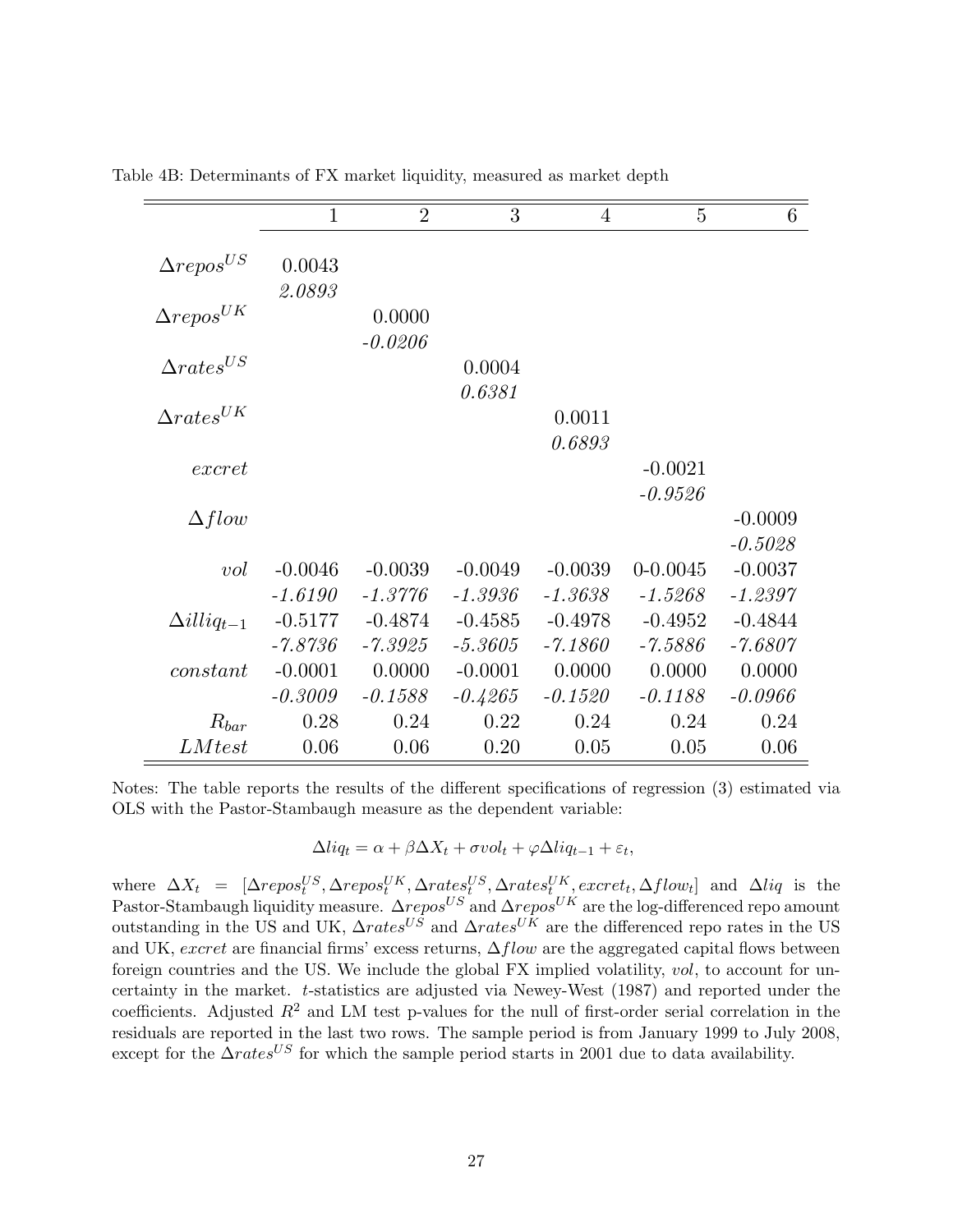Appendix C. Additional graphs



Figure 1C: FX market illiquidity excluding the TRY The FX market illiquidity is calculated as the cross-sectional average of percentage bid-ask spreads across the 19 currencies in the sample against the USD. The shaded area indicates the recent financial crisis from September 2008 to June 2009.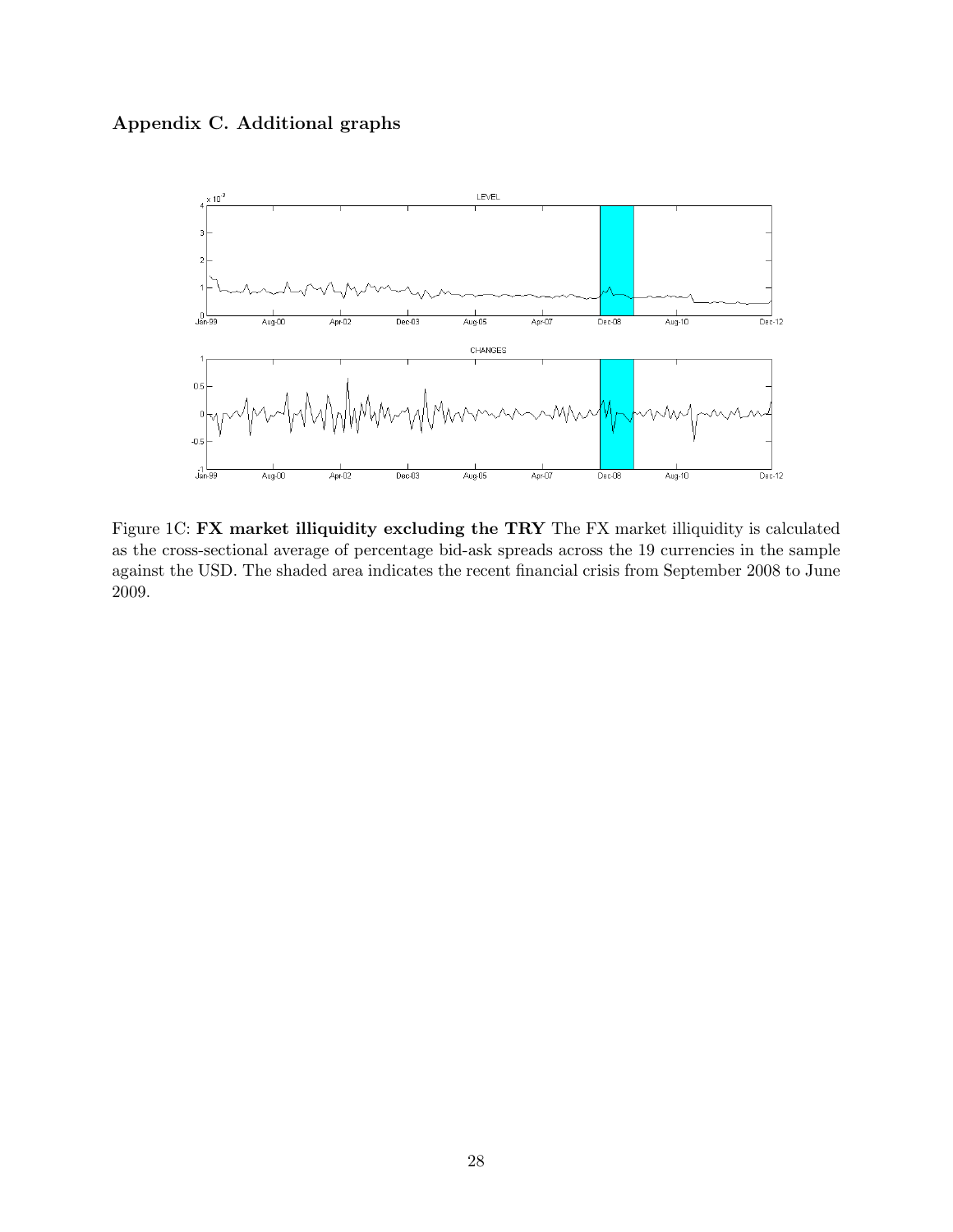

(b) UK

Figure 2C: Repo rates in the US and UK. Repo rates in the US are proxied by the 3-month LIBOR-OIS spread, starting from 2001, and it is in percentage points. Repo rates in the UK are the 3-month Gilt repo rates, and are expressed in percentage points. The shaded area indicates the recent financial crisis from September 2008 to June 2009.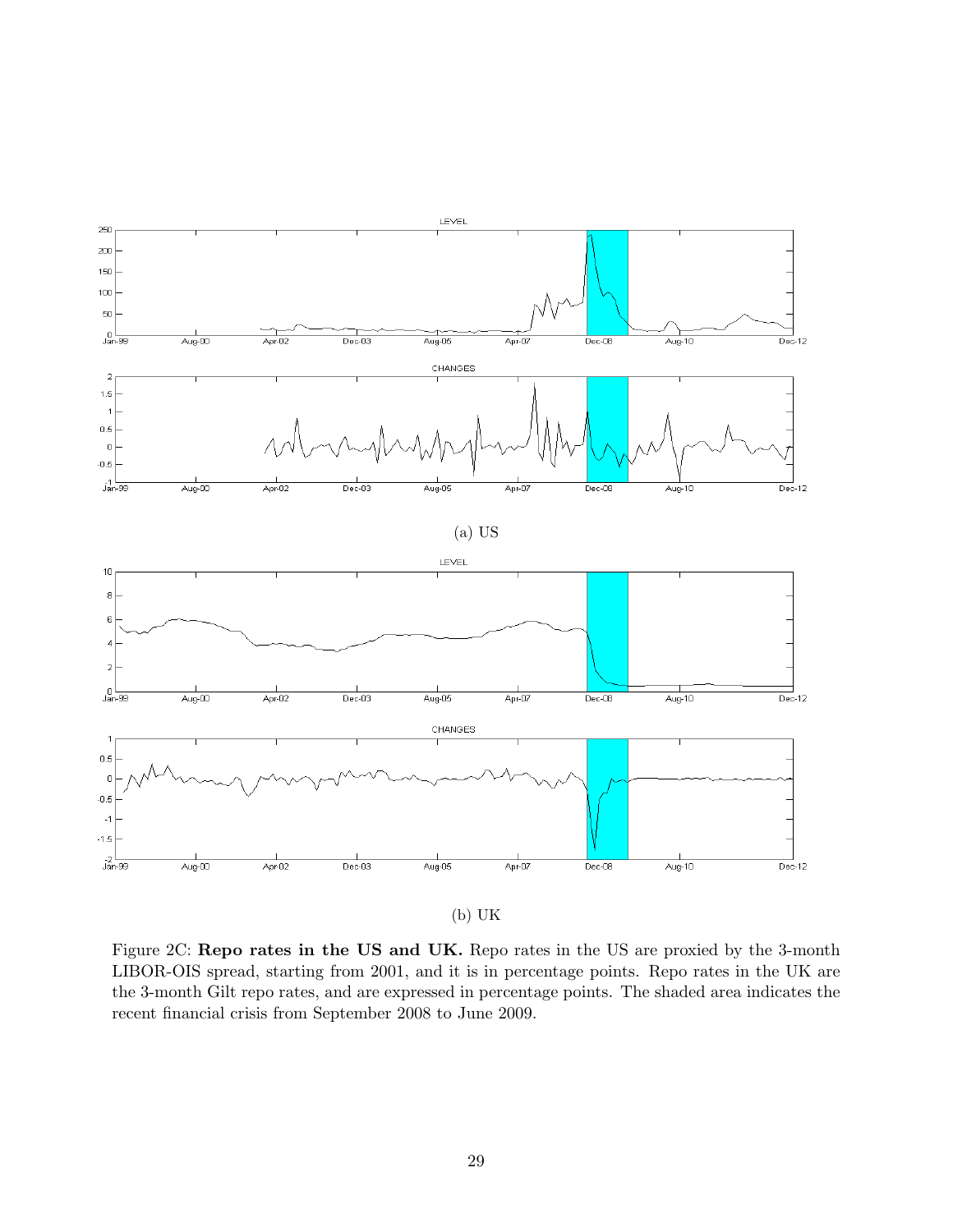

Figure 3C: Financial firms' excess returns The graph shows the common component in financial firms' excess returns in the US. Excess returns are obtained as the residuals from a one factor model and they are the value-weighted average across firms. The shaded area indicates the recent financial crisis from September 2008 to June 2009.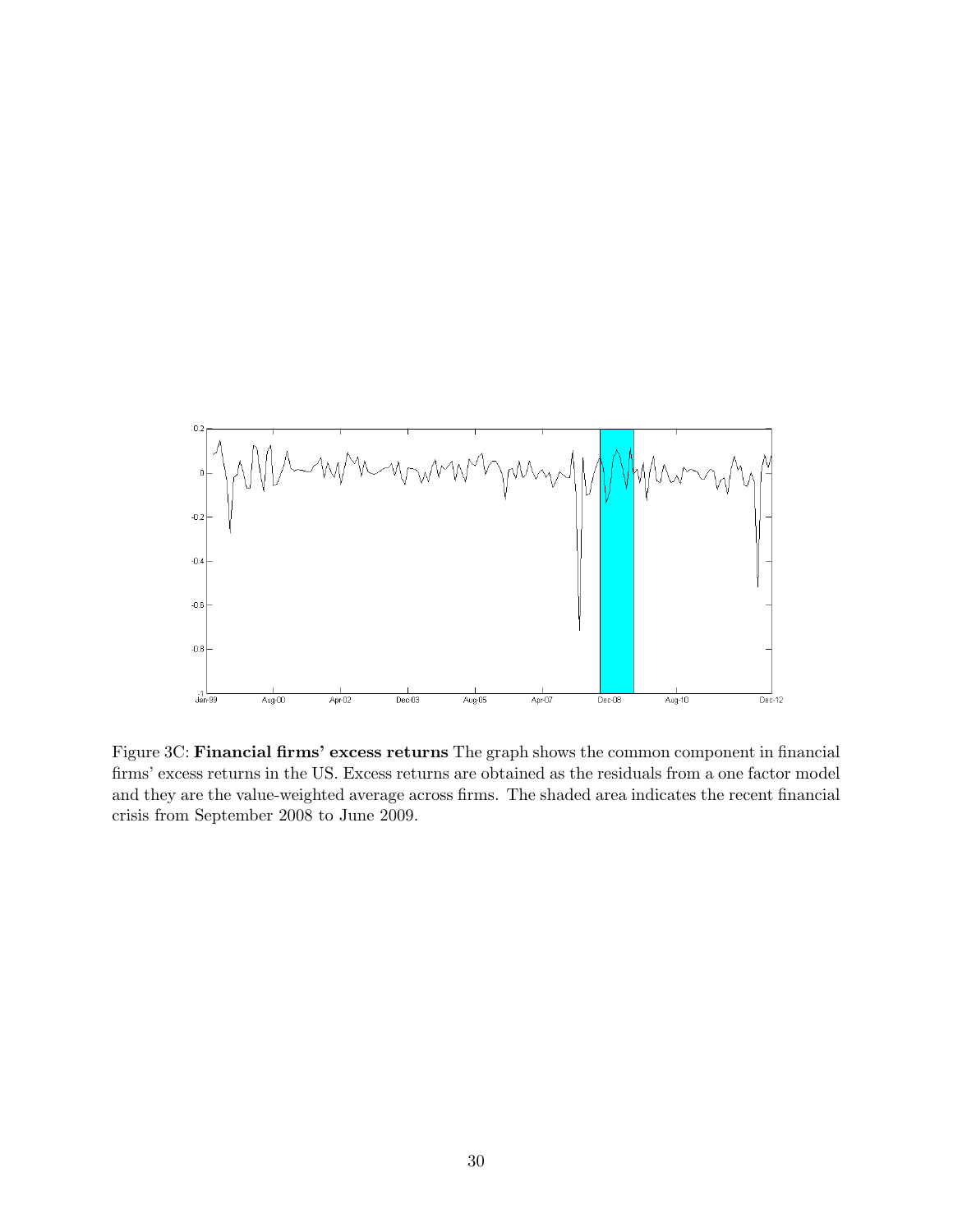

Figure 4C: Global FX volatility The graph shows the global FX volatility implied in currency options. The shaded area indicates the recent financial crisis from September 2008 to June 2009.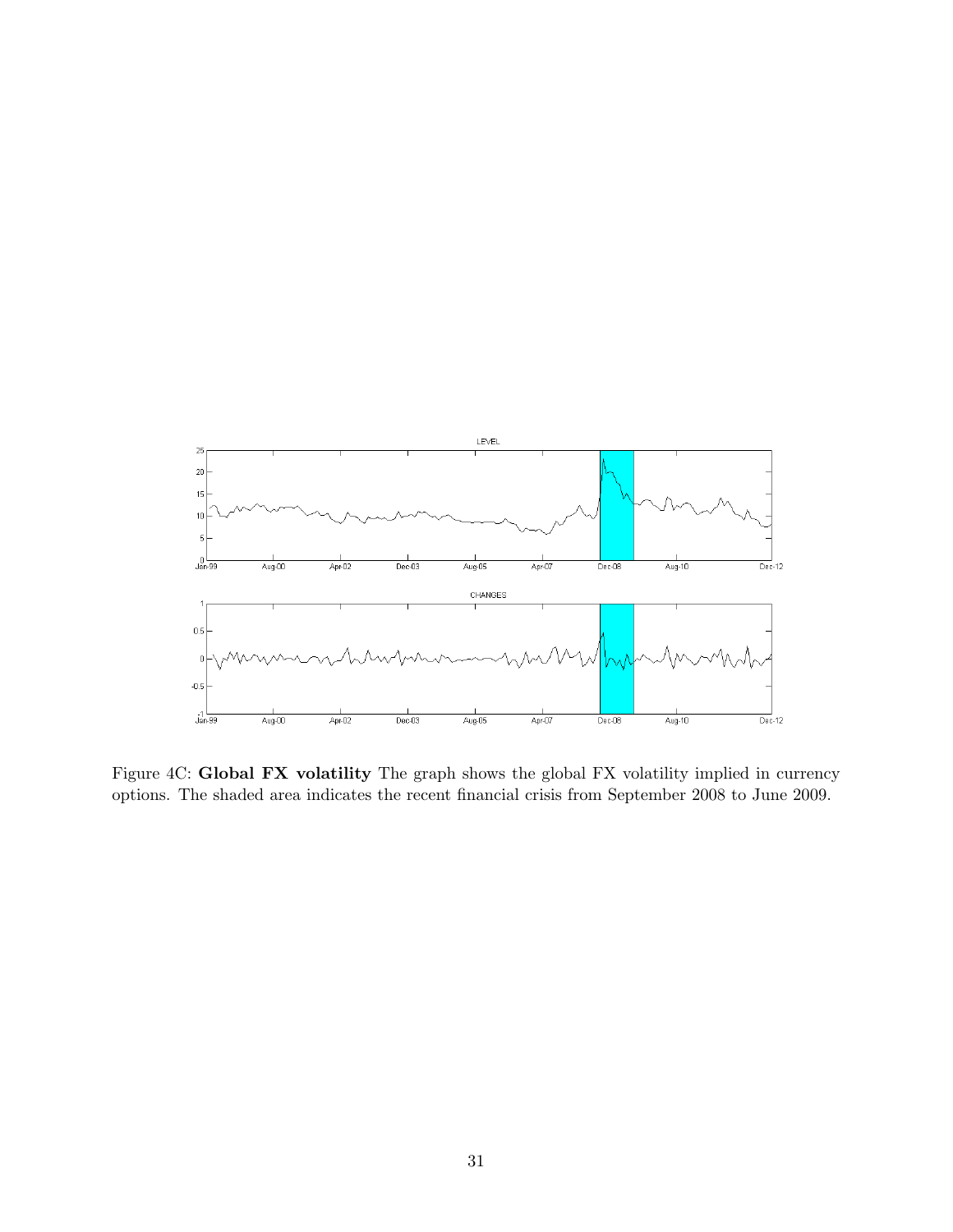## Acknowledgments

We are grateful to Tarun Chordia, Paul Gao, Joel Hasbrouck, Erik Hjalmarsson, Michael Melvin, Lukas Menkhoff, Michael Moore, Lucio Sarno, an anonymous referee and the participants of the EMG-ECRC Microstructure workshop at Cass Business School, City University, London, 2012, the Empirical Modelling of Financial Markets workshop at Brunel University, London, 2012, the Liquidity Risk Management conference at Fordham University, New York, 2012, the 8th Annual Central Bank Workshop on the Microstructure of Financial Markets in Ottawa, Canada, 2012, the 10th International Paris Finance Meeting, 2012, the World Finance Conference, 2013, and the 14th Infiniti Conference on International Finance in Prato, Italy, 2014.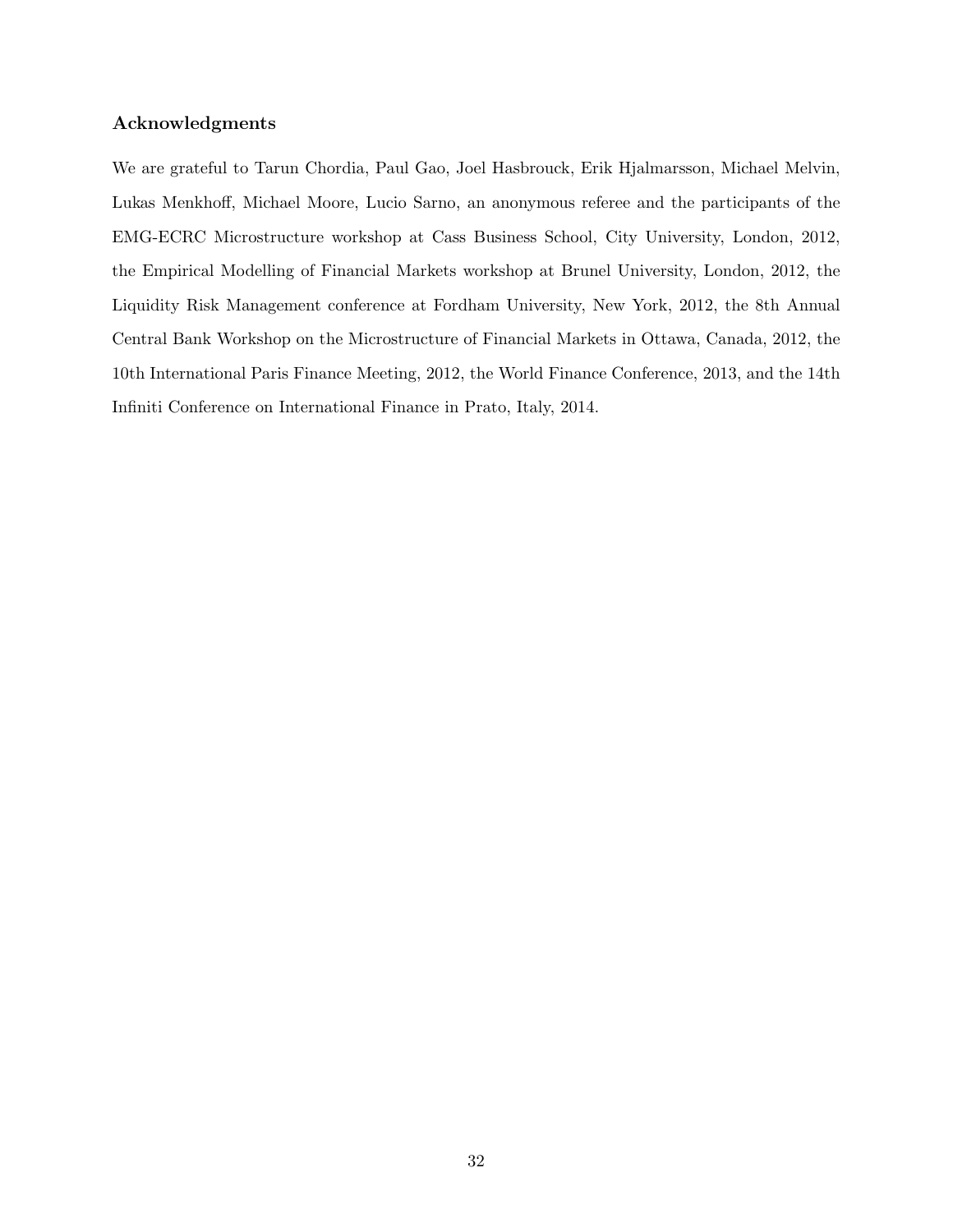## References

- Acharya, V.V., Gale, D., Yorulmazer, T., 2011. Rollover Risk and Market Freezes. Journal of Finance 66, 1177–1210.
- Acharya, V.V., Skeie, D., 2011. A Model of Liquidity Hoarding and Term Premia in Inter-Bank Markets. Journal of Monetary Economics 58, 436–447.
- Acharya, V.V., Viswanathan, S., 2011. Leverage, Moral Hazard, and Liquidity. Journal of Finance 66, 99–138.
- Adrian, T., Etula, E., Shin, H.S., 2010. Risk appetite and exchange rates. Federal Reserve Bank of New York Staff Reports 361.
- Adrian, T., Shin, H.S., 2010. Liquidity and leverage. Journal of Financial Intermediation 19, 418–437.
- Afonso, G., Kovner, A., Schoar, A., 2011. Stressed, Not Frozen: The Federal Funds Market in the Financial Crisis. Journal of Finance 66, 1109–1139.
- Banti, C., Phylaktis, K., Sarno, L., 2012. Global liquidity risk in the foreign exchange market. Journal of International Money and Finance 31, 267–291.
- Bessembinder, H., 1994. Bid-ask spreads in the interbank exchange markets. Journal of Financial Economics 35, 317–348.
- BIS, 2010. Triennial Central Bank Survey Report on global foreign exchange market activity in 2010. December.
- BIS, 2013. Triennial Central Bank Survey Foreign exchange turnover in April 2013: preliminary global results. April.
- Bjø nnes, G.H.i., Rime, D., 2005. Dealer behavior and trading systems in foreign exchange markets. Journal of Financial Economics 75, 571–605.
- Bollerslev, T., Melvin, M., 1994. Bid-ask spreads and volatility in the foreign exchange market An empirical analysis. Journal of International Economics 36, 355–372.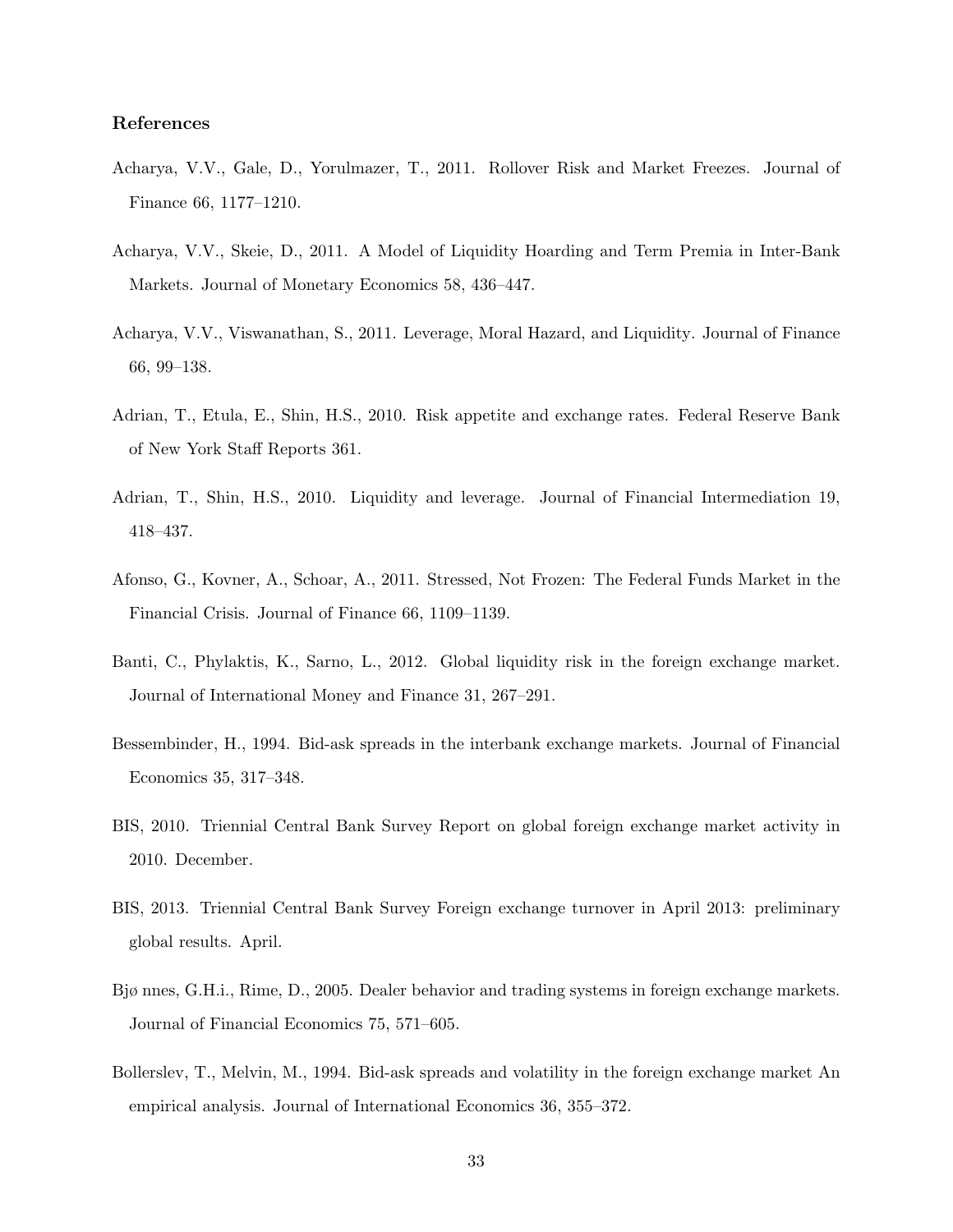- Brunnermeier, M.K., Pedersen, L.H., 2009. Market Liquidity and Funding Liquidity. Review of Financial Studies 22, 2201–2238.
- Chordia, T., Roll, R., Subrahmanyam, A., 2000a. Commonality in liquidity. Journal of Financial Economics 56, 3–28.
- Chordia, T., Roll, R., Subrahmanyam, A., 2001. Market liquidity and trading activity. The Journal of Finance 56, 501–530.
- Chordia, T., Subrahmanyam, A., Anshuman, V.R.R., 2000b. Trading activity and expected stock returns. Journal of Financial Economics 59, 3–32.
- Coffey, N., Hrung, W.B., 2009. Capital Constraints, Counterparty Risk, and Deviations from Covered Interest Rate Parity. Federal Reserve Bank of New York Staff Reports 393.
- Copeland, T.E., Galai, D.A.N., 1983. Information Effects on the Bid-Ask Spread. Journal of Finance 38, 1457–1470.
- Ding, D.K., 1999. The determinants of bid-ask spreads in the foreign exchange futures market: A microstructure analysis. Journal of Futures Markets 19, 307–324.
- Gorton, G., Metrick, A., 2012. Securitized banking and the run on repo. Journal of Financial Economics 104, 425–451.
- Gromb, D., Vayanos, D., 2002. Equilibrium and welfare in markets with financially constrained arbitrageurs. Journal of Financial Economics 66, 361–407.
- Grossman, S.J., Miller, M.H., 1988. Liquidity and Market Structure. The Journal of Finance 43, 617–633.
- Hameed, A., Kang, W., Viswanathan, S., 2010. Stock market declines and liquidity. The Journal of Finance 65, 257–293.
- Hsieh, D.A., Kleidon, A.W., 1996. Bid-Ask Spreads in Foreign Exchange Markets : Implications for Models of Asymmetric Information. In: The Microstructure of Foreign Exchange Markets, January, 41–72.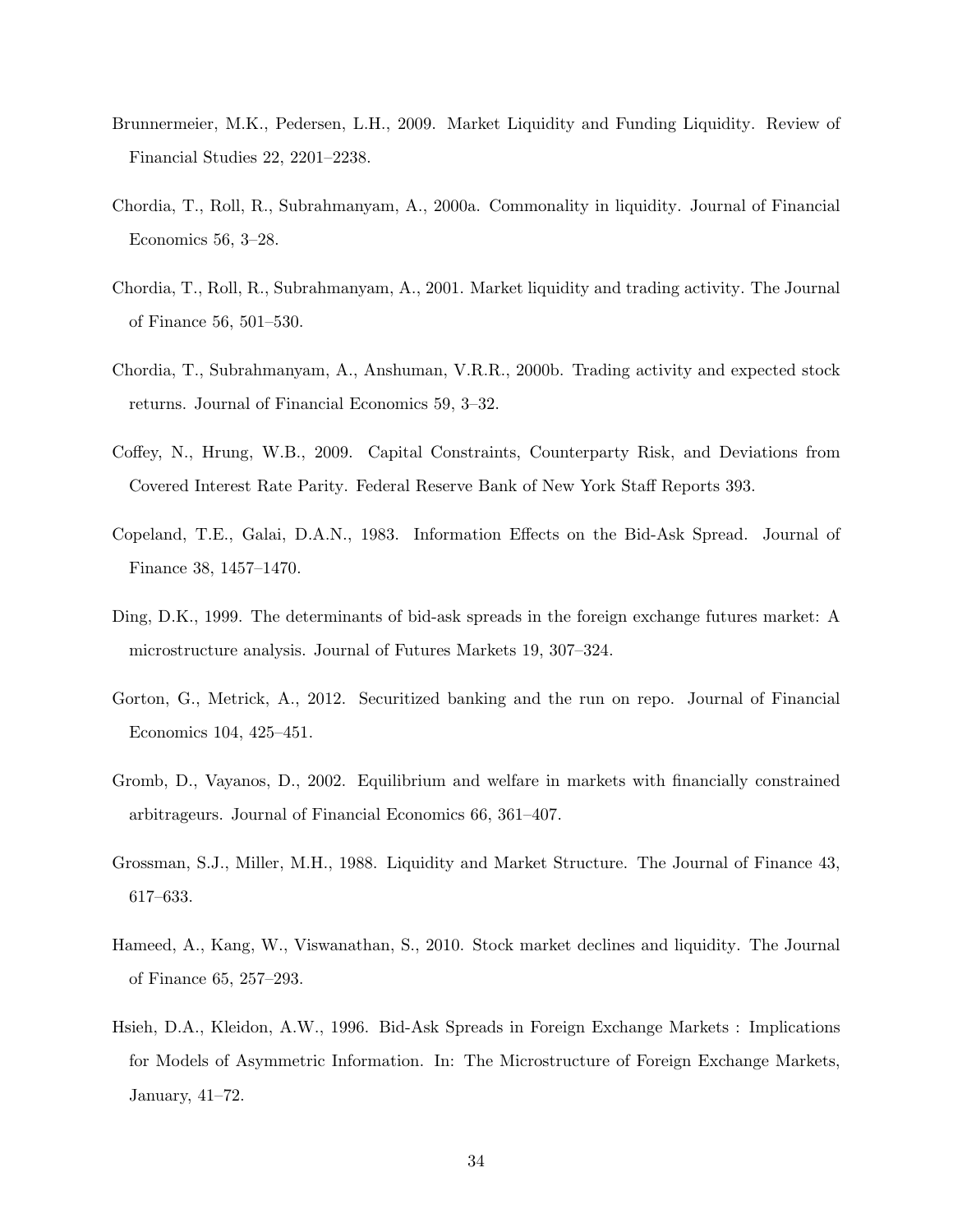- Kamara, a., Lou, X., Sadka, R., 2008. The divergence of liquidity commonality in the cross-section of stocks. Journal of Financial Economics 89, 444–466.
- Karolyi, G.A., Lee, K.H., van Dijk, M.A., 2012. Understanding commonality in liquidity around the world. Journal of Financial Economics 105, 82–112.
- Koch, A., Ruenzi, S., Starks, L., 2012. Commonality in Liquidity: A Demand-Side Explanation. working paper .
- Kyle, A.S., 1985. Continuous Auctions and Insider Trading. Econometrica 53, 1315–1335.
- Lee, T., 1994. Spread and volatility in spot and forward exchange rates. Journal of International Money and Finance 13, 375–383.
- Mancini, L., Ranaldo, A., Wrampelmeyer, J., 2013. Liquidity in the foreign exchange market: Measurement, commonality, and risk premiums. The Journal of Finance 68, 1805–1841.
- Mancini Griffoli, T.M., Ranaldo, A., 2011. Limits to arbitrage during the crisis: funding liquidity constraints and covered interest parity. working paper .
- Melvin, M., Taylor, M.P., 2009. The crisis in the foreign exchange market. Journal of International Money and Finance 28, 1317–1330.
- Menkhoff, L., Sarno, L., Schmeling, M., Schrimpf, A., 2012. Carry Trades and Global Foreign Exchange Volatility. The Journal of Finance 67, 681–718.
- Menkhoff, L., Sarno, L., Schmeling, M., Schrimpf, A., 2013. Information flows in dark markets: dissecting customer currency trades. BIS Working Papers .
- Osler, C.L., 2008. Foreign Exchange Microstructure A survey of the empirical literature. working paper .
- Pastor, L., Stambaugh, R.F., 2003. Liquidity risk and expected stock returns. Journal of Political Economy 111.
- Phylaktis, K., Chen, L., 2009. Price discovery in foreign exchange markets: A comparison of indicative and actual transaction prices. Journal of Empirical Finance 16, 640–654.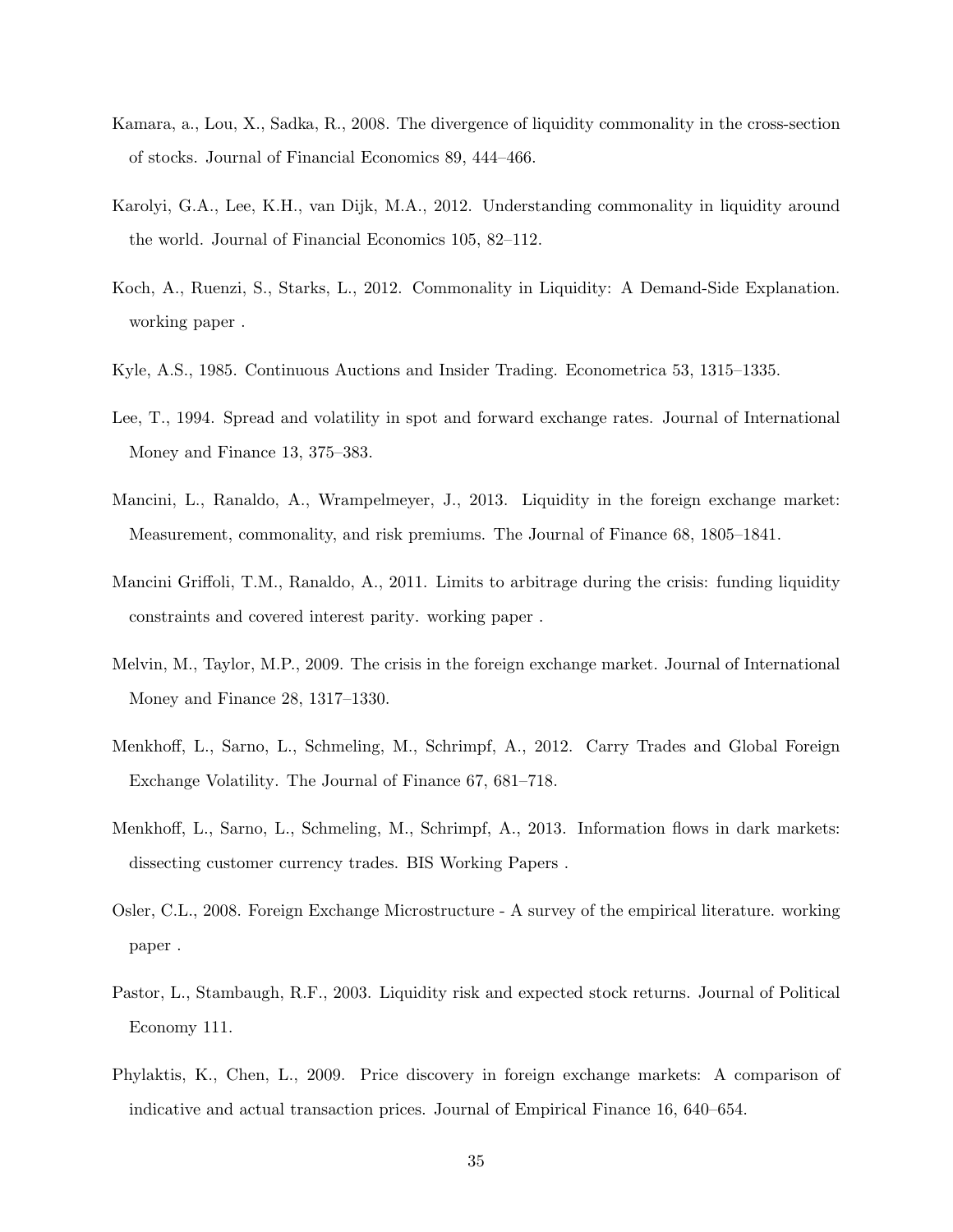- Rime, D., Schrimpf, A., 2013. The anatomy of the global FX market through the lens of the 2013 Triennial Survey. BIS Quarterly Review December.
- Shleifer, A., Vishny, R.W., 1997. The Limits of Arbitrage. The Journal of Finance 52, 35.
- Vayanos, D., Wang, J., 2013. Market liquidity Theory and empirical evidence. In: G. Constantinides, M. Harris, R.M. Stulz (Eds.), Handbook of the Economics of Finance, vol. 18251, chapter 19.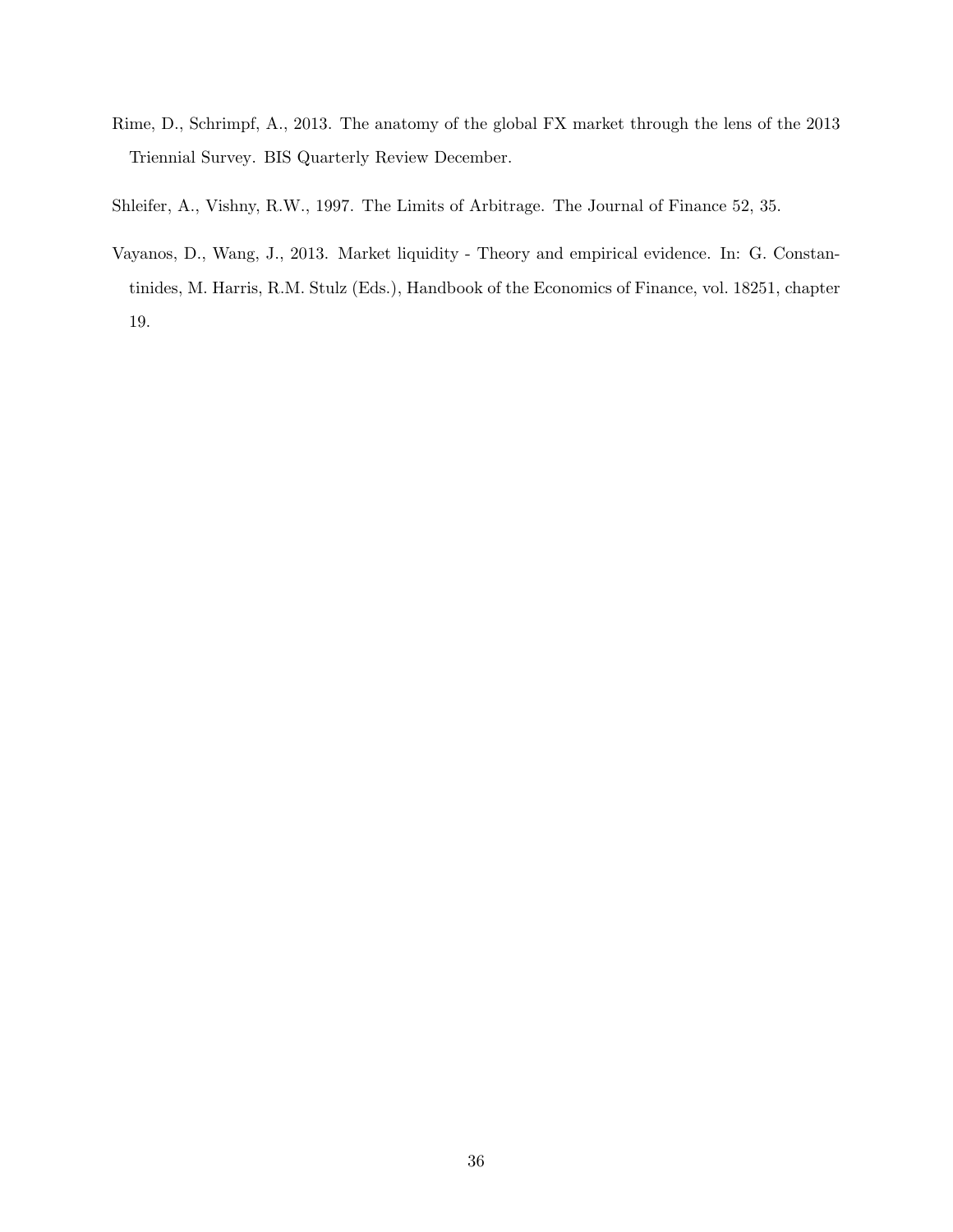|        |           |           |           | Panel A. Levels      |           |           |           |           |
|--------|-----------|-----------|-----------|----------------------|-----------|-----------|-----------|-----------|
|        | FX illiq  | US repos  | UK repos  | US rates             | UK rates  | flow      | vol       | excret    |
| mean   | 0.0009    | 1,579,444 | 65,090    | 28.7114              | 3.5111    | 3,913,828 | 10.6655   | 0.0000    |
| median | 0.0008    | 1,706,992 | 53153     | 14.1000              | 4.4200    | 3,641,565 | 10.3150   | 0.0079    |
| st dev | 0.0003    | 585,774   | 44,043    | 37.7056              | 2.0227    | 1,726,367 | 2.5500    | 0.0890    |
| min    | 0.0004    | 572,920   | 16,898    | 3.7100               | 0.4150    | 1,435,517 | 5.9500    | $-0.7126$ |
| $\max$ | 0.0029    | 2,861,966 | 166,957   | 238.730              | 6.0350    | 8,395,932 | 23.0300   | 0.1499    |
| skew   | 2.1914    | 0.0351    | 0.6976    | 3.4058               | $-0.6131$ | 0.4145    | 1.5867    | $-4.3993$ |
| kurt   | 8.9237    | $-0.7765$ | $-0.8766$ | 14.1017              | $-1.2766$ | $-0.8345$ | 5.0053    | 30.6176   |
| AC(1)  | 0.8099    | 0.9845    | 0.9814    | 0.8744               | 0.9948    | 0.9210    | 0.8899    | 0.0961    |
|        |           |           |           | Panel B. Differences |           |           |           |           |
|        | FX illiq  | US repos  | UK repos  | US rates             | UK rates  | flow      | vol       |           |
| mean   | $-0.0057$ | 0.0061    | 0.0097    | 0.0008               | $-0.0300$ | 0.0069    | $-0.0022$ |           |
| median | $-0.0089$ | 0.0083    | 0.0210    | $-0.0248$            | 0.0000    | 0.0225    | $-0.0116$ |           |
| st dev | 0.1752    | 0.0631    | 0.1154    | 0.3408               | 0.2055    | 0.1398    | 0.0948    |           |
| min    | $-0.5554$ | $-0.2100$ | $-0.3507$ | $-0.8761$            | $-1.7750$ | $-0.4638$ | $-0.2099$ |           |
| max    | 0.9957    | 0.1870    | 0.3205    | 1.8187               | 0.3900    | 0.34468   | 0.4640    |           |
| skew   | 0.9129    | $-0.0950$ | $-0.2547$ | 1.6873               | $-4.8839$ | $-0.2156$ | 1.1324    |           |
| kurt   | 6.8187    | 0.7837    | 0.6519    | 7.0092               | 36.4545   | 0.3038    | 3.7649    |           |
| AC(1)  | $-0.3939$ | $-0.1645$ | 0.3157    | $-0.0304$            | 0.6352    | $-0.3954$ | $-0.0493$ |           |

Table 1: Descriptive statistics

Notes: Descriptive statistics are reported for the illiquidity measure and the explanatory variables. Panel A shows the descriptive statistics for the FX market illiquidity, US repo amount outstanding (in millions of USD), UK repo amount outstanding (in millions of GBP), US 3-month LIBOR-OIS spread (in differences of percentage points), UK 3-month Gilt repo rates (in percentage points), aggregated capital flows between the US and relevant countries (in millions of USD), global FX implied volatility (in percentage points) and value-weighted average excess returns of US financial firms. Panel B shows the descriptive statistics for the differences of the variables: the log-differenced FX market illiquidity, log-differenced US repo amount outstanding, log-differenced UK repo amount outstanding, log-differenced US LIBOR-OIS spread, differenced UK repo rate, log-differenced aggregated flows and log-differenced global FX implied volatility. AC(1) refers to the first order autocorrelation of the series.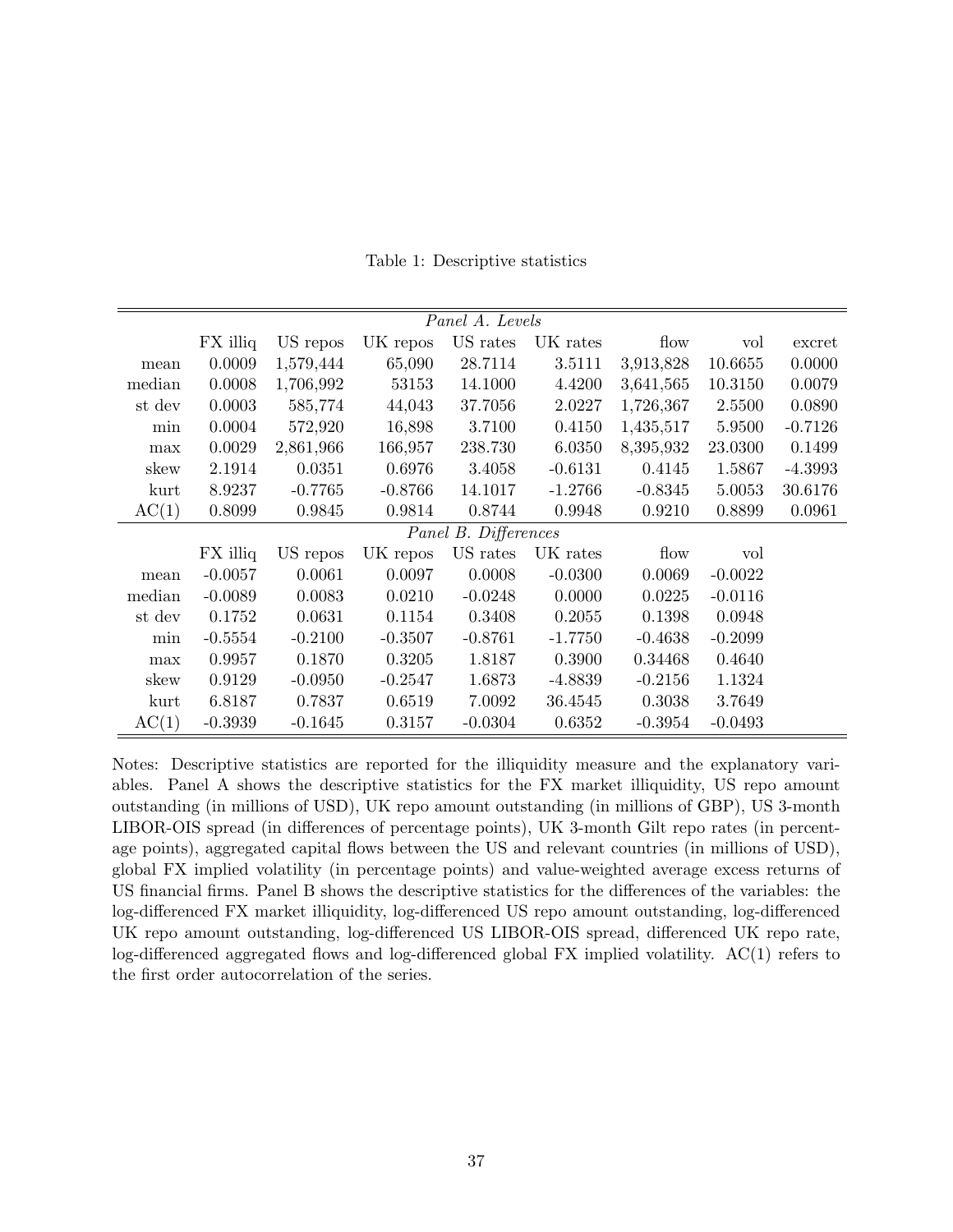|                      | Panel A. Levels |          |          |                   |         |         |         |  |  |  |  |  |
|----------------------|-----------------|----------|----------|-------------------|---------|---------|---------|--|--|--|--|--|
|                      | US repos        | UK repos | US rates | UK rates          | flow    | vol     | excret  |  |  |  |  |  |
| FX illiq             | $-0.46$         | $-0.58$  | $-0.09$  | 0.51              | $-0.56$ | $-0.03$ | 0.14    |  |  |  |  |  |
| US repos             | 1               | 0.56     | 0.45     | $-0.19$           | 0.86    | $-0.09$ | $-0.19$ |  |  |  |  |  |
| UK repos             |                 | 1        | 0.35     | $-0.80$           | 0.67    | 0.44    | $-0.14$ |  |  |  |  |  |
| US rates             |                 |          | 1        | $-0.02$           | 0.36    | 0.64    | $-0.11$ |  |  |  |  |  |
| UK rates             |                 |          |          | 1                 | $-0.39$ | $-0.37$ | 0.07    |  |  |  |  |  |
| flow                 |                 |          |          |                   | 1       | $-0.01$ | $-0.24$ |  |  |  |  |  |
| vol                  |                 |          |          |                   |         | 1       | $-0.05$ |  |  |  |  |  |
| Panel B. Differences |                 |          |          |                   |         |         |         |  |  |  |  |  |
|                      | US repos        | UK repos |          | US rates UK rates | flow    | vol     | excret  |  |  |  |  |  |
|                      |                 |          |          |                   |         |         | (level) |  |  |  |  |  |
| FX illiq             | $-0.23$         | $-0.24$  | $-0.11$  | 0.01              | $-0.13$ | 0.18    | $-0.01$ |  |  |  |  |  |
| US repos             | 1               | 0.26     | 0.06     | 0.15              | 0.13    | 0.00    | 0.05    |  |  |  |  |  |
| UK repos             |                 | 1        | $-0.12$  | $-0.13$           | 0.03    | 0.00    | 0.02    |  |  |  |  |  |
| US rates             |                 |          | 1        | 0.06              | 0.07    | 0.26    | 0.03    |  |  |  |  |  |
| UK rates             |                 |          |          | 1                 | 0.23    | $-0.11$ | 0.03    |  |  |  |  |  |
| flow                 |                 |          |          |                   | 1       | 0.12    | 0.04    |  |  |  |  |  |
| vol                  |                 |          |          |                   |         | 1       | $-0.12$ |  |  |  |  |  |

Table 2: Correlation matrix

Notes: The correlation matrix reports the correlation coefficients between the variables. Panel A shows the correlation coefficients among FX market illiquidity, US repo amount outstanding, UK repo amount outstanding, US 3-month LIBOR-OIS spread, UK 3-month Gilt repo rates, aggregated capital flows between the US and relevant countries, global FX implied volatility and value-weighted average excess returns of US financial firms. Panel B shows the correlation coefficients among the differences of the variables: log-differenced FX market illiquidity, log-differenced US repo amount outstanding, log-differenced UK repo amount outstanding, log-differenced US LIBOR-OIS spread, differenced UK repo rate, log-differenced aggregated flows, log-differenced global FX implied volatility. Value-weighted average excess returns of US financial firms are in levels.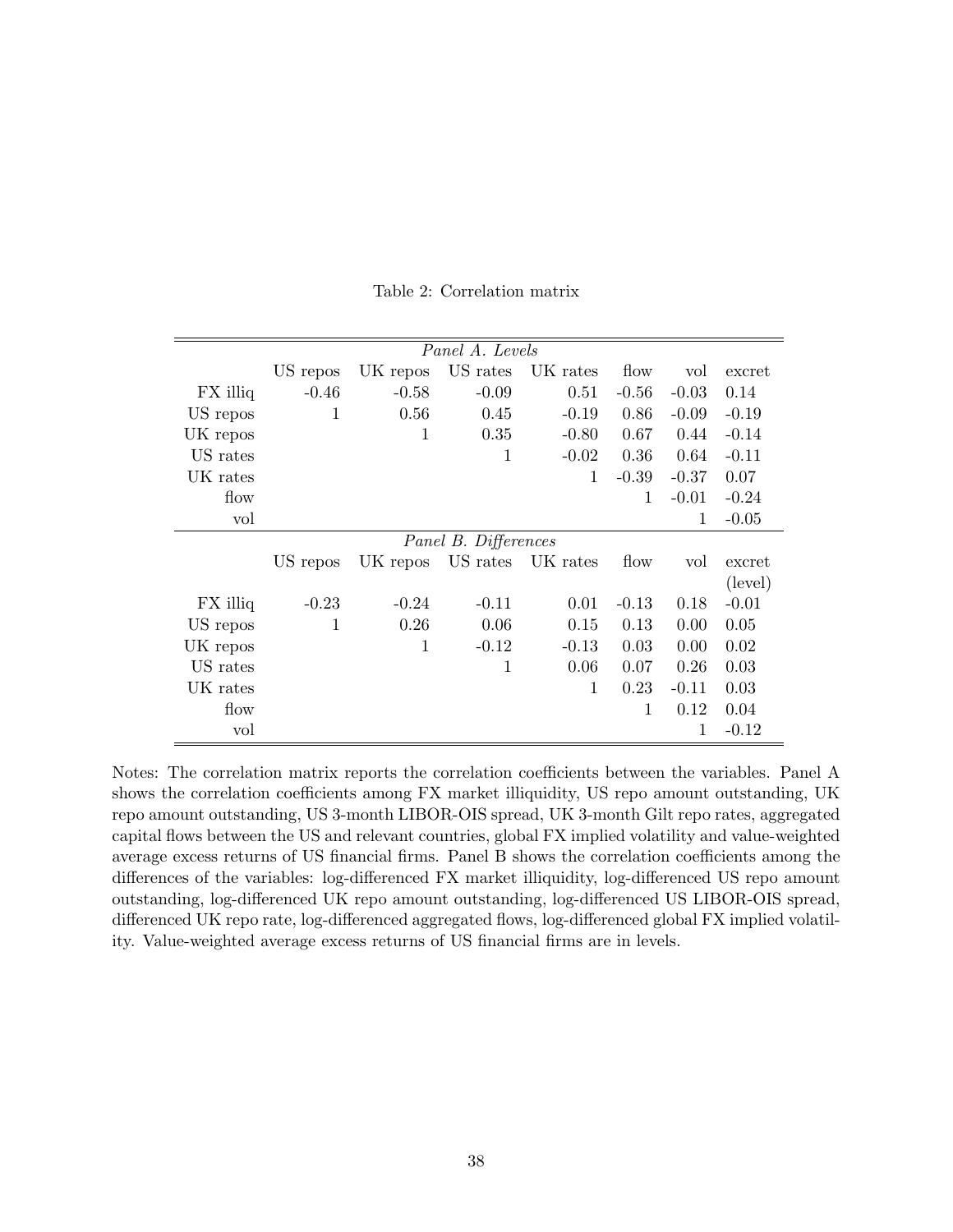|                      | 1                      | $\overline{2}$         | 3                      | 4                   | 5                      | 6                      |
|----------------------|------------------------|------------------------|------------------------|---------------------|------------------------|------------------------|
| $\Delta repos^{US}$  | $-0.4719$              |                        |                        |                     |                        |                        |
| $\Delta repos^{UK}$  | $-2.4796$              | $-0.3277$<br>$-2.7986$ |                        |                     |                        |                        |
| $\Delta rates^{US}$  |                        |                        | $-0.0529$<br>$-1.5801$ |                     |                        |                        |
| $\Delta rates^{UK}$  |                        |                        |                        | 0.0009<br>0.0198    |                        |                        |
| $\emph{excret}$      |                        |                        |                        |                     | 0.0022                 |                        |
| $\Delta flow$        |                        |                        |                        |                     | 0.0228                 | $-0.1852$<br>$-2.4790$ |
| vol                  | 0.2952                 | 0.2951                 | 0.2710                 | 0.2932              | 0.2932                 | 0.3275                 |
| $\Delta illiq_{t-1}$ | 2.2354<br>$-0.3586$    | 2.2598<br>$-0.3683$    | 2.2049<br>$-0.4416$    | 2.2994<br>$-0.3855$ | 2.2511<br>$-0.3855$    | 2.6359<br>$-0.3824$    |
|                      | $-3.4365$              | $-3.5369$              | $-6.3563$              | $-3.5596$           | $-3.5767$              | $-3.5384$              |
| constant             | $-0.0048$<br>$-0.4124$ | $-0.0046$<br>$-0.4004$ | $-0.0093$<br>$-0.9071$ | $-0.0079$<br>0.6670 | $-0.0079$<br>$-0.6566$ | $-0.0065$<br>$-0.5454$ |
| $R_{bar}$            | 0.19                   | 0.21                   | 0.24                   | 0.16                | 0.16                   | 0.19                   |
| LM test              | 0.48                   | 0.70                   | 0.22                   | 0.44                | 0.44                   | 0.36                   |

Table 3: Determinants of FX market illiquidity

Notes: The table reports the results of the different specifications of regression (3) estimated via OLS:

$$
\Delta illiq_t = \alpha + \beta \Delta X_t + \sigma vol_t + \varphi \Delta illiq_{t-1} + \varepsilon_t,
$$

where  $\Delta X_t = [\Delta repos_t^{US}, \Delta repos_t^{UK}, \Delta rate_s^{US}, \Delta rate_s^{UK}, except \Delta flow_t].$   $\Delta repos^{US}$  and  $\Delta repos^{UK}$  are the log-differenced repos amount outstanding in the US and UK respectively,  $\Delta rates^{US}$  and  $\Delta rates^{UK}$  are the differenced repo rates in the US and UK respectively, excret are the financial firms' excess returns,  $\Delta flow$  are the aggregated capital flows between foreign countries and the US. We include the global FX implied volatility, vol, as a control variable for uncertainty in the market. t-statistics are adjusted via Newey-West (1987) and reported under the coefficients. Adjusted  $R^2$  and LM test p-values for the null of first-order serial correlation in the residuals are reported in the last two rows. The sample period is from January 1999 to December 2012, except for the  $\Delta \text{rates}^{US}$  for which the sample period starts in 2001.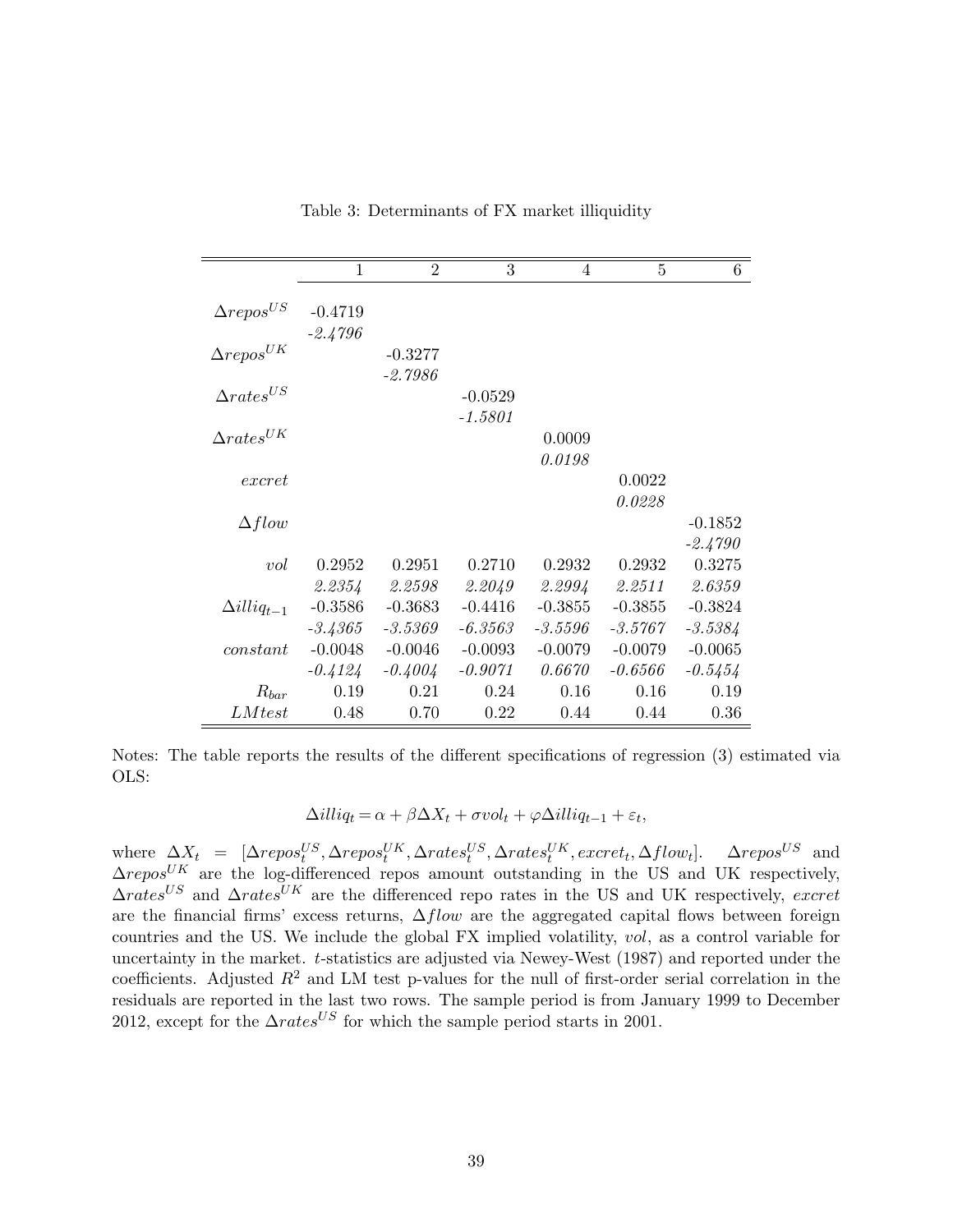|                                         | 1         | $\overline{2}$ | 3 <sup>1</sup> |
|-----------------------------------------|-----------|----------------|----------------|
| $dummy^+_{rates} * \Delta repos^{US}$   | $-0.6746$ |                |                |
|                                         | $-1.8251$ |                |                |
| $dummy_{rates}^{-} * \Delta repos^{US}$ | $-0.3939$ |                |                |
|                                         | $-1.8345$ |                |                |
| $dummy^{+}_{rates} * \Delta repos^{UK}$ |           | $-0.3747$      |                |
|                                         |           | $-3.3719$      |                |
| $dummy_{rates}^{-} * \Delta repos^{UK}$ |           | $-0.2898$      |                |
|                                         |           | $-1.5607$      |                |
| $dummy_{mat}^{-} * \Delta repos^{US}$   |           |                | $-0.5643$      |
|                                         |           |                | $-2.2971$      |
| $dummy^+_{mat} * \Delta repos^{US}$     |           |                | $-0.3334$      |
|                                         |           |                | $-1.3649$      |
| vol                                     | 0.2967    | 0.2859         | 0.2850         |
|                                         | 2.2501    | 2.1315         | 2.1921         |
| $\Delta$ illiq <sub>t-1</sub>           | $-0.3561$ | $-0.3704$      | $-0.3562$      |
|                                         | $-3.4204$ | $-3.4898$      | $-3.4081$      |
| constant                                | $-0.0044$ | $-0.0054$      | $-0.0022$      |
|                                         | $-0.3776$ | $-0.4718$      | $-0.1592$      |
| $R_{bar}$                               | 0.19      | 0.21           | 0.19           |
| <i>LM</i> test                          | 0.49      | 0.74           | 0.50           |

Table 4: Cost and maturity of repos and the liquidity effect of funding constraints

Notes: The table reports the results of the different specifications of regression (4) estimated via OLS:

$$
\Delta illiq_t = \alpha + \beta^+(dummy^+ * \Delta X_t) + \beta^-(dummy^- * \Delta X_t) + \sigma vol_t + \varphi \Delta illiq_{t-1} + \varepsilon_t
$$

where  $\Delta X_t = [\Delta repos_t^{US}, \Delta repos_t^{UK}]$ .  $\Delta repos_t^{US}$  and  $\Delta repos_t^{UK}$  are the first difference of the amount outstanding of repos in the US and UK. dummy<sup>+</sup> and dummy<sup>−</sup> are dummies for increases and decreases in repo rates or maturities. For rates,  $dummy^+$  and  $dummy^-$  take the value of 1 when the rates increase and decrease respectively, and 0 otherwise. They are calculated for the US and UK and interacted with their repo amount outstanding respective measure. For the maturity,  $dummy$ <sup>-</sup> and  $dummy$ <sup>+</sup> take the value of 1 for shortening and lengthening respectively of the maturities of the repos in the US market, and 0 otherwise. We include the global FX implied volatility, vol, as a control variable for uncertainty in the market. t-statistics are adjusted via Newey-West (1987) and reported under the coefficients. Adjusted  $R^2$  and LM test p-values for the null of first-order serial correlation in the residuals are reported in the last two rows. The sample period is from January 1999 to December 2012, except for the US repo rate interaction for which the sample period starts in 2001.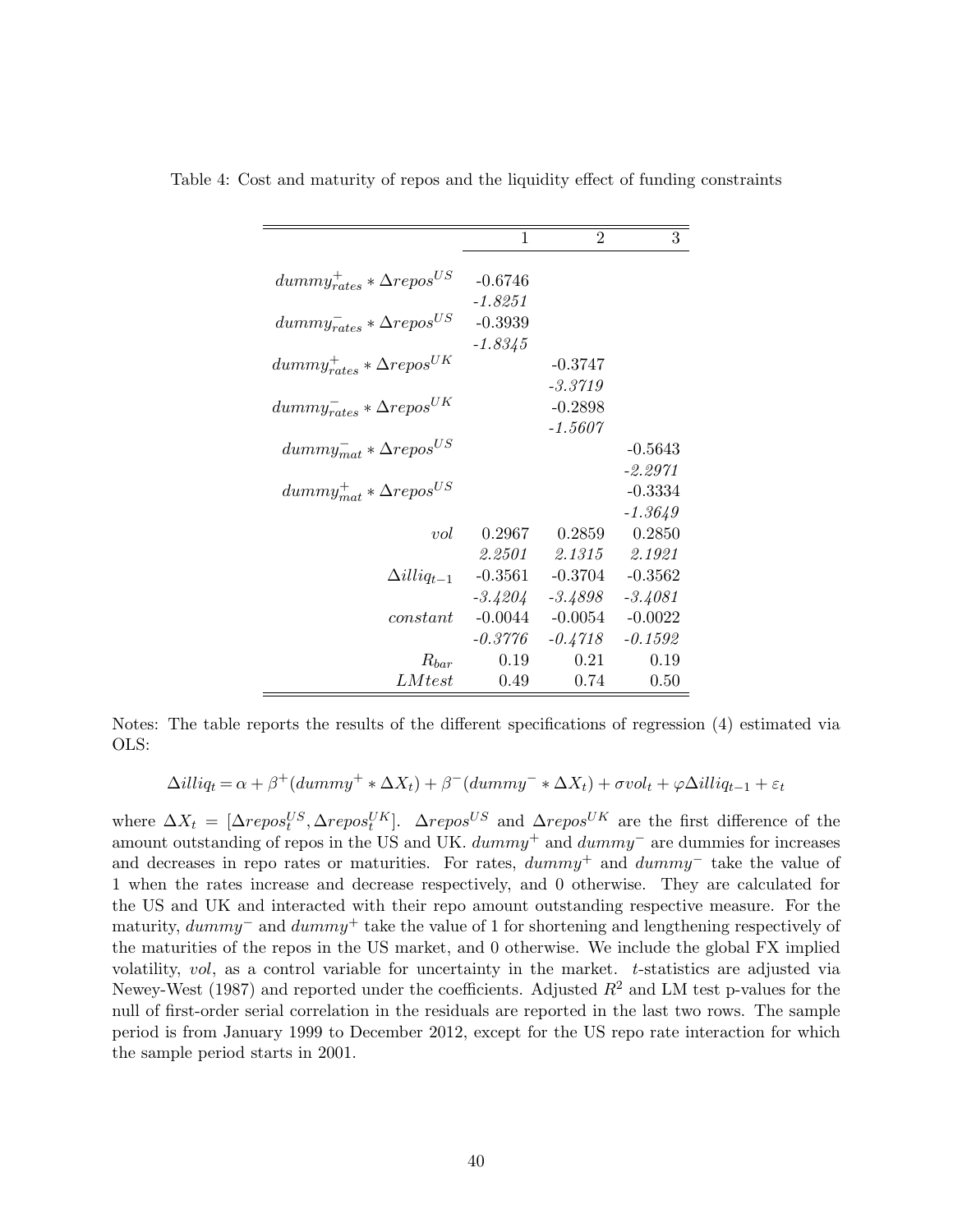|                                        | $\mathbf{1}$ | $\overline{2}$ | $\overline{3}$ | $\overline{4}$ | 5                | $\overline{6}$ |
|----------------------------------------|--------------|----------------|----------------|----------------|------------------|----------------|
|                                        |              |                |                |                |                  |                |
| $dummy^{crisis} * \Delta repos^{US}$   | $-0.7470$    |                |                |                |                  |                |
|                                        | $-2.8796$    |                |                |                |                  |                |
| $dummy^{nocrisis} * \Delta repos^{US}$ | $-0.4207$    |                |                |                |                  |                |
| $dumm y^{crisis} * \Delta repos^{UK}$  | $-1.9649$    | $-0.4600$      |                |                |                  |                |
|                                        |              | $-1.8208$      |                |                |                  |                |
| $dummy^{nocrisis} * \Delta repos^{UK}$ |              | $-0.3080$      |                |                |                  |                |
|                                        |              | $-2.4271$      |                |                |                  |                |
| $dummy^{crisis} * \Delta rates^{US}$   |              |                | $-0.1394$      |                |                  |                |
|                                        |              |                | $-1.3469$      |                |                  |                |
| $dummy^{nocrisis} * \Delta rates^{US}$ |              |                | $-0.0414$      |                |                  |                |
|                                        |              |                | $-1.3407$      |                |                  |                |
| $dummy^{crisis} * \Delta rates^{UK}$   |              |                |                | $-0.0192$      |                  |                |
|                                        |              |                |                | $-0.6475$      |                  |                |
| $dummy^{nocrisis} * \Delta rates^{UK}$ |              |                |                | 0.0514         |                  |                |
|                                        |              |                |                | 0.3899         |                  |                |
| $dummy^{crisis} * excret$              |              |                |                |                | $-0.8853$        |                |
| $dummy^{nocrisis} * excret$            |              |                |                |                | $-2.1413$        |                |
|                                        |              |                |                |                | 0.0545<br>0.5669 |                |
| $dummy^{crisis} * \Delta flow$         |              |                |                |                |                  | $-0.3459$      |
|                                        |              |                |                |                |                  | $-1.9834$      |
| $dummy^{norisis} * \Delta flow$        |              |                |                |                |                  | $-0.1567$      |
|                                        |              |                |                |                |                  | $-1.9270$      |
| vol                                    | 0.2960       | 0.3107         | 0.2913         | 0.2900         | 0.3107           | 0.3346         |
|                                        | 2.2329       | 2.3888         | 2.2854         | 2.2477         | 2.4049           | 2.7983         |
| $\Delta$ <i>illiq</i> <sub>t-1</sub>   | $-0.3591$    | $-0.3677$      | $-0.4501$      | $-0.3845$      | $-0.3970$        | $-0.3891$      |
|                                        | $-3.4259$    | $-3.5398$      | $-6.410$       | $-3.5273$      | $-3.5937$        | $-3.5598$      |
| constant                               | $-0.0059$    | $-0.0044$      | $-0.0101$      | $-0.0083$      | $-0.0070$        | $-0.0071$      |
|                                        | $-0.4971$    | $-0.3800$      | $-0.9824$      | 0.6835         | $-0.5877$        | $-0.5821$      |
| $R_{bar}$                              | 0.19         | 0.21           | 0.24           | 0.16           | 0.17             | 0.18           |
| LMtest                                 | 0.48         | 0.67           | 0.31           | 0.45           | 0.48             | 0.41           |

Table 5: The recent financial crisis

Notes: The table reports the results of the different specifications of regression (5) estimated via OLS:

$$
\Delta illiq_t = \alpha + \beta (dummy_t^{crisis} * \Delta X_t) + \gamma (dummy_t^{norisis} * \Delta X_t) + \delta vol_t + \varphi \Delta illiq_{t-1} + \varepsilon_t
$$

where  $\Delta X_t = [\Delta repos_t^{US}, \Delta repos_t^{UK}, \Delta rate_s^{US}, \Delta rate_s^{UK}, except, \Delta flow_t].$   $\Delta repos^{US}$  and  $\Delta repos^{UK}$  are the log-differenced repo amount outstanding in the US and UK,  $\Delta rate s^{US}$  and  $\Delta \text{rates}^{UK}$  are the differenced repo rates in the US and UK, excret are financial firms' excess returns,  $\Delta flow$  are the aggregated capital flows between foreign countries and the US, and vol is the global FX implied volatility.  $dummy^{crisis}$  takes the value of 1 during the period from Lehman Brothers collapse in September 2008 to July 2009, when the US recession ended, and 0 otherwise.  $dummy<sup>nocisis</sup>$  takes the value of 0 for the crisis episode, and 1 otherwise. t-statistics are adjusted via Newey-West (1987) and reported under the coefficients. Adjusted  $R^2$  and LM test p-values for the null of first-order serial correlation in the residuals are reported in the last two rows. The sample period is from January 1999 to December 2012, except for the  $\Delta \text{rates}^{US}$  for which the sample period starts in 2001 due to data availability.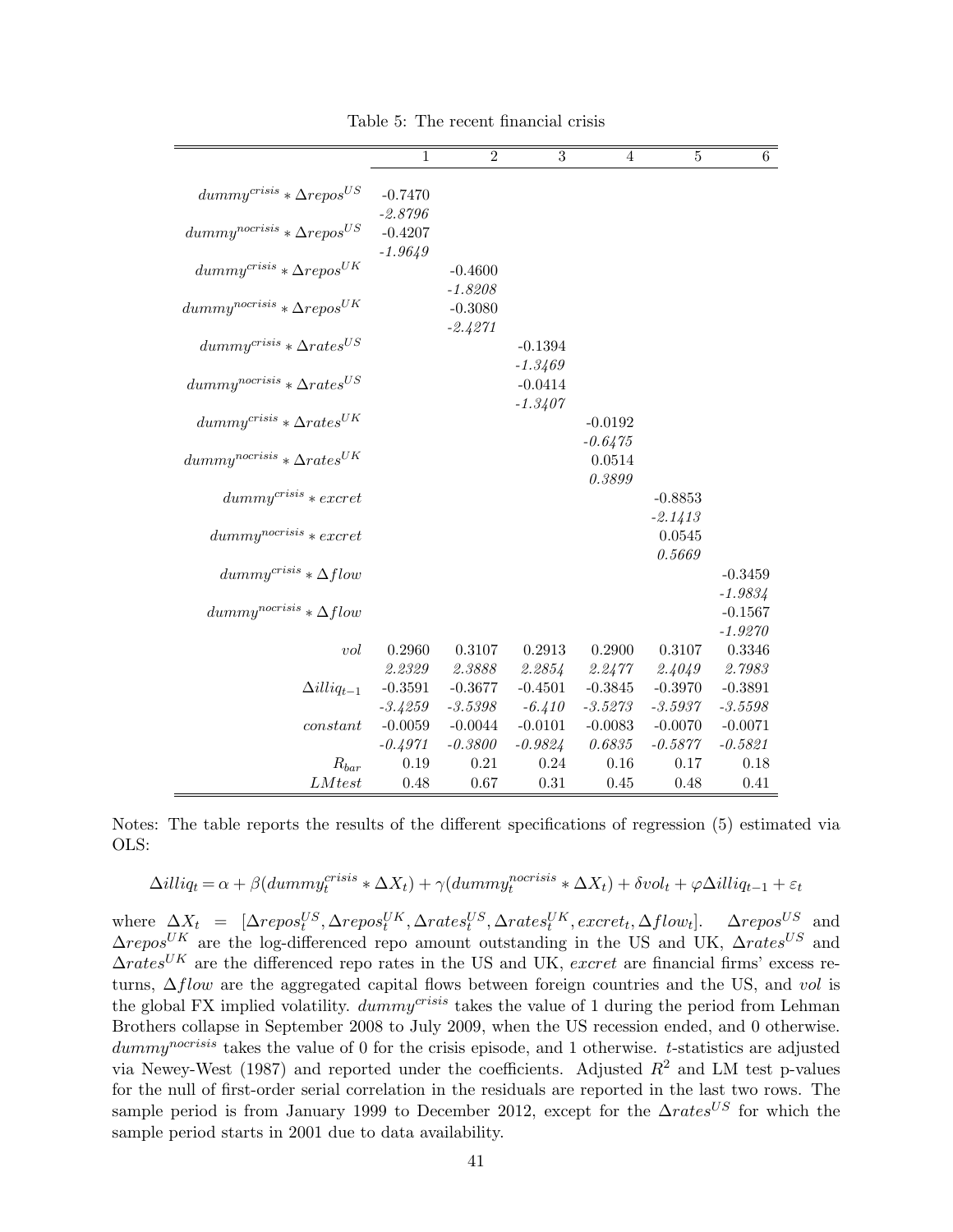|                                | $\mathbf 1$      | $\overline{2}$      | $\overline{3}$         | $\overline{4}$   | $\overline{5}$         | $\overline{6}$   | $\overline{7}$         |
|--------------------------------|------------------|---------------------|------------------------|------------------|------------------------|------------------|------------------------|
|                                |                  |                     |                        |                  |                        |                  |                        |
| $V_i$                          | 9.0072<br>4.8873 | 0.0811<br>3.8611    | 0.0663<br>3.1765       | 0.0405<br>1.7266 | 0.0625<br>2.9275       | 0.0732<br>3.5267 | 0.0796<br>3.8163       |
| $\Delta repos^{US}$            |                  | 0.2584<br>$-2.2266$ |                        |                  |                        |                  |                        |
| $\Delta repos^{UK}$            |                  |                     | $-0.2143$<br>$-3.3969$ |                  |                        |                  |                        |
| $\Delta rates^{US}$            |                  |                     |                        | $-0.0389$        |                        |                  |                        |
| $\Delta rates^{UK}$            |                  |                     |                        | $-1.5370$        | $-0.0508$<br>$-1.4272$ |                  |                        |
| $\ensuremath{\mathit{excret}}$ |                  |                     |                        |                  |                        | 0.0642           |                        |
| $\Delta flow$                  |                  |                     |                        |                  |                        | 0.7827           | $-0.1049$<br>$-2.1195$ |
| $V_i*\Delta repos^{US}$        |                  | $-0.4805$           |                        |                  |                        |                  |                        |
| $V_i * \Delta repos^{UK}$      |                  | $-1.4359$           | 0.4318<br>2.5477       |                  |                        |                  |                        |
| $V_i * \Delta rates^{US}$      |                  |                     |                        | 0.0101           |                        |                  |                        |
| $V_i*\Delta rates^{UK}$        |                  |                     |                        | 0.1733           | $-0.1510$<br>$-1.9408$ |                  |                        |
| $V_i * excret$                 |                  |                     |                        |                  |                        | 0.1977<br>0.8887 |                        |
| $V_i * \Delta flow$            |                  |                     |                        |                  |                        |                  | $-0.3057$<br>$-2.2987$ |
| $illiq_{i,t-1}$                | $-0.4347$        | $-0.4299$           | $-0.4323$              | $-0.4541$        | $-0.4330$              | $-0.4330$        | $-0.4296$              |
|                                | $-27.7670$       | $-27.4523$          | $-27.7102$             | $-26.2468$       | $-27.6748$             | $-27.6922$       | $-27.4619$             |
| $R_{bar}$                      | 0.19             | 0.19                | 0.19                   | 0.21             | 0.19                   | 0.19             | 0.19                   |
| LMtest                         | 0.00             | 0.00                | 0.00                   | $0.00\,$         | $0.00\,$               | 0.00             | 0.00                   |
| Ftest                          | na               | $\mathbf{1}$        | $\mathbf{1}$           | 1                | $\mathbf{1}$           | $\mathbf{1}$     | $\mathbf{1}$           |

Table 6: Panel analysis

Notes: The table reports the results of the specifications of the panel regression (6) with fixed effects:

$$
\Delta illiq_{i,t} = \alpha + \beta(\Delta X_t * V_{i,t}) + \zeta X_t + \delta V_{i,t} + \varphi illiq_{i,t-1} + \varepsilon_t
$$

where  $\Delta X_t = [\Delta repos_t^{US}, \Delta repos_t^{UK}, \Delta rate s_t^{US}, \Delta rate s_t^{UK}, exert_t, \Delta flow_t]$  and  $V_i$  are the series of monthly standard deviation of daily currency returns.  $\Delta repos^{US}$  and  $\Delta repos^{UK}$  are the logdifferenced repo amount outstanding in the US and UK,  $\Delta rates^{US}$  and  $\Delta rates^{UK}$  are the differenced repo rates in the US and UK, excret are the financial firms' excess returns, and  $\Delta flow$  are the aggregated capital flows between foreign countries and the US. t-statistics are reported under the coefficients. Adjusted  $R^2$ , LM test p-values for the null of first-order serial correlation in the residuals, and results of the F-test for significance of the interaction term are reported in the last three rows. The sample period is from January 1999 to December 2012, except for the  $\Delta rates^{US}$ for which the sample period starts in 2001 due to data availability.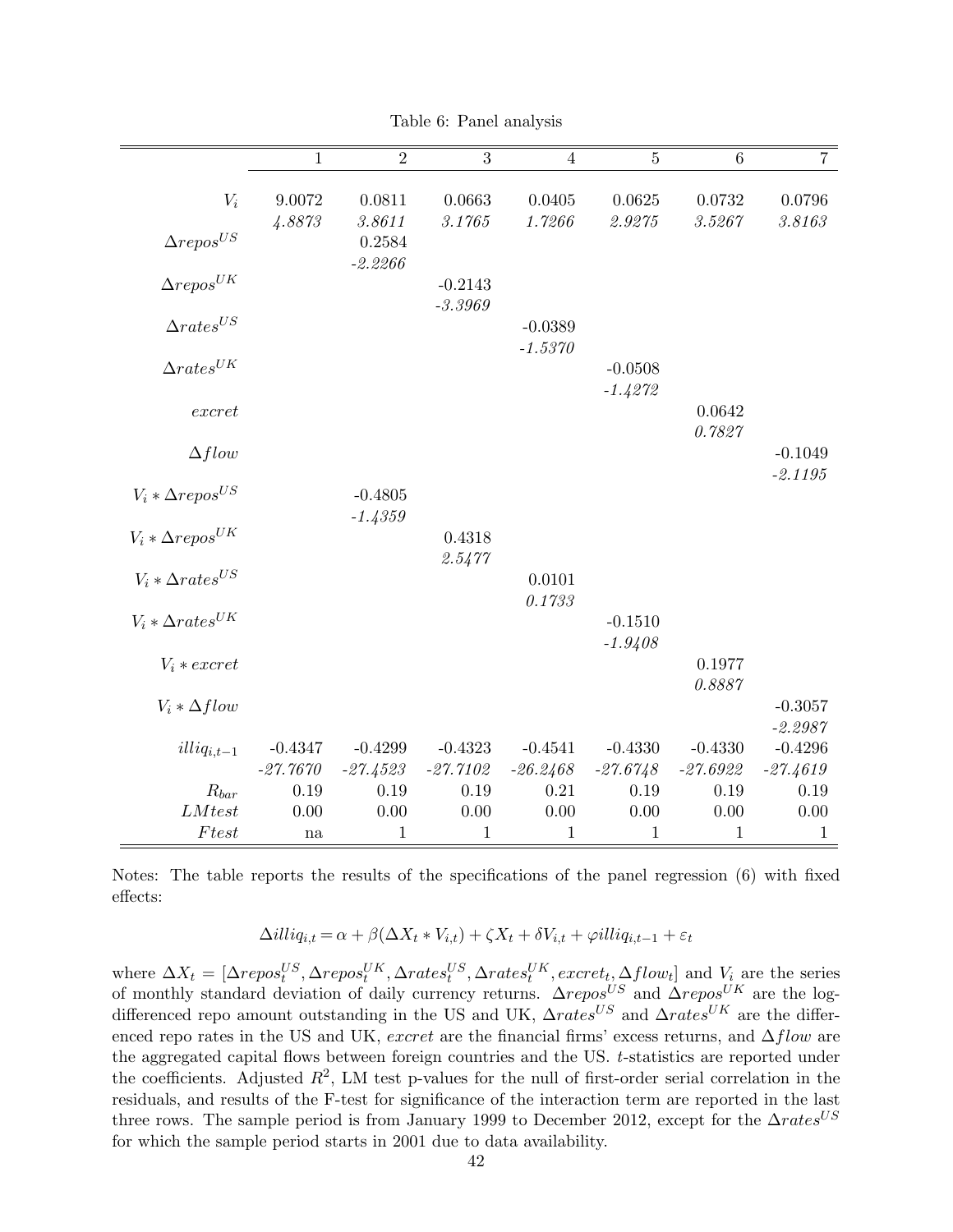|                                              | $\mathbf{1}$            | $\overline{2}$          | $\overline{3}$          | $\overline{4}$          | $\overline{5}$          | 6                       |
|----------------------------------------------|-------------------------|-------------------------|-------------------------|-------------------------|-------------------------|-------------------------|
| $V_i$                                        | 0.0818                  | 0.0640                  | 0.0406                  | 0.0625                  | 0.0733                  | 0.0784                  |
|                                              | 3.8029                  | $\it 3.0553$            | 1.7294                  | $\it 2.9256$            | $\it 3.5310$            | 3.7528                  |
| $\Delta repos^{US}$                          | $-0.2574$               |                         |                         |                         |                         |                         |
| $\Delta repos^{UK}$                          | $-2.2145$               | $-0.2224$               |                         |                         |                         |                         |
|                                              |                         | $-3.5045$               |                         |                         |                         |                         |
| $\Delta rates^{US}$                          |                         |                         | $-0.0388$               |                         |                         |                         |
|                                              |                         |                         | $-1.5329$               |                         |                         |                         |
| $\Delta rates^{UK}$                          |                         |                         |                         | $-0.0505$               |                         |                         |
|                                              |                         |                         |                         | $-1.4180$               |                         |                         |
| $\emph{excret}$                              |                         |                         |                         |                         | 0.0632                  |                         |
|                                              |                         |                         |                         |                         | 0.7684                  |                         |
| $\Delta flow$                                |                         |                         |                         |                         |                         | $-0.1047$<br>$-2.1171$  |
| $dummy^{crisis} * V_i * \Delta repos^{US}$   | $-0.3596$<br>$-0.4002$  |                         |                         |                         |                         |                         |
| $dummy^{nocisis} * V_i * \Delta repos^{US}$  | $-0.5015$<br>$-1.3759$  |                         |                         |                         |                         |                         |
| $dummy^{crisis} * V_i * \Delta repos^{UK}$   |                         | 0.8655<br>2.1562        |                         |                         |                         |                         |
| $dummy^{nocrisis} * V_i * \Delta repos^{UK}$ |                         | 0.3403<br>1.8289        |                         |                         |                         |                         |
| $dummy^{crisis} * V_i * \Delta rates^{US}$   |                         |                         | $-0.1253$<br>$-0.9292$  |                         |                         |                         |
| $dummy^{nocrisis} * V_i * \Delta rates^{US}$ |                         |                         | 0.0356<br>0.5675        |                         |                         |                         |
| $dummy^{crisis} * V_i * \Delta rates^{UK}$   |                         |                         |                         | $-0.1420$               |                         |                         |
|                                              |                         |                         |                         | $-1.6595$               |                         |                         |
| $dummy^{nocisis} * V_i * \Delta rates^{UK}$  |                         |                         |                         | $-0.1917$               |                         |                         |
|                                              |                         |                         |                         | $-1.0743$               |                         |                         |
| $dummy^{crisis} * V_i * excret$              |                         |                         |                         |                         | 0.011                   |                         |
|                                              |                         |                         |                         |                         | 0.0109                  |                         |
| $dummy^{nocrisis} * V_i * excret$            |                         |                         |                         |                         | 0.2077<br>0.9081        |                         |
| $dummy^{crisis} * V_i * \Delta flow$         |                         |                         |                         |                         |                         | $-0.5181$               |
|                                              |                         |                         |                         |                         |                         | $-1.7074$               |
| $dummy^{nocrisis} * V_i * \Delta flow$       |                         |                         |                         |                         |                         | $-0.2556$               |
|                                              |                         |                         |                         |                         |                         | $-1.7303$               |
| $illiq_{i,t-1}$                              | $-0.4299$<br>$-27.4486$ | $-0.4320$<br>$-27.6896$ | $-0.4542$<br>$-26.2535$ | $-0.4330$<br>$-27.6698$ | $-0.4330$<br>$-27.6877$ | $-0.4296$<br>$-27.4567$ |
| $R_{bar}$                                    | 0.19                    | 0.19                    | 0.21                    | 0.19                    | 0.19                    | 0.19                    |
| LMTest                                       | 0.00                    | 0.00                    | 0.00                    | $0.00\,$                | 0.00                    | 0.00                    |
| FTest                                        | $\mathbf{1}$            | $\mathbf{1}$            | $\mathbf{1}$            | $\mathbf{1}$            | $\mathbf{1}$            | 1                       |

Table 7: Panel analysis and the financial crisis

Notes: The table reports the results of the specifications of the panel regression (7) with fixed effects:

$$
\Delta illiq_{i,t} = \alpha + \beta(\Delta X_t * V_{i,t} * dummy_t^{crisis}) + \gamma(\Delta X_t * V_{i,t} * dummy_t^{norisis}) + \varphi illiq_{i,t-1} + \varepsilon_t
$$

where  $\Delta X_t = [\Delta repos_t^{US}, \Delta repos_t^{UK}, \Delta rate s_t^{US}, \Delta rate s_t^{UK}, excret_t, \Delta flow_t]$  and  $V_i$  are the series of monthly standard deviation of daily currency returns. dummy<sup>crisis</sup> takes the value of 1 during the recent financial crisis from September 2008 to June 2009, and 0 otherwise; dummy<sup>nocrisis</sup> takes the value of 0 during the crisis, and 1 otherwise.  $\Delta repos^{US}$  and  $\Delta repos^{UK}$  are the log-differenced repo amount outstanding in the US and UK,  $\Delta rates^{US}$  and  $\Delta rates^{UK}$  are the differenced repo rates in the US and UK, excret are financial firms' excess returns, and  $\Delta flow$  are the aggregated capital flows between foreign countries and the US. t-statistics are reported under the coefficients. Adjusted  $R^2$ , LM test p-values for the null of first-order serial correlation in the residuals, and results of the F-test  $f_3$  significance of the interaction term are reported in the last three rows. The sample period is from January 1999 to December 2012, except for the  $\Delta rates^{US}$ for which the sample period starts in 2001 due to data availability.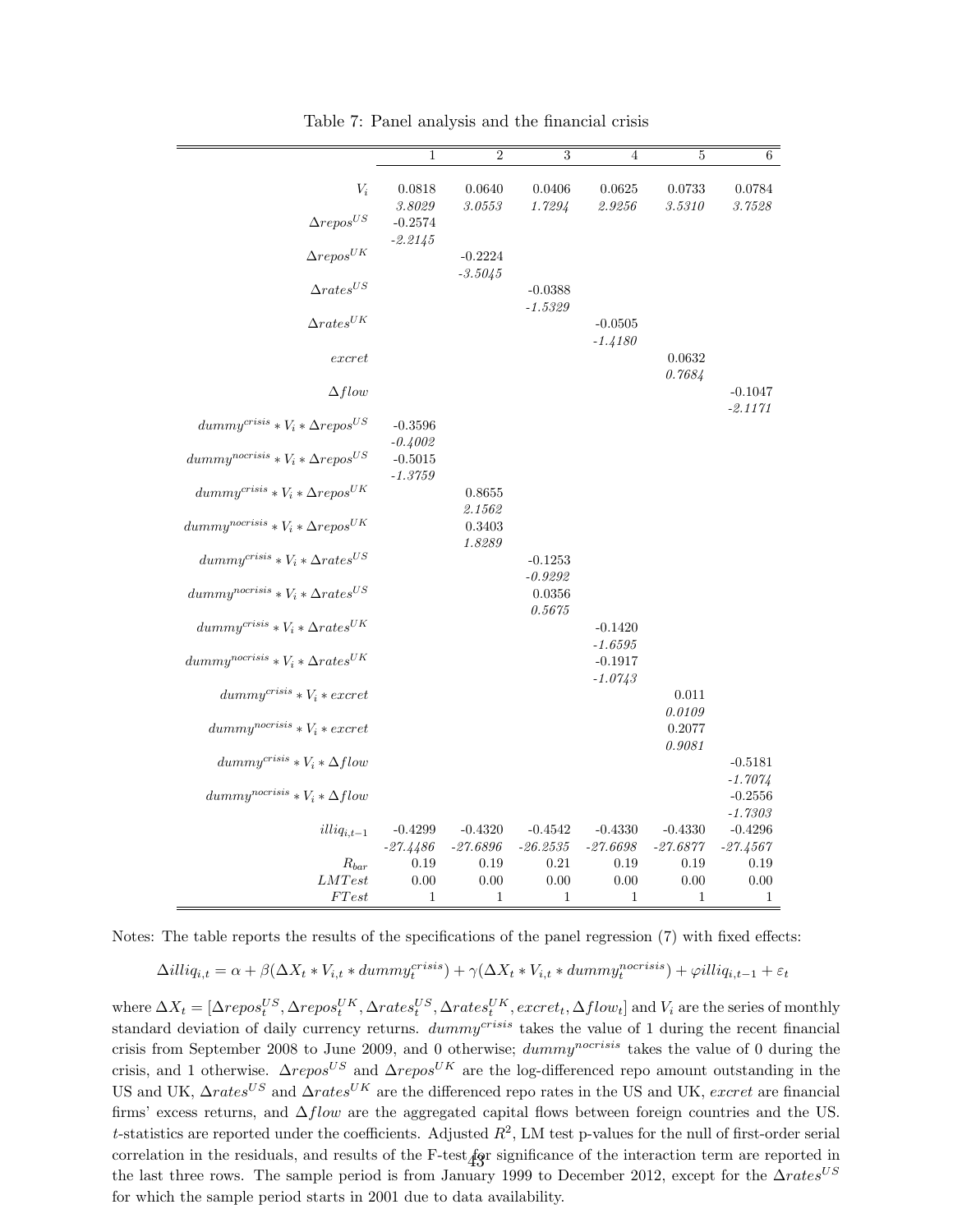

Figure 1: FX market illiquidity The FX market illiquidity is calculated as the cross-sectional average of percentage bid-ask spreads across the 20 currencies in the sample against the USD. The shaded area indicates the recent financial crisis from September 2008 to June 2009.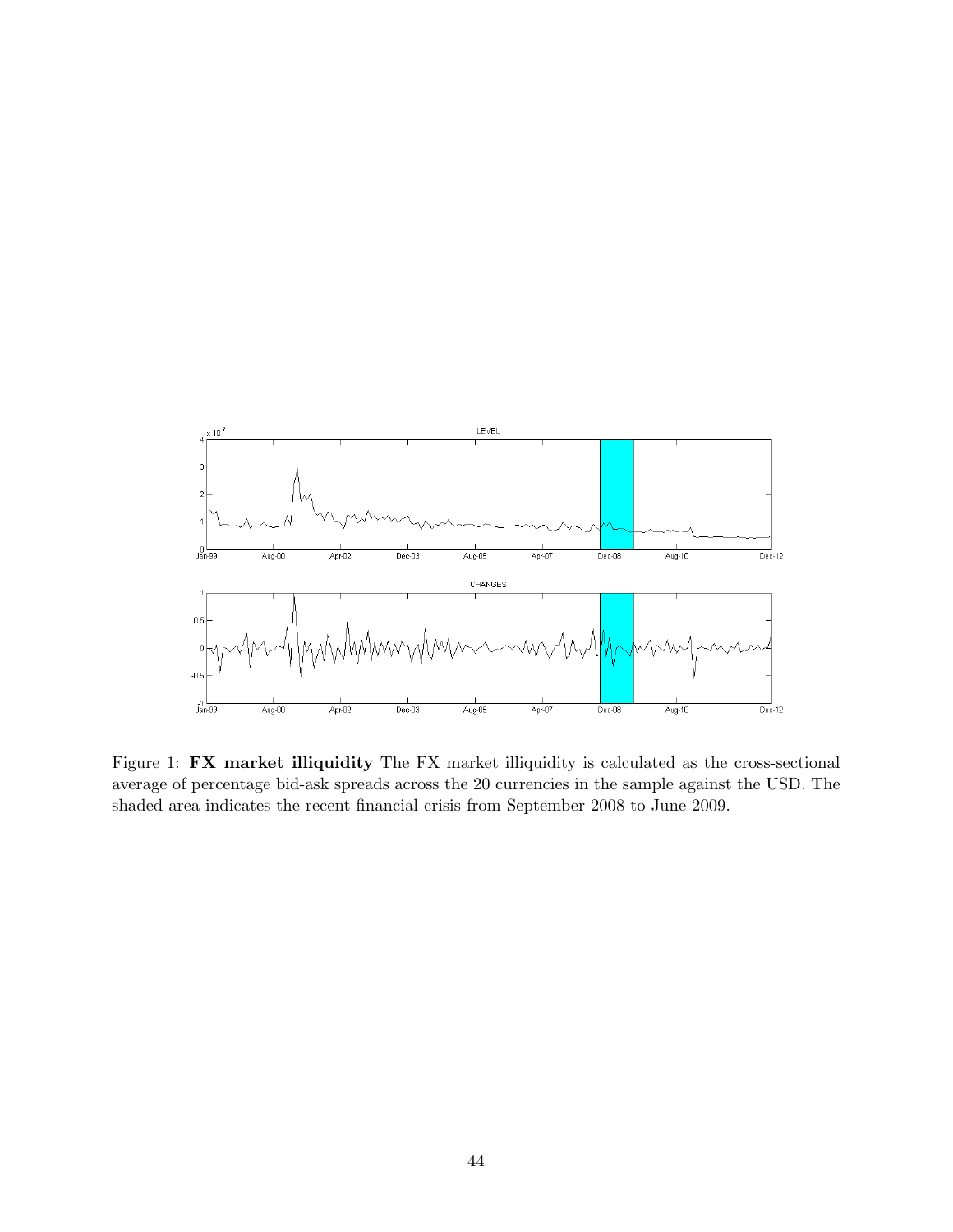

(b) UK

Figure 2: Repo amount outstanding in the US and UK. The amount outstanding in the US is in millions of USD and the amount outstanding in the UK is in millions of GBP. The shaded area indicates the recent financial crisis from September 2008 to June 2009.